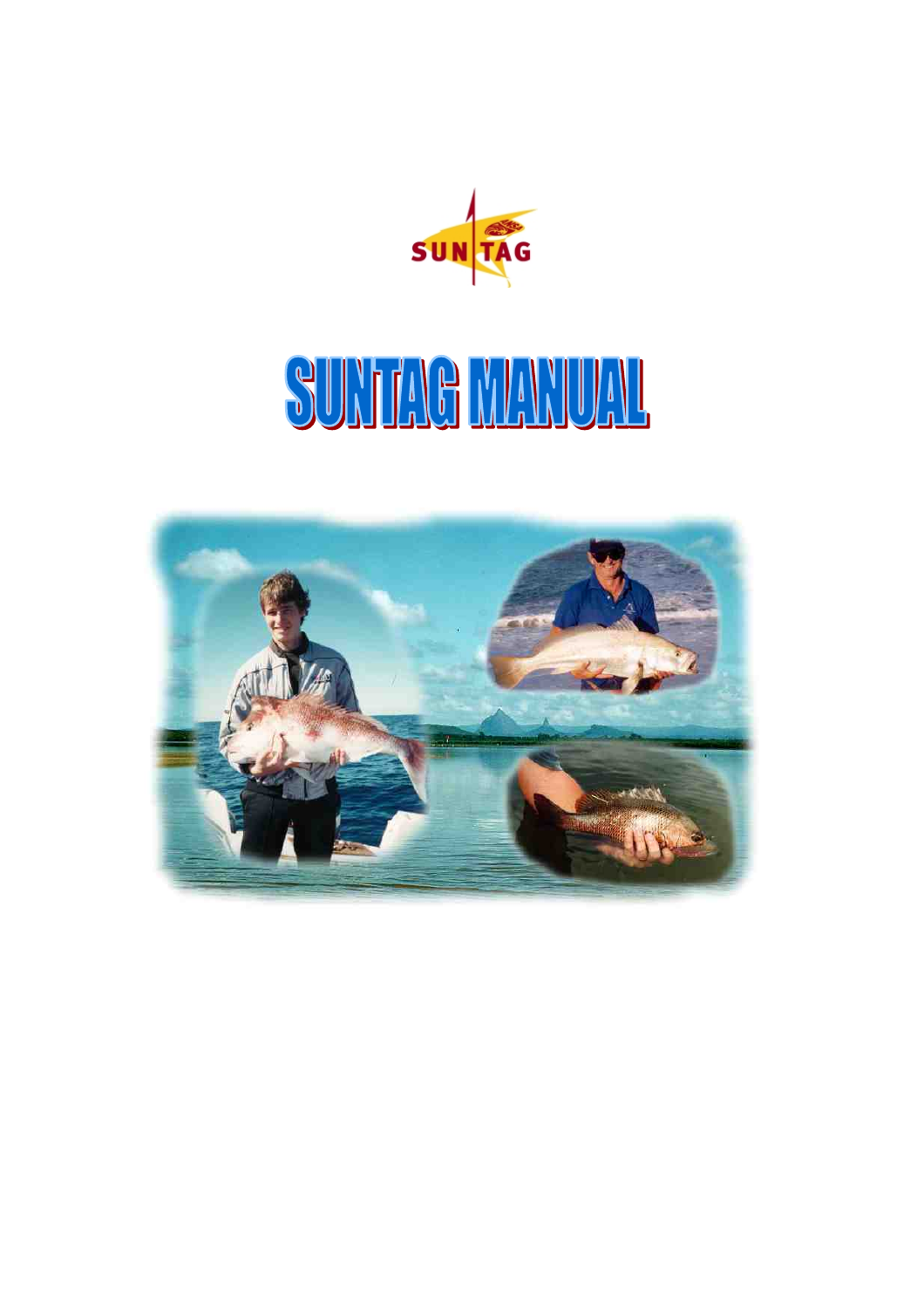



| <b>SUNTAG MANUAL</b>                                              |                                  |
|-------------------------------------------------------------------|----------------------------------|
| Reference No: SM01<br>Issue: 8                                    |                                  |
| Pages: 2                                                          | Date issued/revised: 24 May 2009 |
| Approved by: Suntag Coordinator<br>Prepared by: Infofish Services |                                  |

#### **Introduction:**

This Manual provides an outline of the management structure, responsibilities and operations of Suntag for collecting data on fishing trips and tagged fish.

#### **Master Copy of Manual:**

The master copy of the Suntag Manual is available from the Infofish website at [www.info-fish.net.](http://www.info-fish.net/) Users are requested to check the website to ensure they are using the current version of this Manual. Advice will be forwarded by email to Club tagging officers whenever the Manual is updated.

#### **Structure of the Suntag Manual:**

The Suntag Manual and Work Instructions are based on following the life cycle of a tag from purchase and distribution to fishing trip, fish tagging and finally to recapture. At each stage of the life cycle of a tag there is a Work Instruction that identifies the procedure to follow at that point. (*figure 1*)

#### **Format of Work Instructions:**

Work Instructions address requirements based on the following headings:

Associated Work Instructions Replaced Work Instruction Aim Scope Responsibilities Procedure Records Resources

#### **Work Instructions forming part of the Suntag Manual:**

| SM-WI01 | Suntag Management                 |
|---------|-----------------------------------|
| SM-WI02 | <b>Suntag Service Standards</b>   |
| SM-WI03 | <b>Suntag Projects</b>            |
| SM-WI04 | <b>Tagging Equipment and Tags</b> |
| SM-WI05 | Tag Purchases and Distribution    |
| SM-WI06 | How to Tag Fish                   |
| SM-WI07 | Fishing Trip and Tag Data         |
| SM-WI08 | Locations and Tag Maps            |
| SM-WI09 | Recaptured Tagged Fish            |
| SM-WI10 | Fishing Trip and Tagging Database |
| SM-WI11 | Suntag Awards                     |
| SM-WI12 | Loading fishing trips to database |
|         |                                   |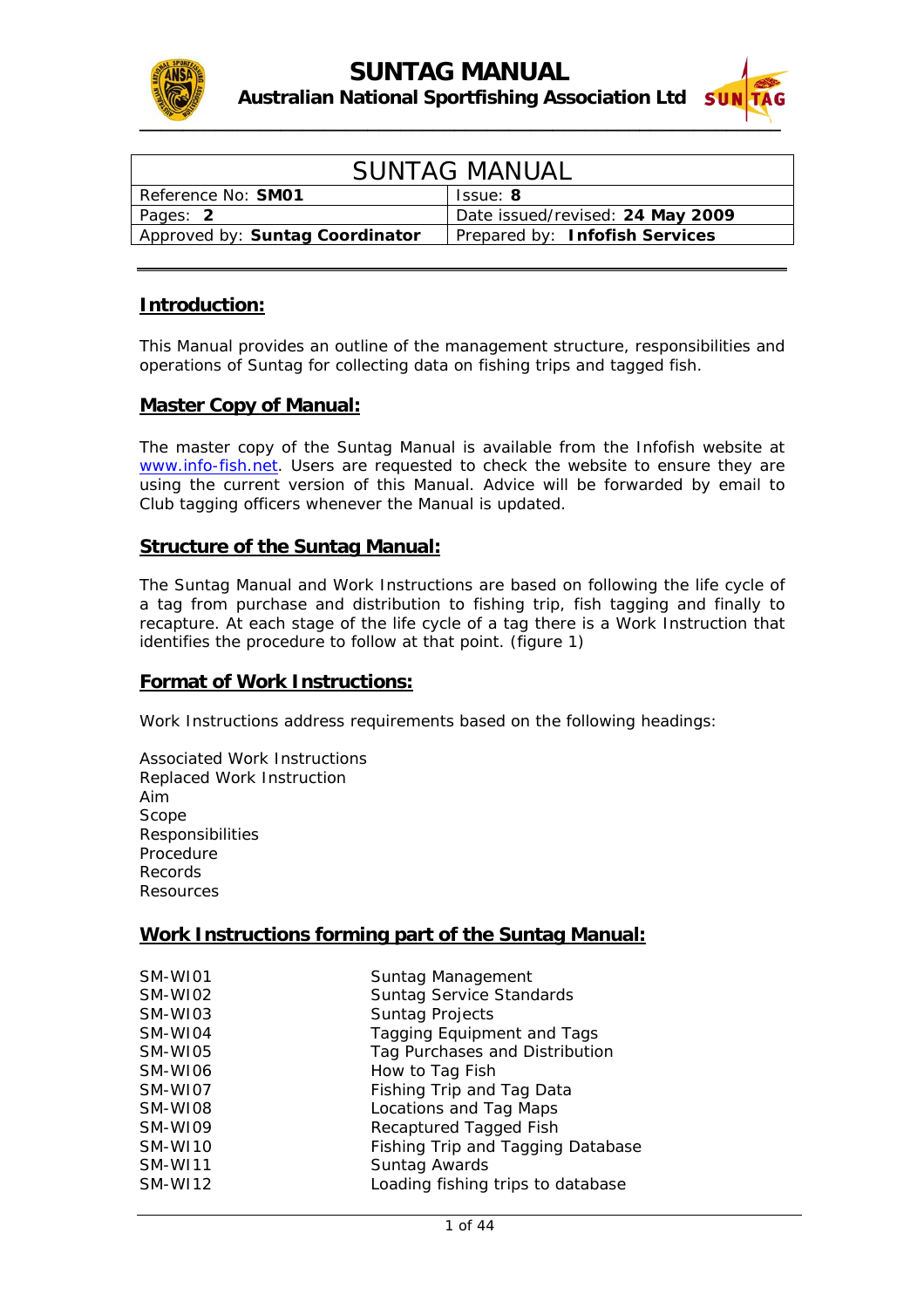

### **SUNTAG MANUAL Australian National Sportfishing Association Ltd**





Figure 1: Tagging cycle and the Work Instructions that applies at each step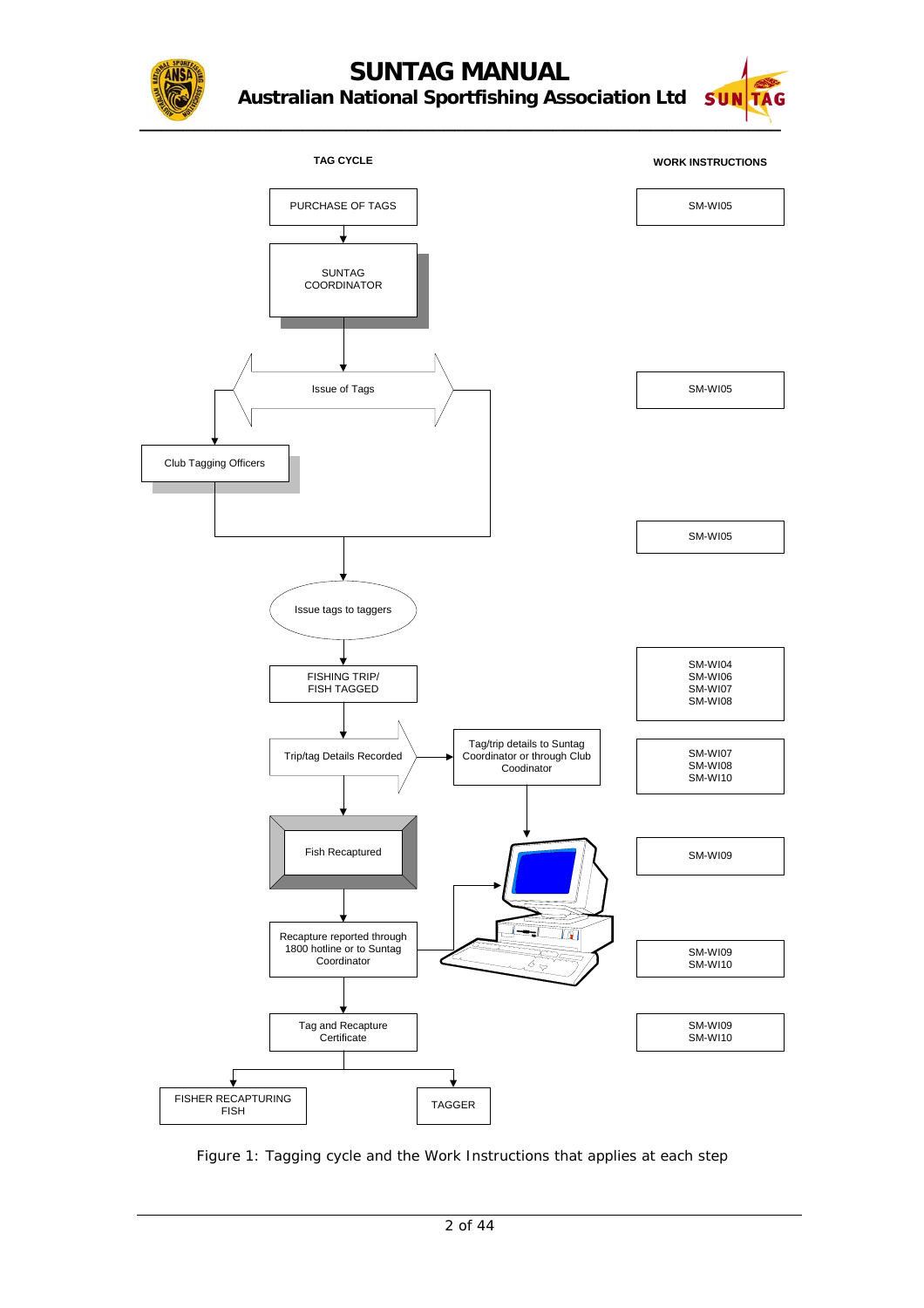



| <b>SUNTAG MANAGEMENT</b>                                          |                                  |
|-------------------------------------------------------------------|----------------------------------|
| Reference No: SM-W101<br>Issue: 5                                 |                                  |
| Pages: 2                                                          | Date issued/revised: 24 May 2009 |
| Approved by: Suntag Coordinator<br>Prepared by: Infofish Services |                                  |

#### **Associated Work Instructions:**

| SM-WI02 | <b>Suntag Service Standards</b>   |
|---------|-----------------------------------|
| SM-WI03 | Suntag Projects                   |
| SM-WI10 | Fishing Trip and Tagging Database |

#### **Replaced Work Instruction:**

The previous Work Instruction that this replaces is:

AM/WI01 Austag Management 19 March 2006

#### **Aim:**

The aim of this Work Instruction is to provide information on the management structure and responsibilities in Suntag.

#### **Scope:**

This Work Instruction is applicable to all persons involved in Suntag.

#### **Responsibility:**

#### **Suntag Coordinator**

The role of the Suntag Coordinator is:

- Manage Suntag in accordance with the Quality Management System
- Maintain the Suntag Manual and Work Instructions and ensure they are available to Club Tagging Coordinators and taggers
- □ Maintain a list of projects undertaken as part of Suntag
- $\Box$  Funding and budget
- **Promotion of Suntag**
- $\Box$  Purchase and primary distribution of tags
- Liaison with Queensland Primary Industries and Fisheries
- Data management and distribution from the Infofish 2006 database
- Distribute Tag and Recapture certificates for recaptures of tagged fish
- $\Box$  Provide data to internal and external customers
- **Provide reports to the ANSA Qld executive**
- **Produce an annual Suntag report**
- Manage Tagging Achievement and Tagging Excellence Awards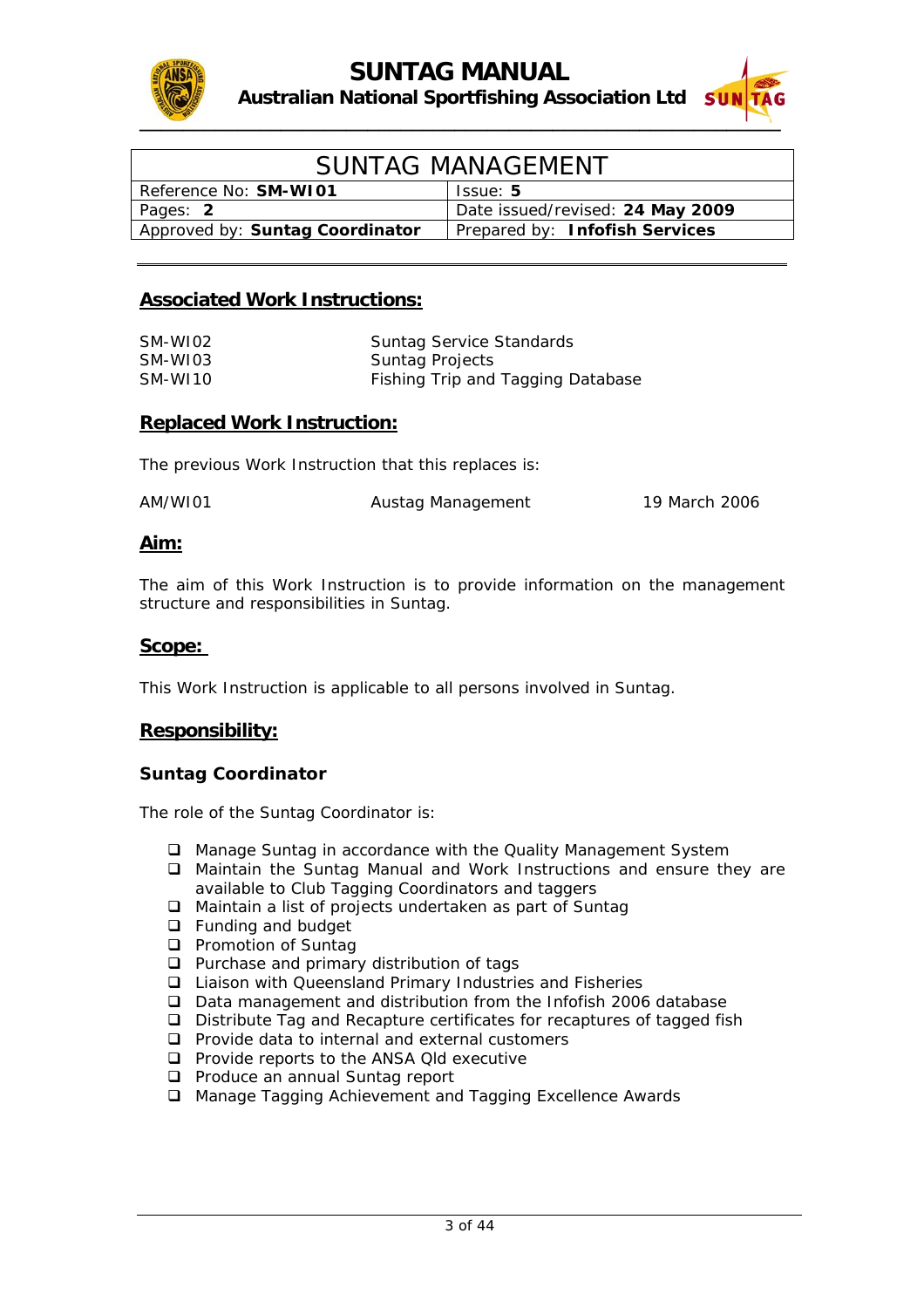



#### **Club Tagging Officers**

- □ Liaison with the Suntag Coordinator
- □ Maintain club tagging records and forward to Suntag Coordinator monthly
- $\Box$  Issue club tags and maintain a register of tags issued
- $\Box$  Report to the Club and Club Executive on its tagging activities
- $\Box$  Training of Club taggers in correct tagging procedures
- Distribute Club Tag and Recapture certificates
- □ Local promotion of tagging
- Developing proposals for club or regional tagging projects

#### **Taggers**

- $\Box$  Ensure fish tagged are part of approved projects
- $\Box$  Have knowledge of correct tagging procedures and use of different tags
- □ Maintain accurate records of fish tagged and recaptures
- $\Box$  Submit details of each fishing trip undertaken no later than 30 days after a fishing trip
- $\square$  Submit records of fish tagged no later than 30 days after a fishing trip
- $\Box$  Correctly identify species of fish that are tagged
- $\Box$  Provide accurate details of fishing and tagging locations

#### **Procedure:**

All persons taking part in Suntag should be aware of their responsibilities as outline in this Work Instruction.

#### **Records:**

Suntag Coordinator is to maintain a register of Club Tagging Officers.

#### **Resources:**

The resource includes all the people that are involved in Suntag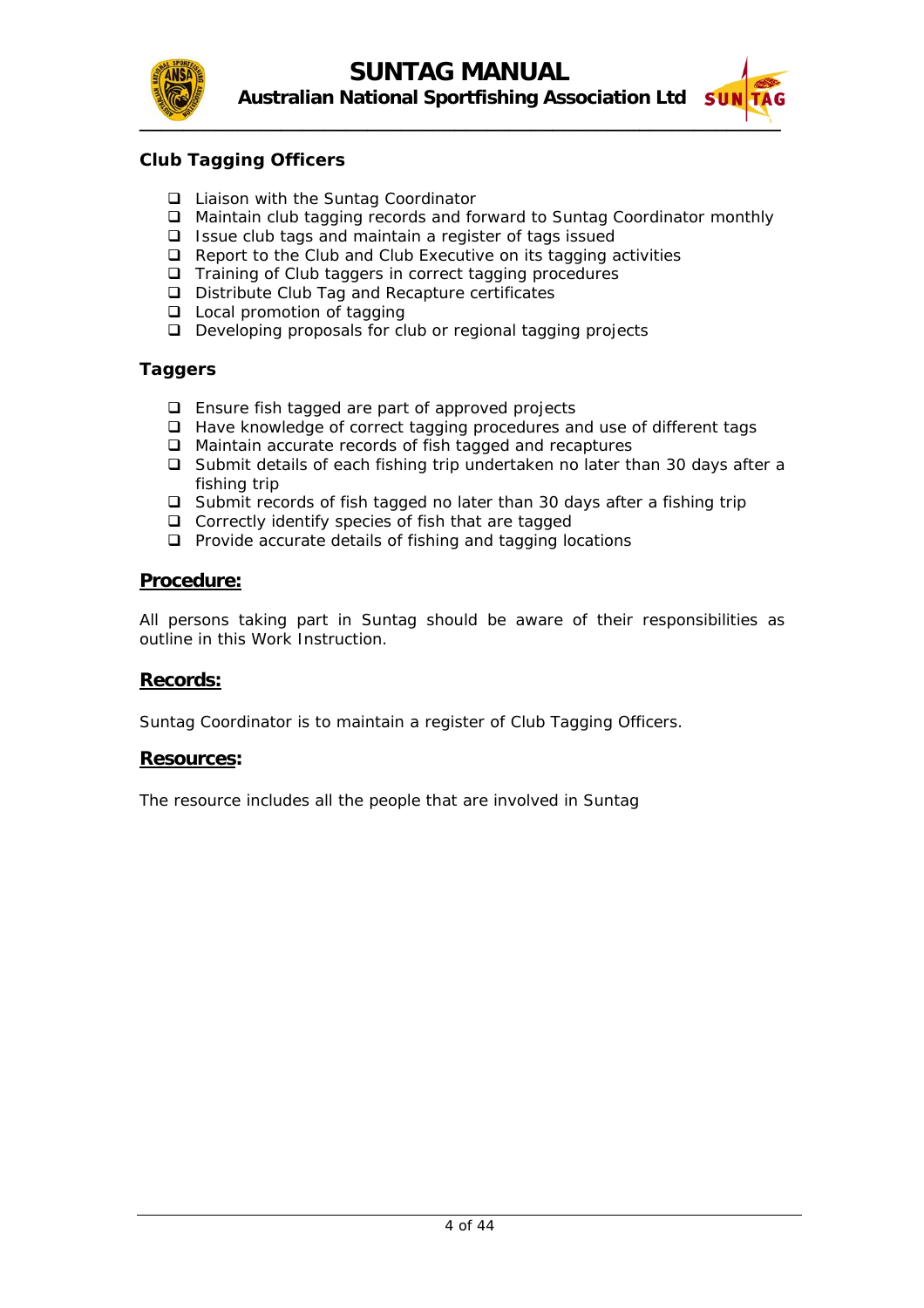



| SUNTAG SERVICE STANDARDS                                          |                                  |
|-------------------------------------------------------------------|----------------------------------|
| Reference No: SM-WI02<br>Issue: 6                                 |                                  |
| Pages: 3                                                          | Date issued/revised: 24 May 2009 |
| Approved by: Suntag Coordinator<br>Prepared by: Infofish Services |                                  |

#### **Associated Work Instructions:**

| SM-WI01        | Suntag Management                 |
|----------------|-----------------------------------|
| SM-WI07        | Fishing Trip and Tag Data         |
| SM-WI09        | Recaptured Tagged Fish            |
| SM-WI10        | Fishing Trip and Tagging Database |
| <b>SM-WI11</b> | Suntag Awards                     |
| SM-WI12        | Loading fishing trips to database |

#### **Replaced Work Instruction:**

The previous Work Instruction that this replaces is:

| AM/WI02 | <b>Austag Serviced Standards</b> | 19 March 2006 |
|---------|----------------------------------|---------------|
|         |                                  |               |

#### **Aim:**

The aim of this Work Instruction is to provide the services standards to be applied in Suntag.

#### **Scope:**

This Work Instruction applies to the internal operations of the collection of data and the provision of feedback to persons involved in the program. Service standards to customers are negotiated on a project by project basis.

#### **Responsibility:**

The Suntag Coordinator is responsible for setting the service standards. Club Tagging Coordinators and taggers are required to be aware of and adhere to the standards that apply to Suntag.

#### **Procedure:**

#### **Standards for Data Collection**

Data provided electronically on fishing trips or tagged fish is to be forwarded by fishers or Club Tagging Coordinators to the Suntag Coordinator within 14 days of a fishing trip or a fish being tagged.

Data received electronically on fishing trips or tagged fish is to be entered into the Infofish database within 7 days of receipt.

This provides for a maximum of 21 days from the time of a fishing trip or a fish being tagged for entry to the Infofish 2006 database.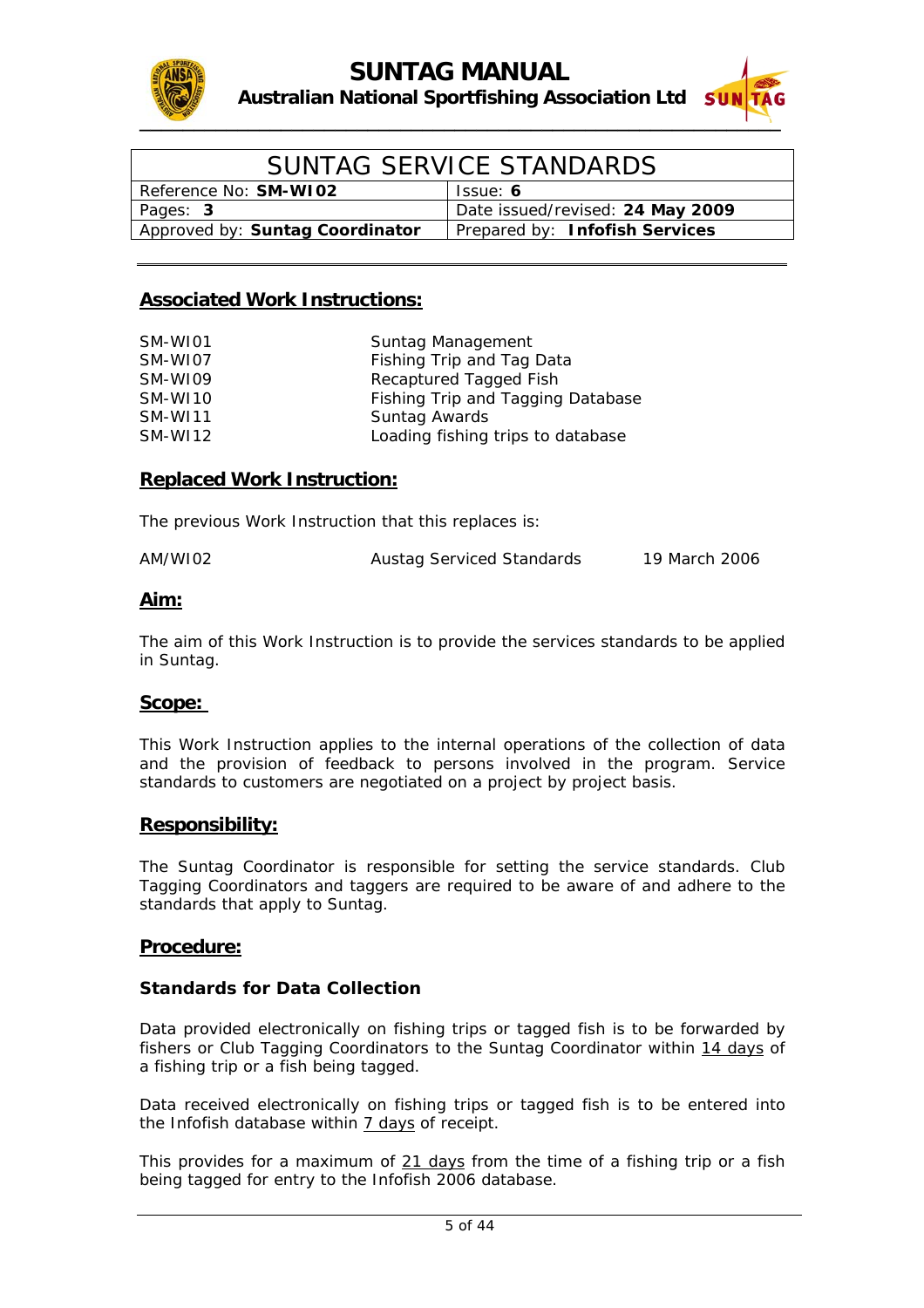



Data received other than electronically on fishing trips and tagged fish is to be forwarded by taggers or Club Tagging Coordinators to the Suntag Coordinator within 30 days of a fishing trip or a fish being tagged.

Data on fishing trips or tagged fish received other that electronically is to be entered into the State database within 10 days of receipt.

This provides for a maximum of 40 days from the time a fish is tagged and entered into the State database.

It is quite common for fish to be recaptured within 40 days of being tagged so it is important that there is a minimum time delay in the data being entered in the Infofish 2006 database.

#### **Standards for Feedback on Recaptured Tagged Fish**

For recaptures of tagged fish reported by the general public through the 1800 toll free hotline feedback on the tagging details should be provided in real time over the telephone.

Where a recapture is reported through the website, by email or an email address is provided details of the recapture are forwarded by email within 10 working days. For recaptures reported through the Infofish website the fisher can look up the details of the recapture through the website.

For recaptures of tagged fish reported by any means written feedback in the form of a letter and recapture certificate is forwarded within 10 days where tag and recapture details are available. Standard letters and certificates are available to provide this feedback.

Tag and recapture certificates are provided to both the person that recaptured the fish and also to the person that tagged the fish and include the full history of the fish.

#### **Standards for Supply of Data to Customers**

Service standards for customers are negotiated on a project by project basis. The "Standard Conditions for the Provision of Suntag Data for Non-Commercial Purposes" document is to be used to formalise agreements for the supply of Suntag data. A copy of this document can be obtained from the Suntag Coordinator.

Data supplied to customers is to include a metadata file that conforms to the ANZLIC guidelines for metadata descriptions. A copy of the standard metafile document can be obtained from the Suntag Coordinator.

#### **Records:**

Copies of all agreements for the supply of data to customers are to be maintained as part of the records for the particular project.

An annual report is provided on performance in Suntag compared to the service standards.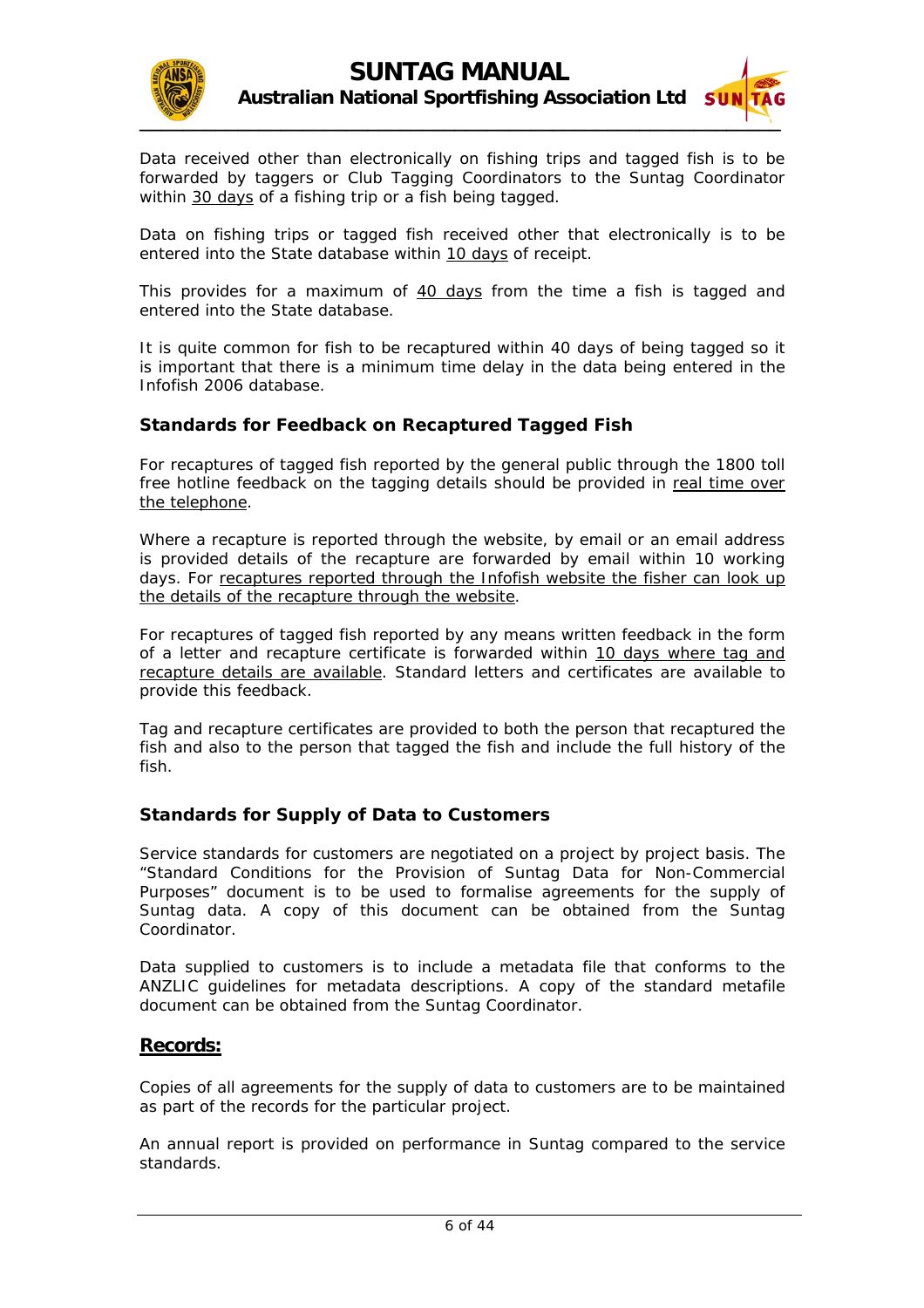



#### **Resources:**

Standard Conditions for the Provision of Suntag Data for Non-Commercial Purposes are contained in document QF0023.

Pro forma for the Metadata data file is document QF0017.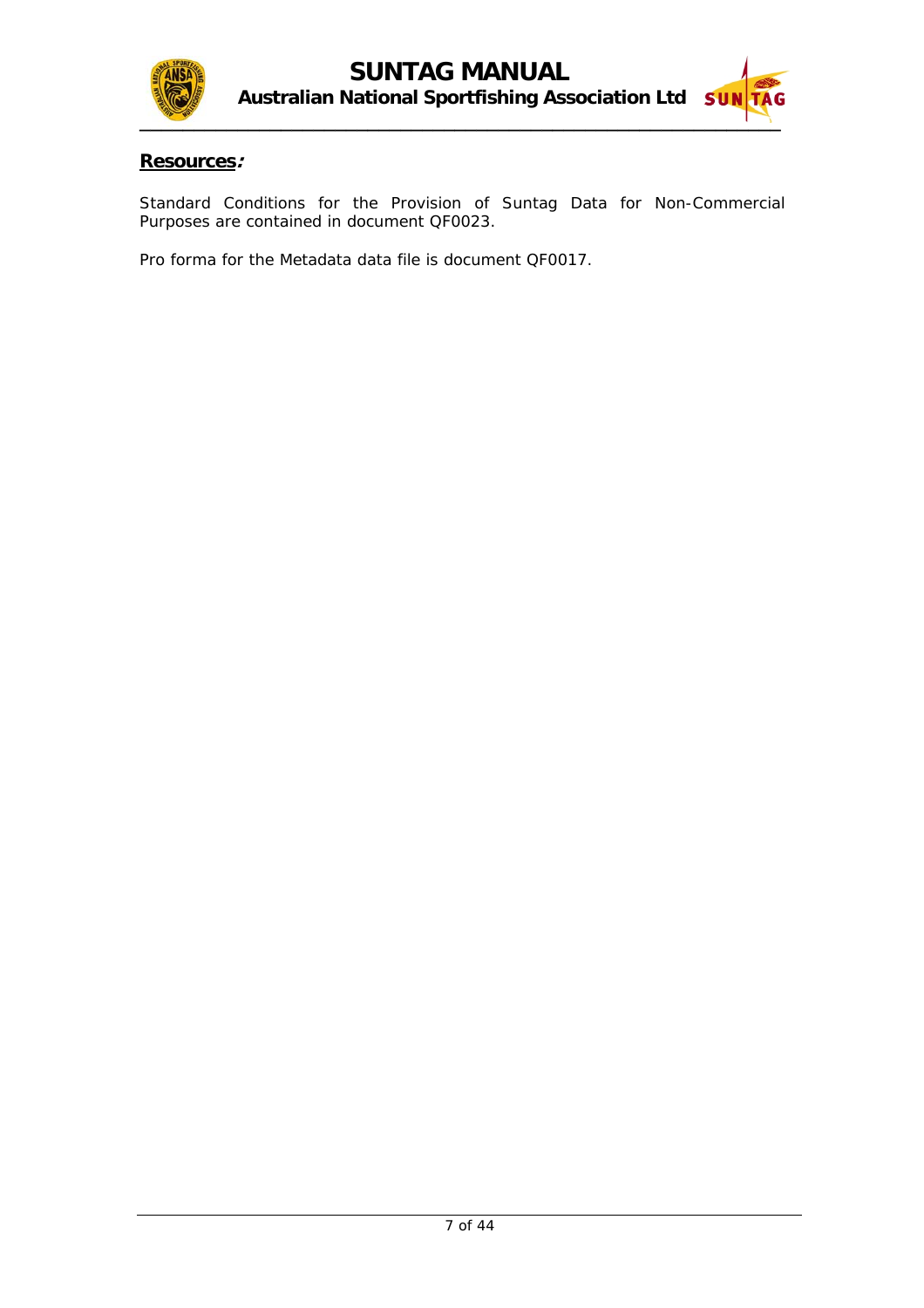



| <b>TAGGING PROJECTS</b>         |                                  |
|---------------------------------|----------------------------------|
| Reference No: SM-WI03           | Issue: 7                         |
| Pages: 4                        | Date issued/revised: 24 May 2009 |
| Approved by: Suntag Coordinator | Prepared by: Infofish Services   |

#### **Associated Work Instructions:**

| SM-WI01        | Suntag Management                 |
|----------------|-----------------------------------|
| SM-WI03        | <b>Suntag Projects</b>            |
| SM-WI06        | How to Tag Fish                   |
| SM-WI07        | Fishing Trip and Tag Data         |
| SM-WI10        | Fishing Trip and Tagging Database |
| <b>SM-WI11</b> | Suntag Awards                     |
| SM-WI12        | Loading fishing trips to database |

#### **Replaced Work Instruction:**

The previous Work Instruction that this replaces is:

| AM/WI03 | Tagging Projects | 19 March 2006 |
|---------|------------------|---------------|
|         |                  |               |

#### **Aim:**

This Work Instruction outlines the projects included under Suntag.

#### **Scope:**

This Work Instruction includes the details of all tagging projects under Suntag and the procedure for proposals of new projects.

#### **Responsibility:**

Taggers are responsible for obtaining a list of current projects in their fishing area. A summary and details of all Suntag projects are available from the Suntag section of the Infofish website [www.info-fish.net](http://www.info-fish.net/). The Suntag Coordinator is responsible for maintaining a register of all tagging projects and to undertake a review of that list at least every 2 years.

#### **Procedure:**

#### **Tag Project Proposals**

Tagging project proposals should be submitted on form STF0021 (example in *figure 1*). Regional and state projects can be submitted by Clubs and should be submitted to the Suntag Coordinator for consideration and approval in conjunction with Queensland Primary Industries and Fisheries.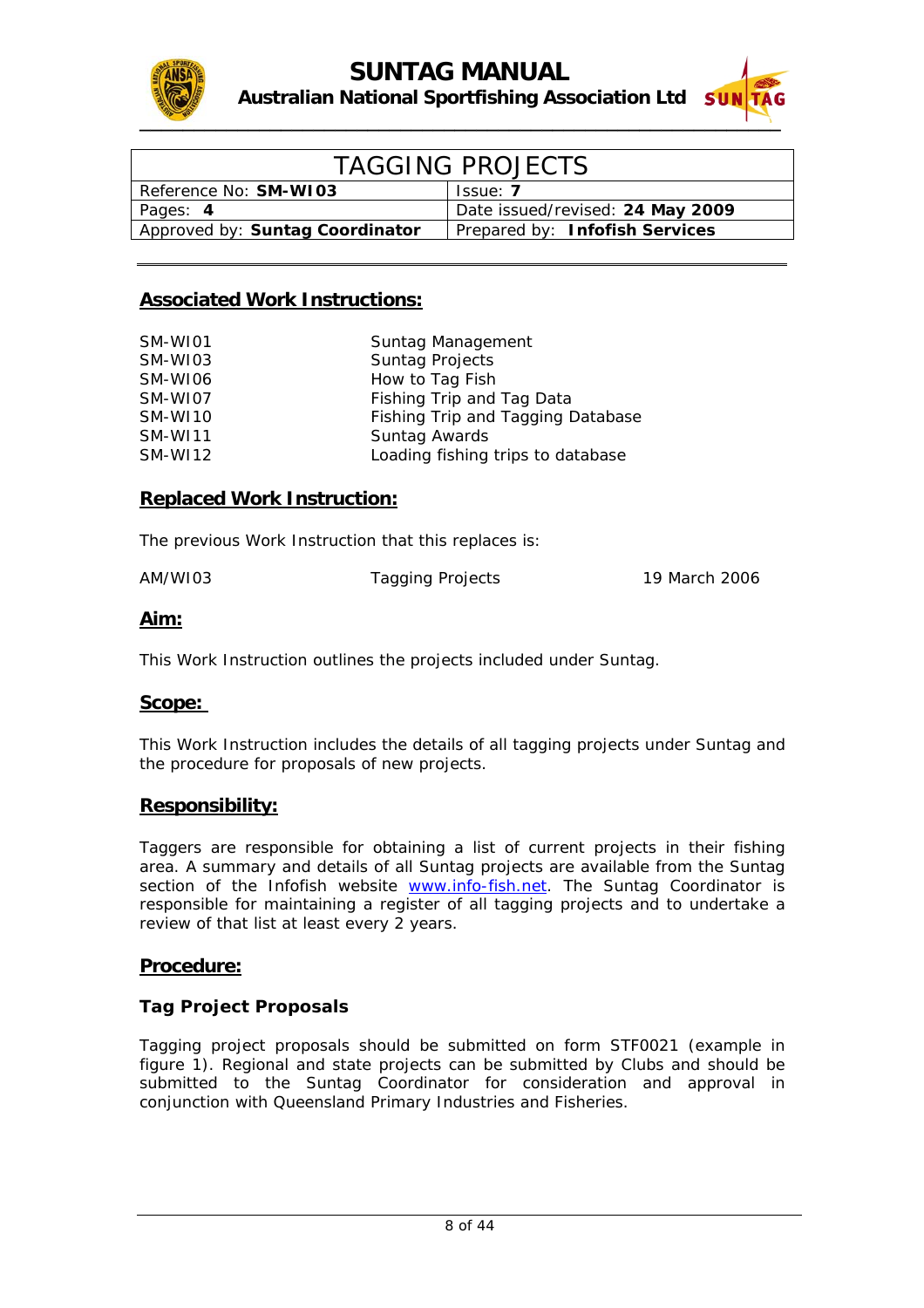



#### **Current Tagging Projects**

Copies of the current Tagging Projects can be obtained from the Suntag section of the Infofish website [www.info-fish.net](http://www.info-fish.net/) or from the Suntag Coordinator.

#### **Records:**

Standard form STF0021 as shown in *figure 1* is available for the submission of project proposals.

Suntag Coordinator to maintain a record of a summary and the details of all projects. A sample summary of tagging projects for Suntag is contained in *figure 2*.

#### **Resources:**

Tagging Project is form STF0021. Summary of Projects form is QF0025.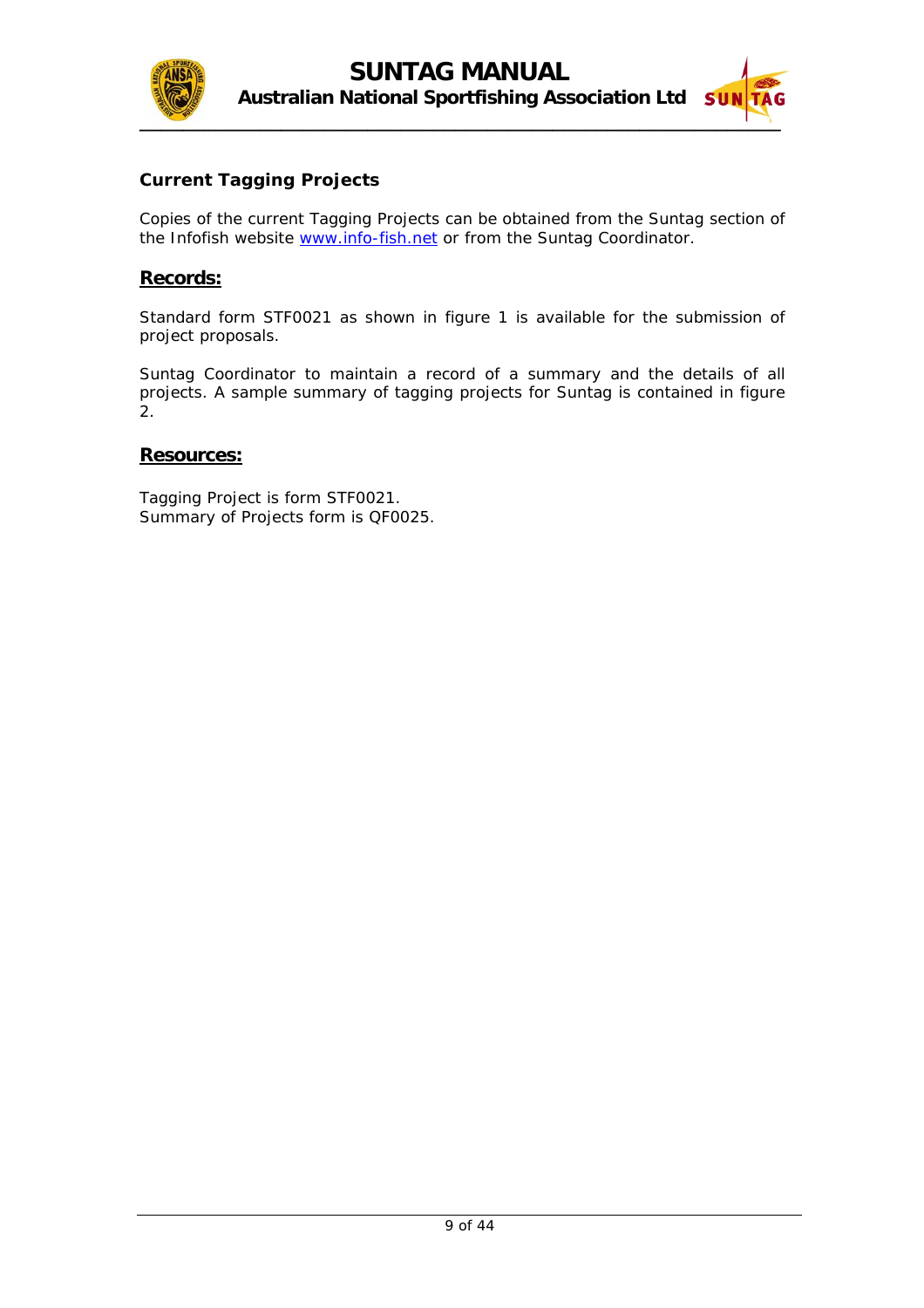



| s | Æ |
|---|---|
| ۰ | c |
|   |   |

#### **Australian National Sportfishing Association SUNTAG PROJECT**  PROJECT NO: SUNTAG SP002

| Project Title         | Tropical reef species                                         |
|-----------------------|---------------------------------------------------------------|
| <b>Project Status</b> | Current                                                       |
| Project significance  | Provides tagging data in support of research on tropical reef |
|                       | species                                                       |
| Timeframe             | $2001/02 -$ ongoing                                           |

| l Contact Person | <b>Bill Sawynok Suntag</b>                                    |
|------------------|---------------------------------------------------------------|
| Groups involved  | ANSA Qld tagging clubs                                        |
| Researchers      | Northern Fisheries, Southern Fisheries, James Cook University |

| Objectives  |                                          |
|-------------|------------------------------------------|
| Objective 1 | Collect long term tag and recapture data |
| Objective 2 | Obtain data on movement                  |
| Objective 3 | Obtain data on growth                    |

| Methodology    | Tag and recapture data will be collected in accordance with<br>procedures in the Suntag Manual and data will be stored in the<br>Infofish 2006 database |
|----------------|---------------------------------------------------------------------------------------------------------------------------------------------------------|
|                |                                                                                                                                                         |
| Locations      | East coast of Queensland from Cooktown to NSW border                                                                                                    |
| <b>Species</b> | <b>Emperors</b>                                                                                                                                         |
|                | Redthroat Emperor                                                                                                                                       |
|                | <b>Grass Emperor</b>                                                                                                                                    |
|                | Spangled Emperor                                                                                                                                        |
|                | <b>Coral Trouts</b>                                                                                                                                     |
|                | Barcheek Coral Trout                                                                                                                                    |
|                | Common Coral Trout                                                                                                                                      |
|                | <b>Rockcods</b>                                                                                                                                         |
|                | Goldspotted Rockcod                                                                                                                                     |
|                | <b>Blackspotted Rockcod</b>                                                                                                                             |
|                | <b>Tropical Snappers</b>                                                                                                                                |
|                | Saddletail Snapper                                                                                                                                      |
|                | Crimson Snapper                                                                                                                                         |
|                | Golden Snapper                                                                                                                                          |
|                | Mangrove Jack                                                                                                                                           |

| Suntag funding provided by Primary Industries and Fisheries |
|-------------------------------------------------------------|

| I SUNTAG             | Enquiries to: Bill Sawynok                |
|----------------------|-------------------------------------------|
| PO Box 9793          | Telephone: 07-4928-6133 Fax: 07-4926-3335 |
| l Frenchville Q 4701 | Email: suntag@info-fish.net               |
|                      |                                           |

This project form is part of the Suntag Quality Management System and is to be used for projects being undertaken as part of Suntag. For more information see Work Instruction SM-WI03. This form is part of the Suntag Manual and the current version is available from [www.info-fish.net](http://www.info-fish.net/).

Last updated: 27 April 2009 STF0021/3 27 April 2009

Figure 1: Sample of Suntag project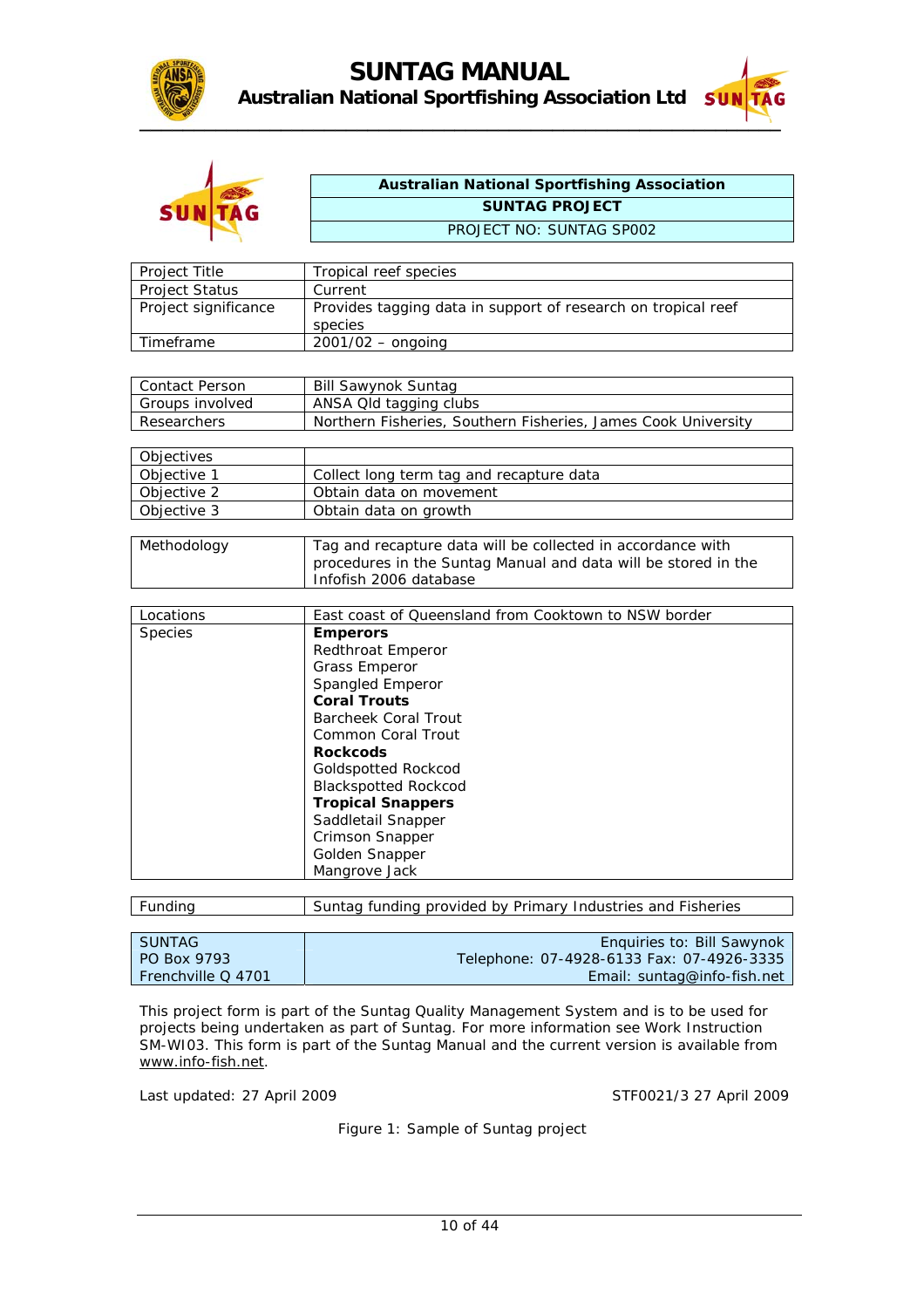

 $\blacksquare$ 



h



#### **Australian National Sportfishing Association Queensland Branch SUNTAG PROJECTS**

#### **SUMMARY OF SUNTAG PROJECTS**

The following table provides a summary of all Suntag projects or projects that are using Suntag and Infofish Services to manage the tagging data. For details of projects refer to the document under project ID.

| <b>LONG TERM DATA COLLECTION</b>                 |                   |                  |                 |
|--------------------------------------------------|-------------------|------------------|-----------------|
| <b>PROJECT</b>                                   | <b>PROJECT ID</b> | <b>TIMEFRAME</b> | <b>PRIORITY</b> |
| Suntag Fishing Trips                             | SP001             | 1996/97 -        | H               |
| <b>Tropical Reef Species</b>                     | SP002             | 2001/02 -        | H               |
| <b>Rocky Reef Species</b>                        | SP003             | 2001/02 -        | H               |
| <b>Estuary Species</b>                           | SP004             | $2001/02 -$      | H               |
| Stocked fish tagging in southern impoundments    | SP005             | 2001/02-         | H               |
| Stocked fish tagging in northern impoundments    |                   |                  |                 |
| and waterways                                    | SP006             | 2001/02 -        | H               |
| Tagging in Murray/Darling Basin                  | SP007             | 1997/98 -        | H               |
| Gulf of Carpentaria and Cape York                | <b>SP008</b>      | 1986/87 -        | H               |
|                                                  |                   |                  |                 |
| <b>RESEARCH OR EXTERNAL PROJECTS</b>             |                   |                  |                 |
| <b>PROJECT</b>                                   | ID                | <b>TIMEFRAME</b> | <b>PRIORITY</b> |
| Australian Bass in Noosa River                   | SP009             | 1986/87 -        | H               |
| Long Term Monitoring Program (LTMP) tagging      | SP010             | 2001/02 -        | F               |
| Monitoring Barramundi in Fitzroy Basin           | SP011             | 1998/99 -        | Н               |
| Mud Crabs in Barron River                        | SP013             | 1998/99 -        | E               |
| Fish Survival from Hooking                       | SP014             | $2002/03 -$      | M               |
| Sawfish tagging in Gulf of Carpentaria           | SP015             | 2002/03 -        | E               |
| Queenfish, Cobia, Golden Trevally, Longtail Tuna | SP016             | 2003/04 -        | E               |
| CapReef Monitoring Program                       | SP017             | $2004/05 -$      | E               |
| Sharks in Hervey Bay                             | <b>SP020</b>      | 2008/09 -        | E               |
| Barramundi in Johnstone River                    | SP021             | 1994/95 -        | E               |
| Moreton Bay zoning                               | SP023             | 2007/08 -        | E               |
| Tagging in fishing competitions                  | SP024             | 2006/07-         | E               |
|                                                  |                   |                  |                 |
| <b>CLUB PROJECTS</b>                             |                   |                  |                 |
| <b>PROJECT</b>                                   | ID                | <b>TIMEFRAME</b> | <b>PRIORITY</b> |
| Mary River Cod in Lake McDonald (restricted)     | SP012             | 1997/98 -        |                 |
| Mulloway, Black Jewfish                          | SP019             | $2004/05 -$      | M               |
| Monitoring Shoalwater Bay creeks (restricted)    | <b>SP018</b>      | 1999/00 -        | E               |

Priority  $H = high \, m = medium \, E = external \, I = inactive$ 

This form is part of the Suntag Quality Management System and is to be used to summarise projects being undertaken as part of Suntag. For more information see Work Instruction SM-WI03 This form is part of the Suntag Manual and the current version is available from [www.info-fish.net.](http://www.info-fish.net/)

Albert River monitoring  $\vert$  SP022 2007/08 - E

Last updated: 11 May 2009 QF0025 15 June 2003

Figure 2: Example of Summary of Suntag Projects (check for latest update)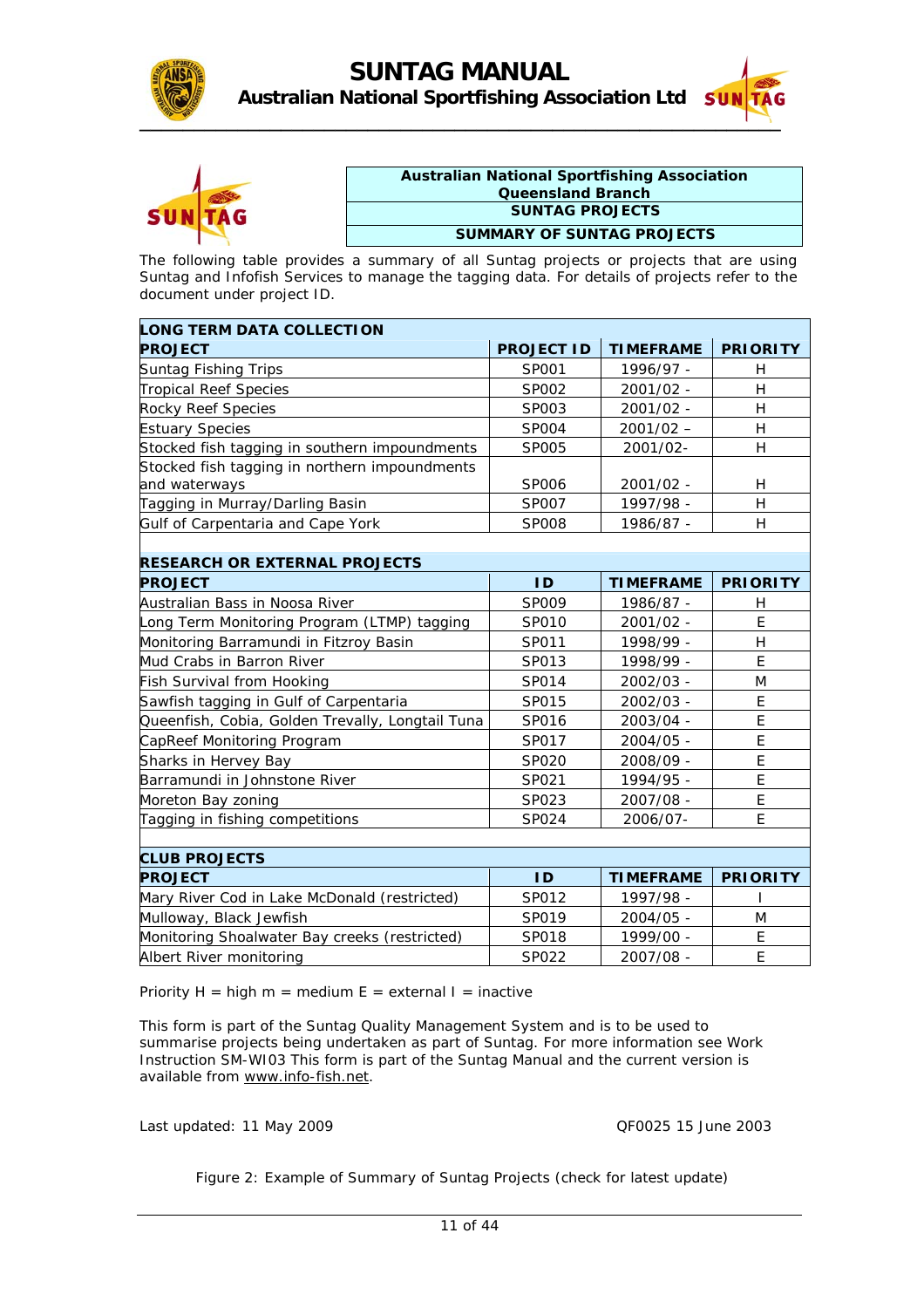



| TAGGING EQUIPMENT AND TAGS          |                                  |  |  |
|-------------------------------------|----------------------------------|--|--|
| Work Instruction No: <b>SM-WI04</b> | Issue: 7                         |  |  |
| Pages: 3                            | Date issued/revised: 24 May 2009 |  |  |
| Approved by: Suntag Coordinator     | Prepared by: Infofish Services   |  |  |

| SM-WI05 | Tag Purchases and Distribution |
|---------|--------------------------------|
| SM-WI06 | How to Tag Fish                |

#### **Replaced Work Instruction:**

The previous Work Instruction that this replaces is:

| AM/WI04 | Tagging Equipment and Tags | 19 March 2006 |
|---------|----------------------------|---------------|
|---------|----------------------------|---------------|

#### **Aim:**

The aim of this Work Instruction is to outline the tags and applicators available for use and the equipment for use in tagging.

#### **Scope:**

This Work Instruction defines the tags and equipment that are available for use by Suntag taggers. SM-WI06 provides details on how to tag fish.

#### **Responsibility:**

Suntag taggers are responsible for the purchase of their own tagging equipment however some equipment may be supplied as part of specific projects. Tags are normally available without cost.

#### **Procedure:**

There are two types of tags approved for use in Suntag and tags and applicators are shown in *figure 1*.

Gun tags (Hallprint TBA2) come in 2 sizes. Smaller gun tags are 3cm in length and are only used on special projects for small fish between 150-200mm long. Larger gun tags are 4.5cm in length and are general use tags for fish between 200-300mm but can be used on larger fish. Gun tags come in a joined strip with 50 tags in one clip.

Dart tags (Hallprint PDT) are available in 8cm size only. These tags are for general use for fish 250mm and over. Dart tags are supplied as individual tags packaged in plastic containers that contain 50 tags.

Tags can be obtained from the Suntag Coordinator or from a Club Tagging Officer.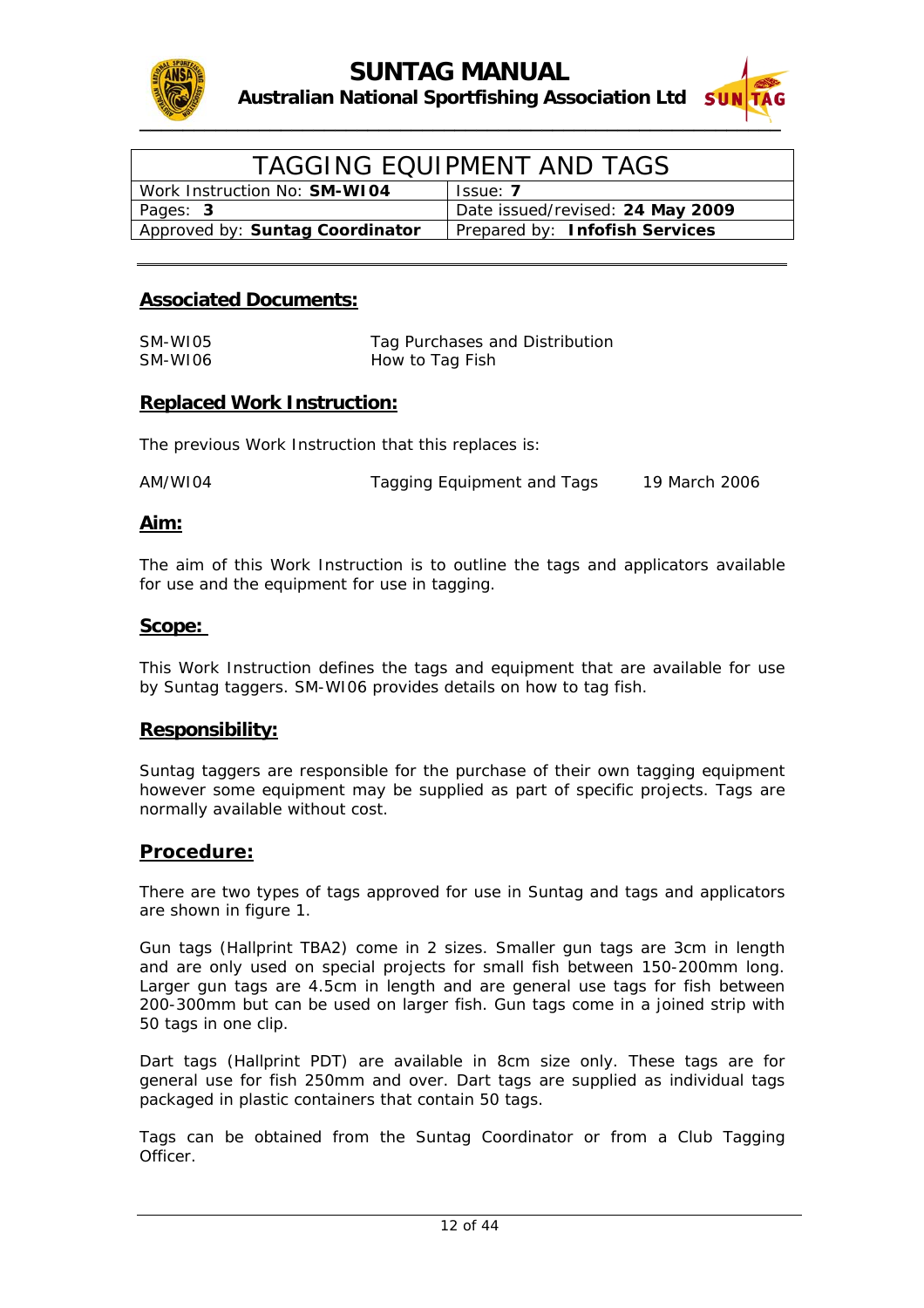

There are two types of measuring devices available for use in Suntag as shown in *figure 2*.

The roll up measurer (commercially available as a Brag Mat) comes in a kit form with tag applicator and booklet for recording tag details in the field. This measurer is designed for use in a boat and has Velcro strips that allow it be fixed in an appropriate position in the boat. Locating the measurer on the boat gunwale is considered appropriate. This measurer is suitable for fish from 200-1200mm in length.

The fold out tag ruler is suitable for both boat and shore based taggers. This ruler is suitable for fish from 150-800mm in length.



Figure 1: Left to right – clip of anchor tags – tag gun – dart tag applicator – dart tag

Tagging equipment for use in Suntag can be obtained from the online Infofish Store at [www.info-fish.net.](http://www.info-fish.net/) Brochures are available detailing products available including tagging equipment.

Contact details for Infofish Store are:

Infofish Store PO Box 9793 Frenchville Qld 4701 Phone: 07-4928-6133 Fax: 07-4926-3335 Email: [shirley@info-fish.net](mailto:shirley@info-fish.net)

Tagging equipment can also be purchased from other suitable retail outlets.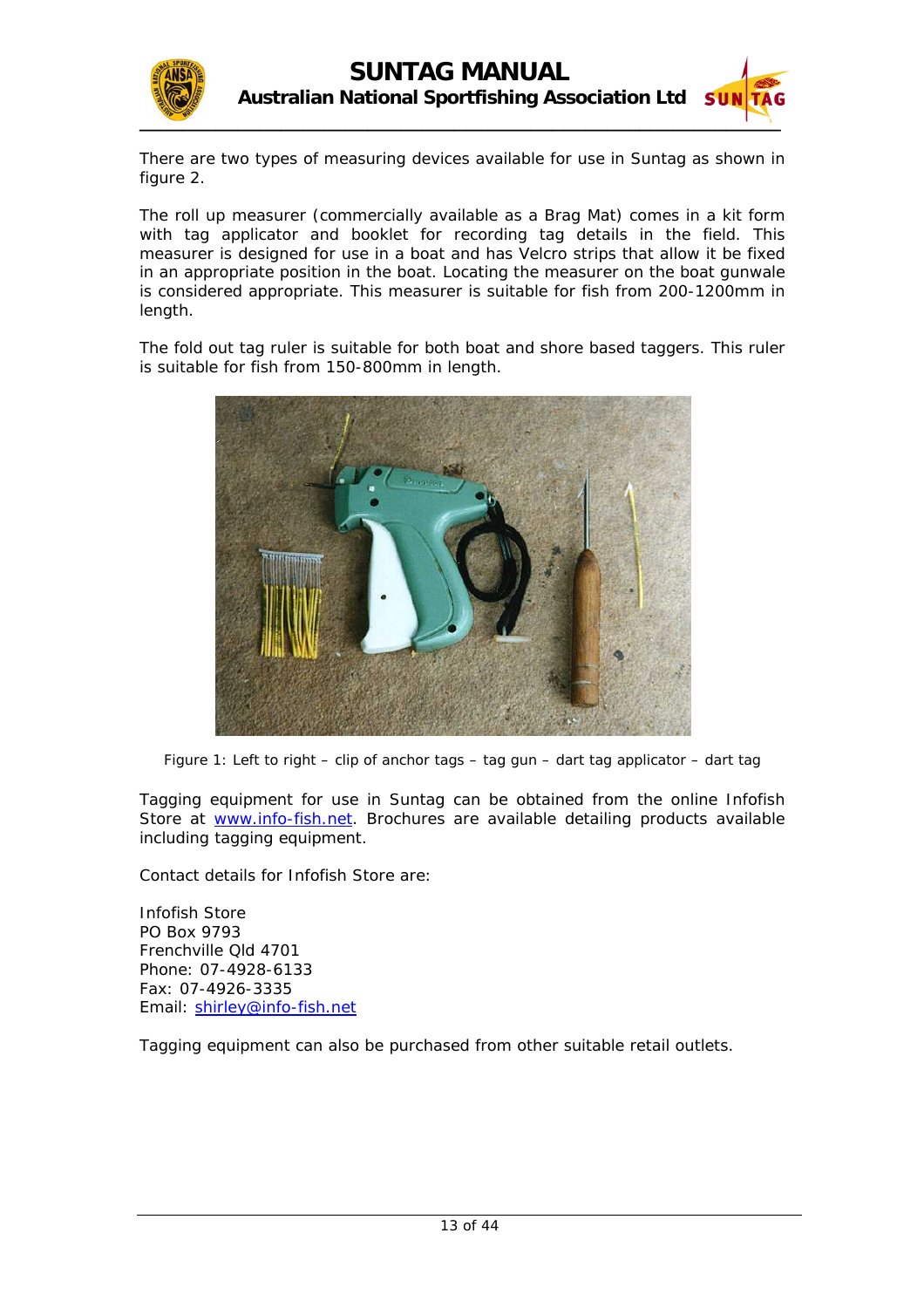



Figure 2: top – roll up fish measure – lower left – dart tag tagging kit – lower right – fold up tag ruler

#### **Records:**

No record of the specific equipment used by a tagger is required.

#### **Resources:**

Tagging equipment and tags.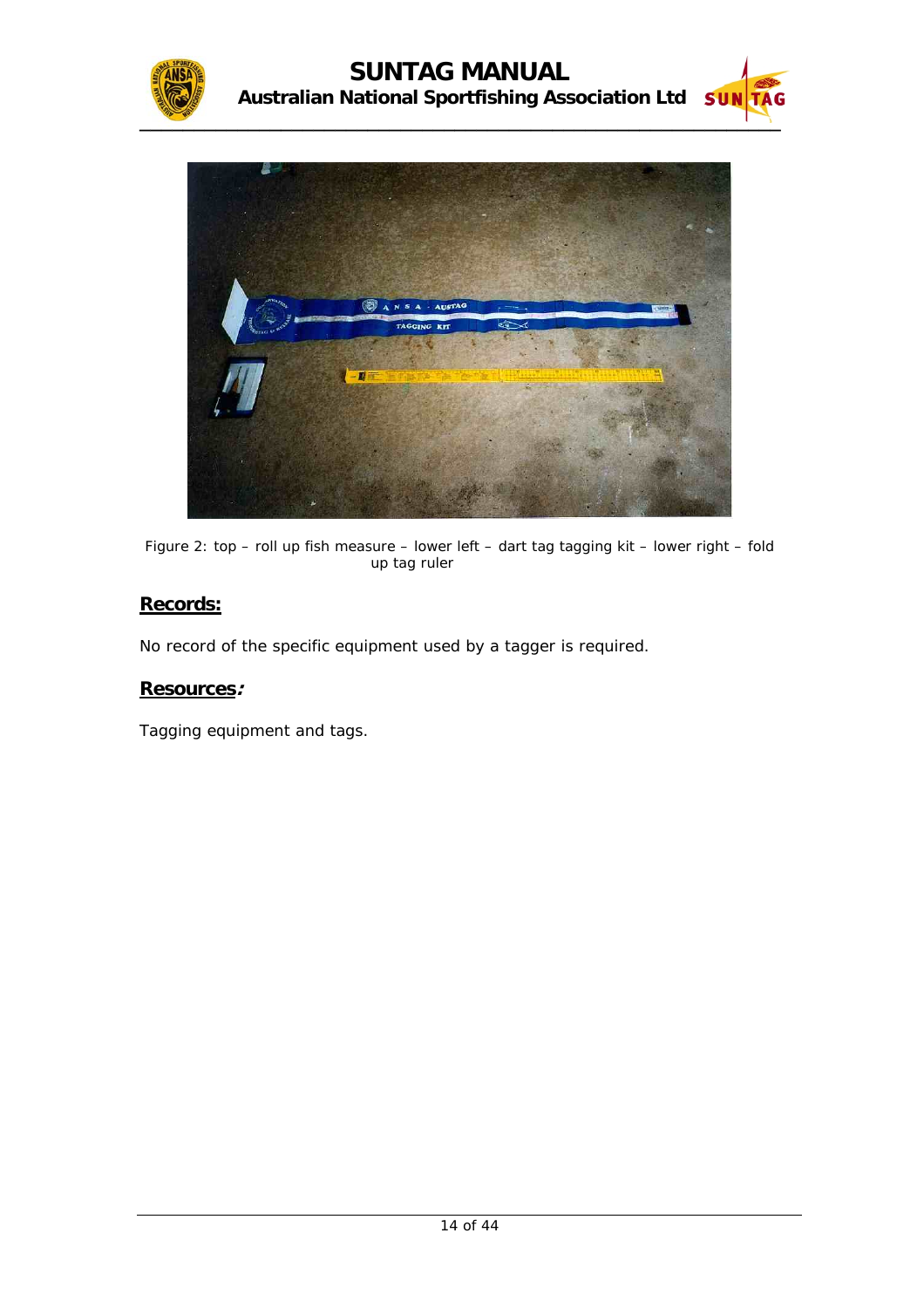



| TAG PURCHASE AND DISTRIBUTION   |                                  |  |  |
|---------------------------------|----------------------------------|--|--|
| Work Instruction No: SM-WI05    | Issue: 8                         |  |  |
| Pages: 3                        | Date issued/revised: 24 May 2009 |  |  |
| Approved by: Suntag Coordinator | Prepared by: Infofish Services   |  |  |

| SM-WI04 | Tagging Equipment and Tags        |
|---------|-----------------------------------|
| SM-WI06 | How to Tag Fish                   |
| SM-WI07 | Fishing Trip and Tag Data         |
| SM-WI10 | Fishing Trip and Tagging Database |

#### **Replaced Documents:**

The previous Work Instruction that this replaces is:

| AM/WI05 | Tag Purchase and Distribution | 19 March 2006 |
|---------|-------------------------------|---------------|
|         |                               |               |

#### **Aim:**

The aim of this Work Instruction is to ensure there is an audit trail in place to track the purchase, issuing and usage of tags.

#### **Scope:**

Work Instruction applies to Suntag Coordinator and Club Tagging Coordinators.

#### **Responsibility:**

Suntag Coordinator is responsible for the purchase of tags and maintaining a register of distribution to clubs and individuals where applicable. Club Tagging Coordinators are responsible for maintaining a register of distribution of tags within their club.

#### **Procedure:**

#### **Purchase of Tags**

Hallprint Pty Ltd is the sole supplier of tags used in Suntag. Details are:

David Hall Hallprint Pty Ltd 15 Crozier Road VICTOR HARBOUR SA 5211 Ph: 08-8552-3149 Fax: 08-8552-2874 Email: [davidhall@hallprint.com.au](mailto:davidhall@hallprint.com.au)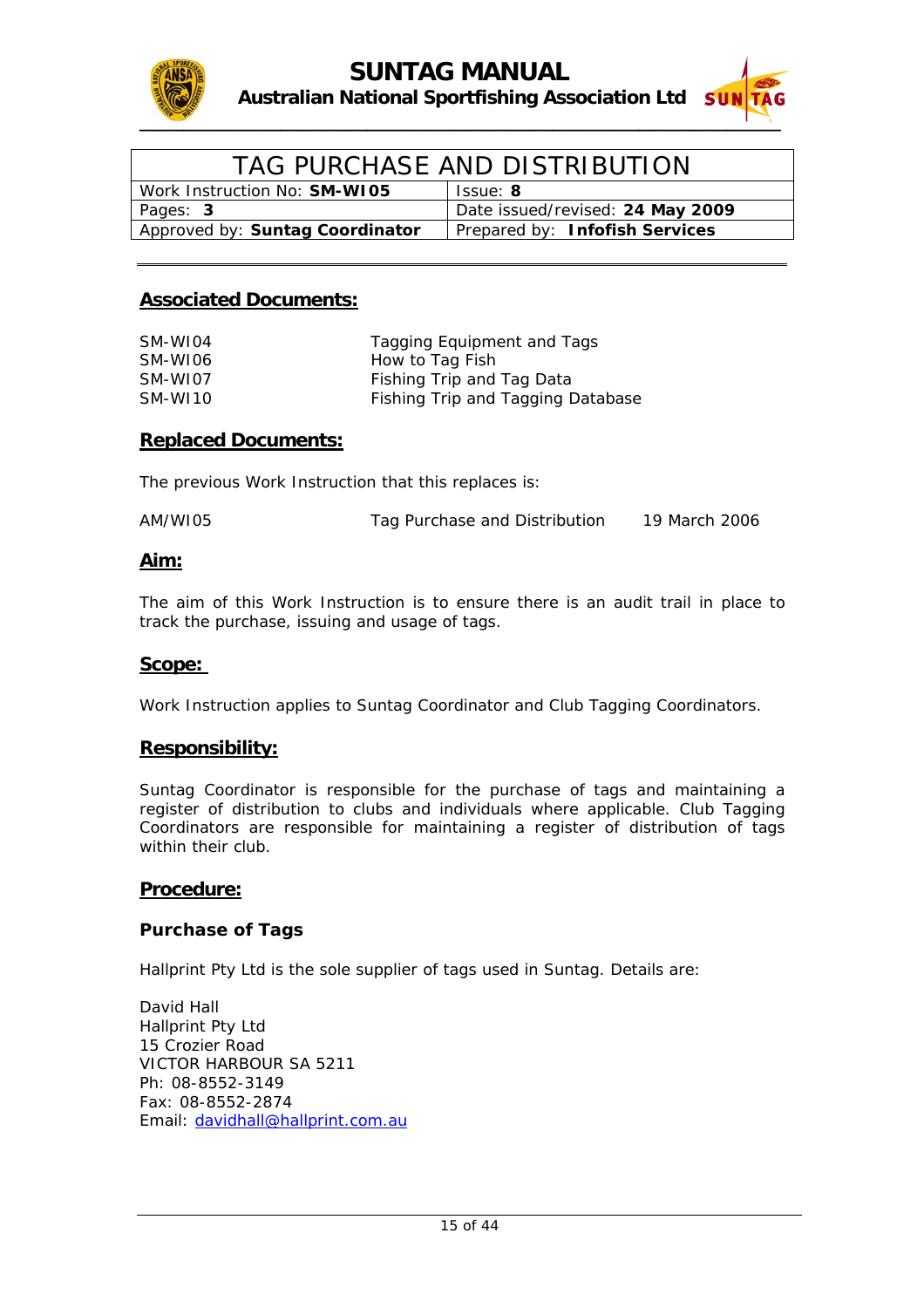



Recommended tag types for use in Suntag are small dart tags PDT and t-bar anchor tags TBA2 (refer to SM-WI04).

When tags are received from the supplier details of the numbers are entered into the Tag Series section of the Infofish 2006 database (refer to SM-WI10).

#### **Club Tag Register**

Club Tagging Coordinators are required to maintain a register of tags issued to their members. This is done using a manual tag register form SF0015 as shown in *figure 1*.

| SUNITAG |  |
|---------|--|

| <b>SUNTAG</b> |  |
|---------------|--|
| TAG REGISTER  |  |

#### **CLUB: MUCKADILLA SPORTFISHING CLUB**

|                    |                    |             | <b>NUMBER</b> |                   |               |
|--------------------|--------------------|-------------|---------------|-------------------|---------------|
| <b>FIRST</b>       | <b>LAST</b>        | TAG         | OF            | <b>ISSUED</b>     | <b>DATE</b>   |
| TAG                | <b>TAG</b>         | <b>TYPE</b> | <b>TAGS</b>   | то                | <b>ISSUED</b> |
| Z <sub>10051</sub> | Z <sub>10100</sub> |             | 50            | <b>FRED SMITH</b> | 1/1/2000      |
| K25101             | K25125             | А           | 25            | <b>JOE BLOGGS</b> | 2/2/2000      |
| K86926             | K86935             |             | 10            | <b>JOHN BROWN</b> | 5/3/2000      |
| J56901             | J56950             |             | 50            | <b>FRED SMITH</b> | 5/5/2000      |

Figure 1: Sample Manual Tag Register to Track Tags Issued by Club Tagging Coordinators

#### **Tag Audit Reports**

Tag audit reports showing details of tags issued to Clubs/individuals are available on request from the Suntag Coordinator. A sample report is contained in *figure 2.*

#### **Records:**

Details of tags issued by Suntag Coordinator are recorded in the Infofish 2006 database. Details of tags issued by Club Tagging Coordinators are maintained using the manual register SF0015 (or electronic equivalent).

#### **Resources:**

Tags, Tag Register form SF0015, Infofish 2006 database.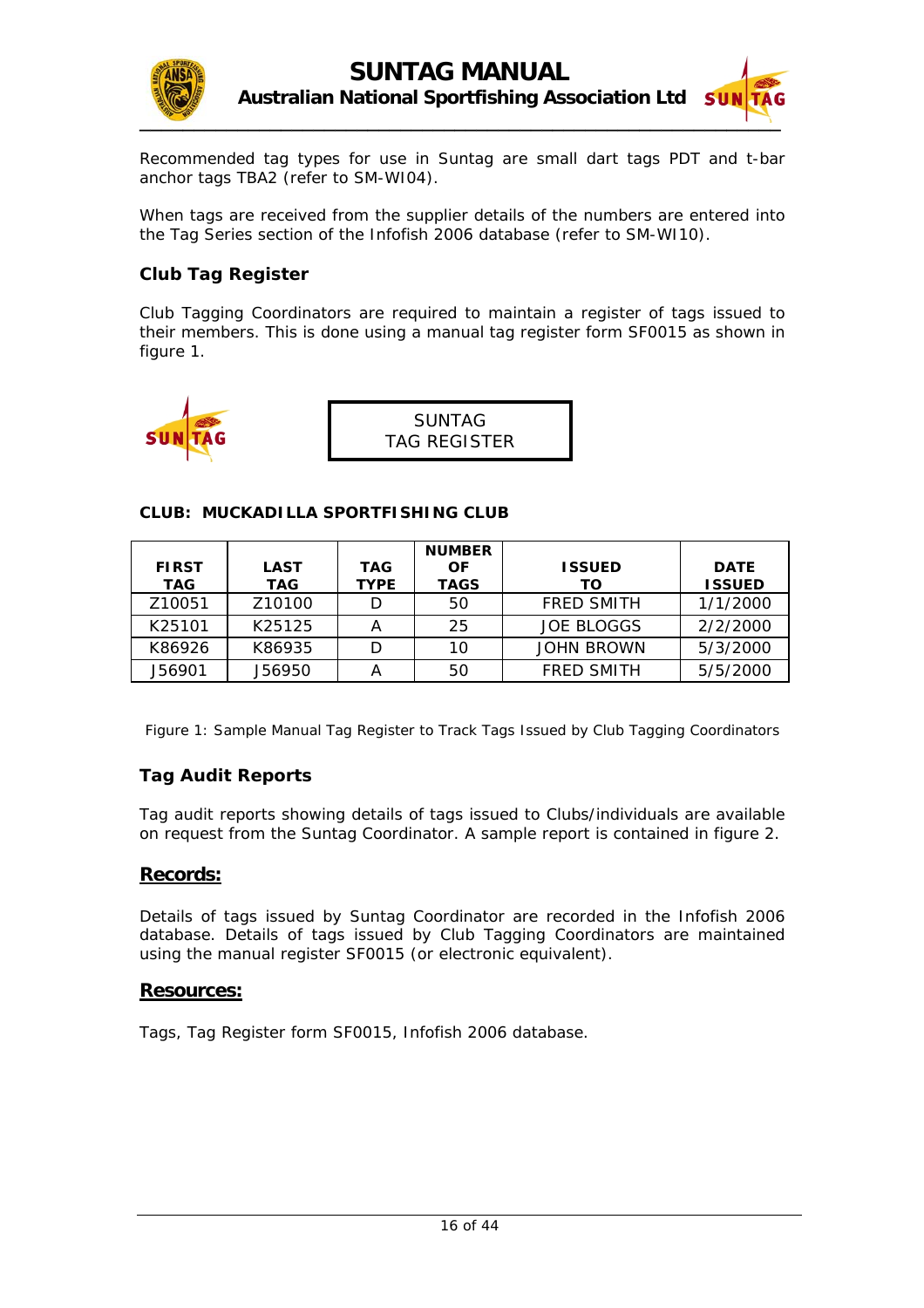

### **SUNTAG MANUAL Australian National Sportfishing Association Ltd SUNAL**



| <b>First Tag</b> | <b>Last Tag</b> | Tag Type | Date Issued   | <b>Issued By</b> | <b>Issued To</b> | <b>Organisation</b> |
|------------------|-----------------|----------|---------------|------------------|------------------|---------------------|
| N54351           | N54400          | D        | 4/08/2002 WS  |                  | <b>FISHER A</b>  | ICLUB               |
| N11801           | N11850          | D        | 26/11/2000 WS |                  | <b>FISHER A</b>  | ICLUB               |
| N13001           | N13050          | D        | 22/12/2000 WS |                  | <b>FISHER A</b>  | <b>CLUB</b>         |
| J58101           | J58150          | A)       | 9/02/2001 WS  |                  | <b>FISHER A</b>  | <b>ICLUB</b>        |
| N93301           | N93350          | A        | 21/12/2002 WS |                  | <b>FISHER A</b>  | <b>CLUB</b>         |
| N85551           | N85600          | IA.      | 18/02/2003 WS |                  | <b>FISHER A</b>  | <b>CLUB</b>         |
| N57751           | N57787          | D        | 24/02/2003 WS |                  | <b>FISHER A</b>  | ICLUB               |
| P14851           | P14900          | lA.      | 6/11/2003 WS  |                  | <b>FISHER A</b>  | <b>CLUB</b>         |
| N92201           | N92250          | lA.      | 6/11/2003 WS  |                  | FISHER A         | <b>CLUB</b>         |
| P61801           | P61850          | IA.      | 13/03/2004 WS |                  | <b>FISHER A</b>  | <b>CLUB</b>         |
| P90901           | P90950          | A        | 21/12/2004 WS |                  | <b>FISHER A</b>  | <b>CLUB</b>         |
| N31851           | N31900          | lA.      | 18/04/2005 WS |                  | <b>FISHER A</b>  | ∣CLUB               |
| N27951           | N28000          | D        | 18/04/2005 WS |                  | <b>FISHER A</b>  | ∣CLUB               |
| P98451           | P98500          | A        | 18/04/2005 WS |                  | <b>FISHER A</b>  | <b>CLUB</b>         |

Figure 2: Sample of Audit Report of Tags Issued a Club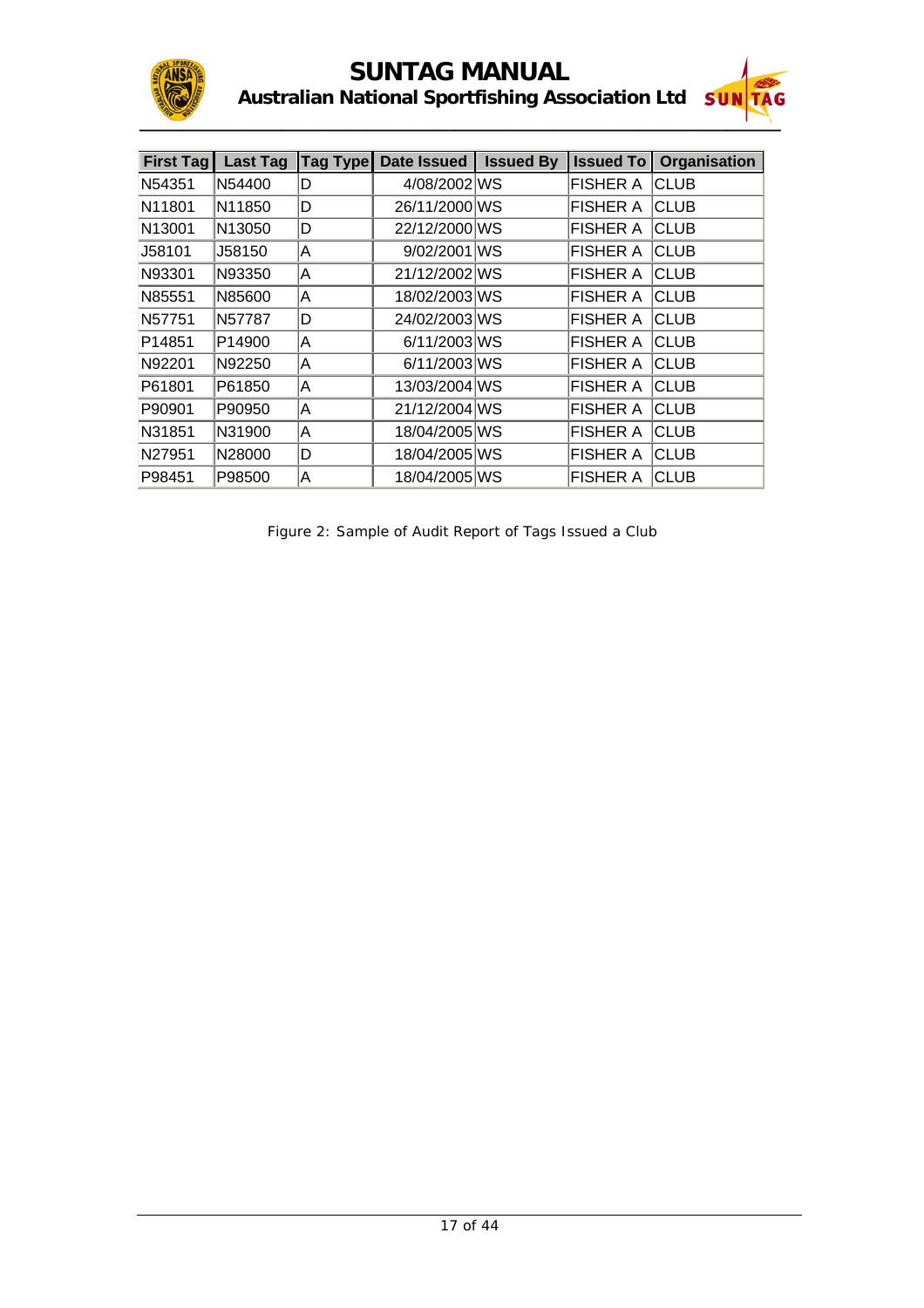



| <b>HOW TO TAG FISH</b>              |                                  |  |  |  |  |  |  |  |
|-------------------------------------|----------------------------------|--|--|--|--|--|--|--|
| Work Instruction No: <b>SM-WI06</b> | Issue: 7                         |  |  |  |  |  |  |  |
| Pages: 5                            | Date issued/revised: 24 may 2009 |  |  |  |  |  |  |  |
| Approved by: Suntag Coordinator     | Prepared by: Infofish Services   |  |  |  |  |  |  |  |

| SM-WI03 | <b>Suntag Projects</b>            |
|---------|-----------------------------------|
| SM-WI04 | <b>Tagging Equipment and Tags</b> |
| SM-WI05 | Tag Purchases and Distribution    |
| SM-WI07 | Fishing Trip and Tag Data         |
| SM-WI08 | Locations and Tag Maps            |
| SM-WI09 | Recaptured Tagged Fish            |
| SM-WI10 | Fishing Trip and Tagging Database |
| SM-WI12 | Loading fishing trips to database |

#### **Replaced Work Instruction:**

The previous Work Instruction that this replaces is:

AM/WI06 How to Tag Fish 19 March 2006

#### **Aim:**

The aim of this Work Instruction is to outline how to ensure fish that are to be tagged are released in the healthiest state possible, how to correctly tag fish and the data that needs to be recorded in the field.

#### **Scope:**

This Work Instruction provides details on how to handle and tag fish, the correct application of tags and the data that needs to be recorded in the field.

#### **Responsibility:**

ANSA Suntag taggers are responsible for the tagging of fish.

#### **Procedure:**

#### **Catching, Handling and Releasing Fish to be Tagged**

Fish intended for tagging should be handled in accordance with the ANSA Code Practice on Releasing fish. Refer to RF COP for the Code of Practice.

#### **Tagging Technique – Dart tags**

Refer to Work Instruction SM-WI04 for selecting the most appropriate tags for the fish to be tagged.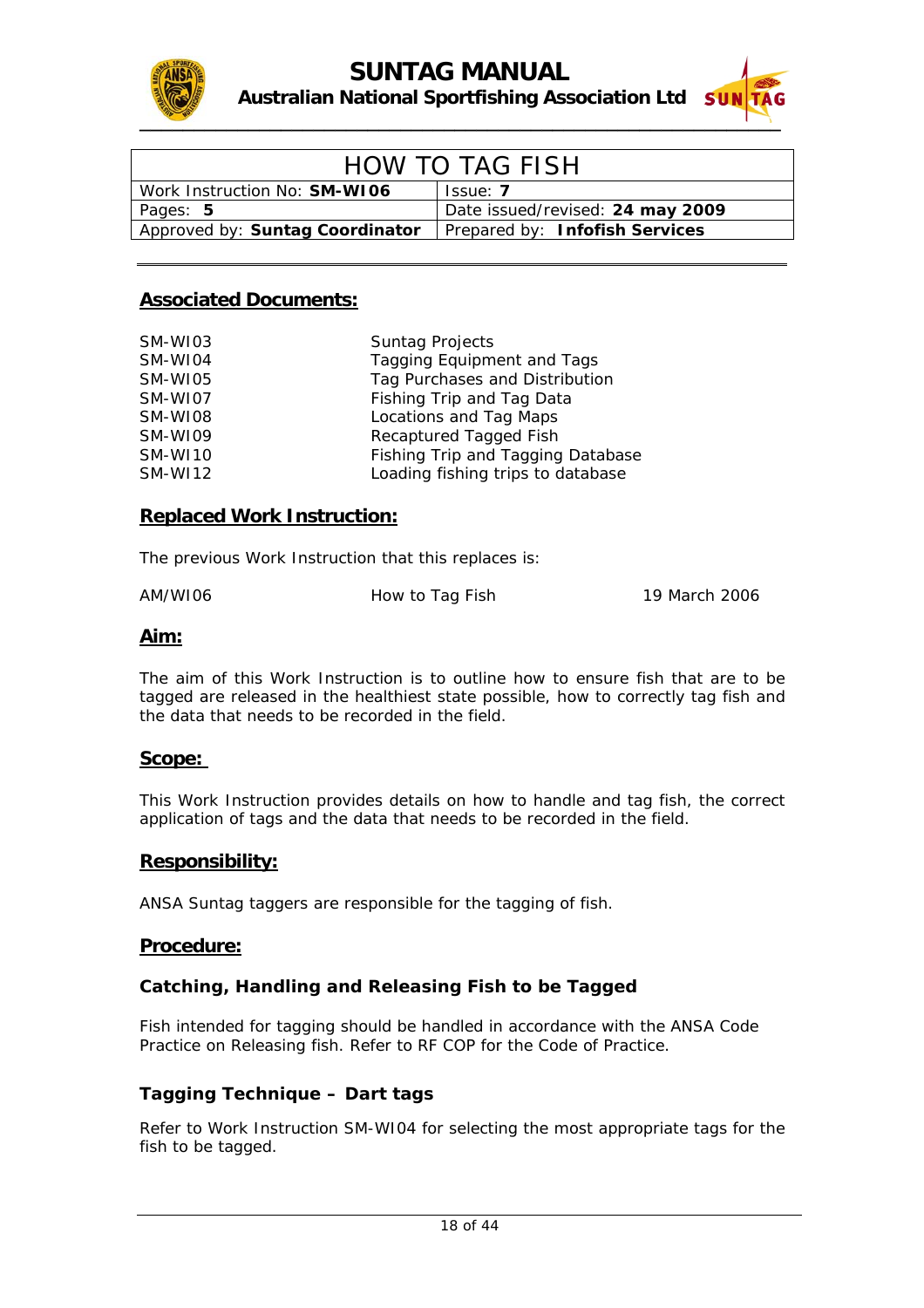



For dart tags the tag should be inserted in the applicator before fishing commences to minimise the time taken to tag a fish. With the tag in the applicator insert the needle into the side of the fish in the area shown for the location of tags in *figure 1*. For fish with large scales it may be necessary to remove a scale to allow the needle to penetrate the skin. The needle should be pushed into the flesh at an angle of about  $45^{\circ}$  and through the dorsal rays of the fish spine. The needle should be twisted slightly to ensure the barb locks in behind a dorsal ray. Remove the needle and give the tag a light tug to ensure it has been secured.



Figure 1: Tags can be placed at any point between the two locations indicated

#### **Tagging Technique – Gun tags**

For gun or anchor tags place the tag clip in the hollow at the top of the tag gun before commencing fishing to minimise the time taken to tag a fish. Insert the needle into the side of the fish in the area shown for the location of tags in *figure 1*. Once the needle has been inserted the trigger of the gun is squeezed which fires the tag into the fish as shown in *figure 2*. The gun should then be rotated through around 180° to "set" the t-bar of the tag before removing it. The tag should be given a light tug to ensure it has been set.



Figure 2: Snapper being tagged with a gun tag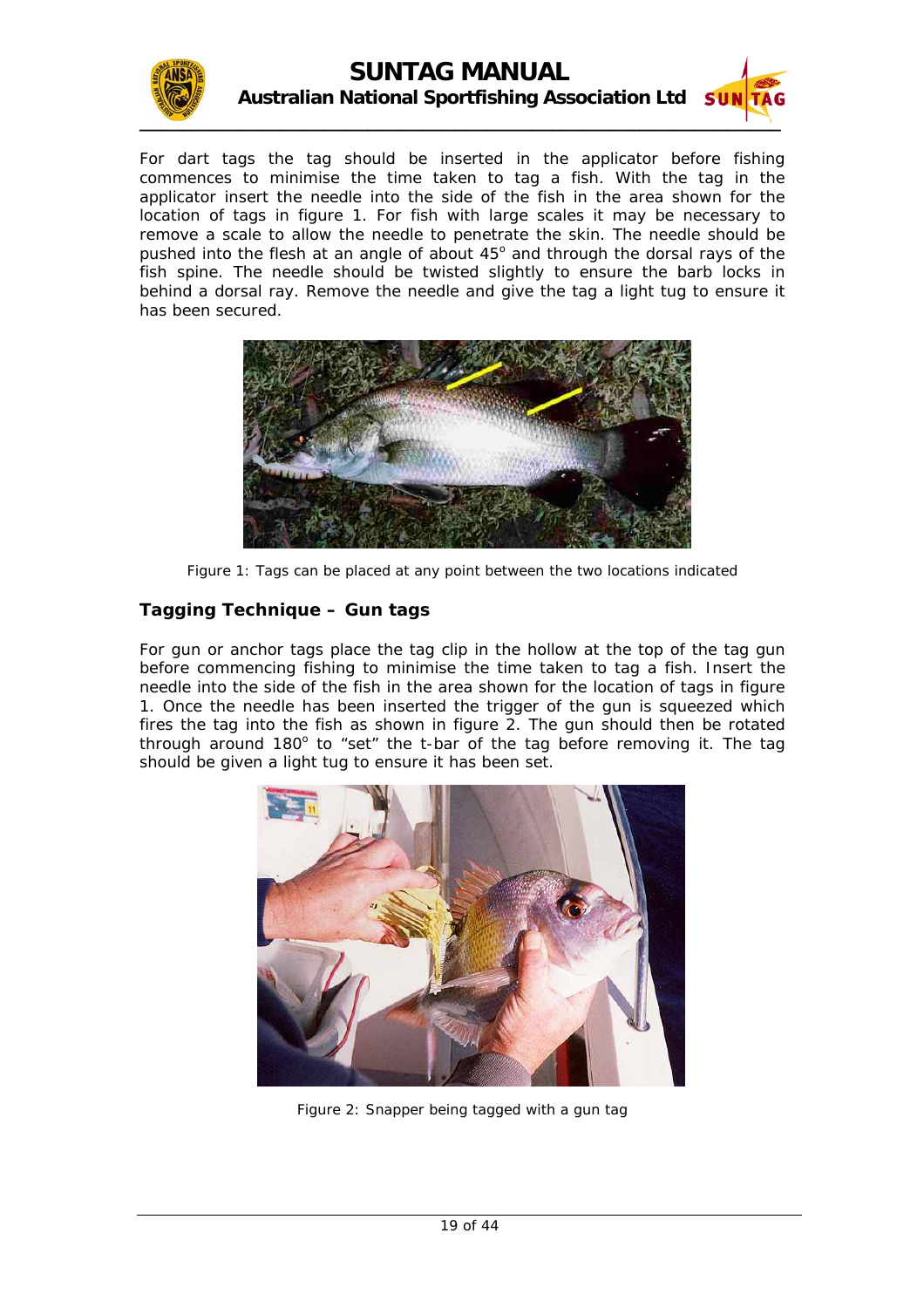



#### **Measuring Fish**

Refer to Work Instruction SM-WI04 for selecting the most appropriate measuring device to use.

fish touching the "L" shaped butt as shown in *figure 4*. For fork tailed fish 2 measurements are required as shown in *figure 3*. These are: Correctly measuring fish is important if the data is to be used to determine growth. The fish should be placed on the measuring device with the snout of the

- TL Total or Length Overall (tip of snout to tip of the tail)
- $\Box$  FL or Length to Fork (tip of snout to inside fork of the tail)



Figure 3: Lengths to be measured for fork tailed fish



Figure 4: Measuring a fish on a roll out measurer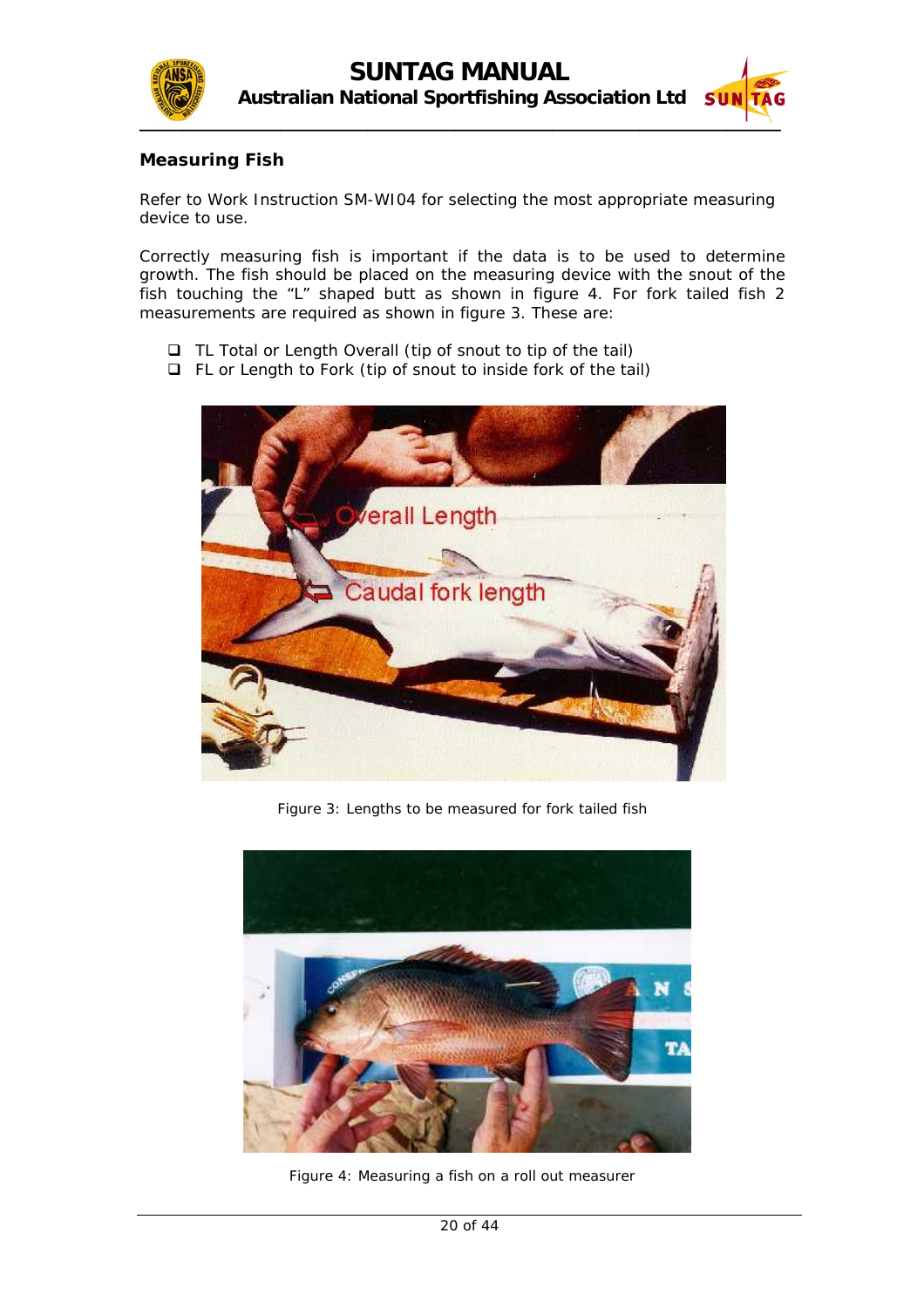



#### **Sizes of Fish for Tagging**

Fish tagged in most projects should be a minimum of 200mm in length however for some projects fish can be tagged from a minimum of 150mm. Tagging of small fish with large tags is not recommended as this is likely to reduce there chances of survival on release. The following is provided as a guide on the minimum sizes of fish to be tagged using the different types of tags.

Standard gun tags – minimum size of 200mm Dart tags – minimum size of 250mm Small gun tags – minimum size of 150mm

Small gun tags are only provided to taggers working on specific projects that have considerable experience in tagging.

#### **Dealing with Barotrauma**

cases fish have their stomach pushed out through their mouth as a results of gases in the swim bladder expanding or bulging eyes. Less severe symptoms Reef fish bought up quickly from deep water suffer from barotrauma. In severe include a hard stomach.

appropriate method of venting can depend on the fish species however for most species inserting a fine hollow needle in line with the top of the pectoral fin and One method of treating barotrauma is to "vent" the swim bladder. The most down from the  $4<sup>th</sup>$  dorsal spine will allow the swim bladder to deflate.

to a line. This is used to return the fish quickly to the bottom and a pull on the Another method is to use a "shotline" which is weighted barbless hook attached line releases the barbless hook. The alternative methods are shown in *figure 5*.



Figure 5: Alternate methods for dealing with barotrauma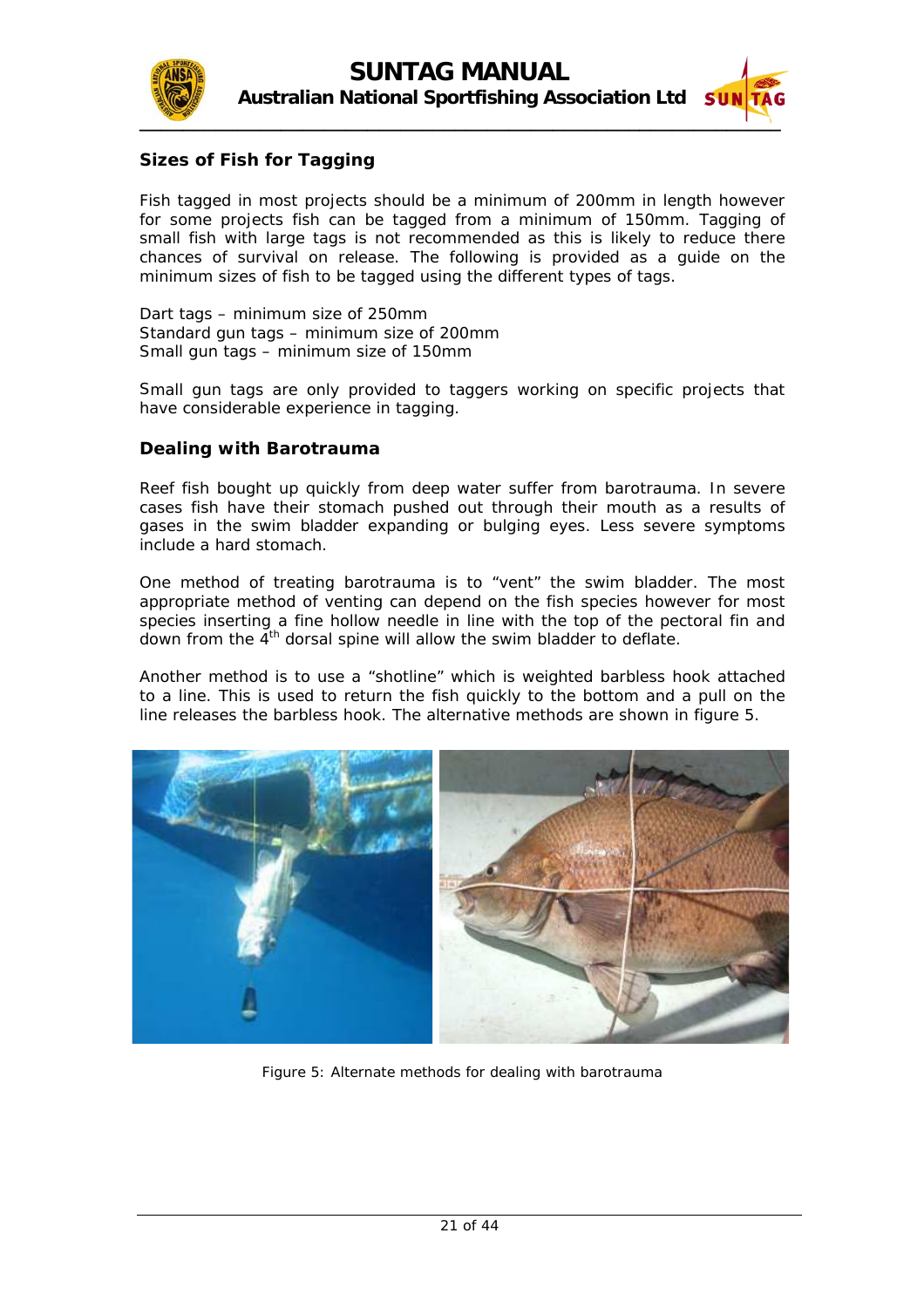



#### **Records:**

Field sheets or books should be used to record details of each fish caught or tagged while fishing. Refer to Work Instruction SM-WI07 for details of the data that needs to be recorded on tagged fish.

#### **Resources:**

Tagging equipment, tags, measuring device, field recording sheet (preferably waterproof) or field book.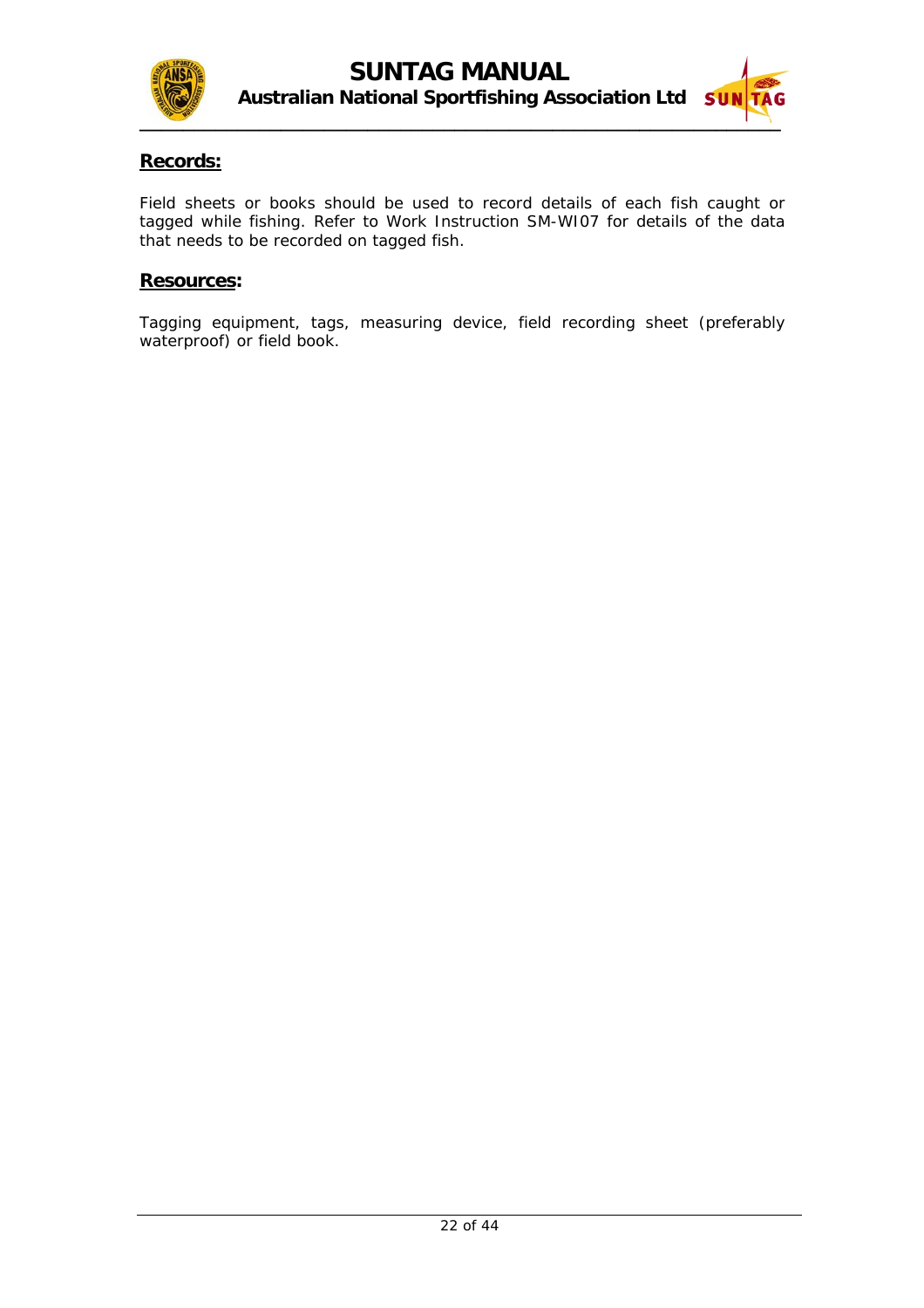



| FISHING TRIP AND TAG DATA           |                                  |  |  |  |  |  |  |
|-------------------------------------|----------------------------------|--|--|--|--|--|--|
| Work Instruction No: <b>SM-WIO7</b> | Issue: 12                        |  |  |  |  |  |  |
| Pages: 3                            | Date issued/revised: 24 May 2009 |  |  |  |  |  |  |
| Approved by: Suntag Coordinator     | Prepared by: Infofish Services   |  |  |  |  |  |  |

| SM-WI02 | <b>Suntag Service Standards</b>   |
|---------|-----------------------------------|
| SM-WI03 | <b>Suntag Projects</b>            |
| SM-WI04 | Tagging Equipment and Tags        |
| SM-WI05 | Tag Purchases and Distribution    |
| SM-WI06 | How to Tag Fish                   |
| SM-WI08 | Locations and Tag Maps            |
| SM-WI10 | Fishing Trip and Tagging Database |
| SM-WI12 | Loading fishing trips to database |

#### **Replaced Work Instruction:**

The previous Work Instructions that this replaces are:

| AM/WI07 | Fishing Trip and Tag Data  | 19 March 2006 |
|---------|----------------------------|---------------|
| AM/WI09 | Collecting Scientific Data | 19 March 2006 |

#### **Aim:**

This Work Instruction specifies the data to be recorded on fishing trips and for tagged fis h.

#### **Scope:**

This Work Instructio n is applicable to all ANSA members and fishers that provide data on their fishing trips. It is not limited to those members involved in tagging.

#### **Responsibility:**

Suntag taggers, fishers or those collecting fishing trip data are responsible for the completion and submission of fishing trip data to the Suntag Coordinator or Club Tagging Officer. Club Tagging Officers are responsible for forwarding all fishing trips provided to them to the Suntag Coordinator.

#### **Procedure:**

Data on fishing trips is collected through the Infofish 2006 e-trip form STET27. This form is a Microsoft Excel spreadsheet. The Infofish 2006 e-trip form contains a complete help system to assist fishers fill in the form. A paper version of the fishing trip form Infofish 2006 f-trip (STFT27) is available for fishers that do not have access to a PC.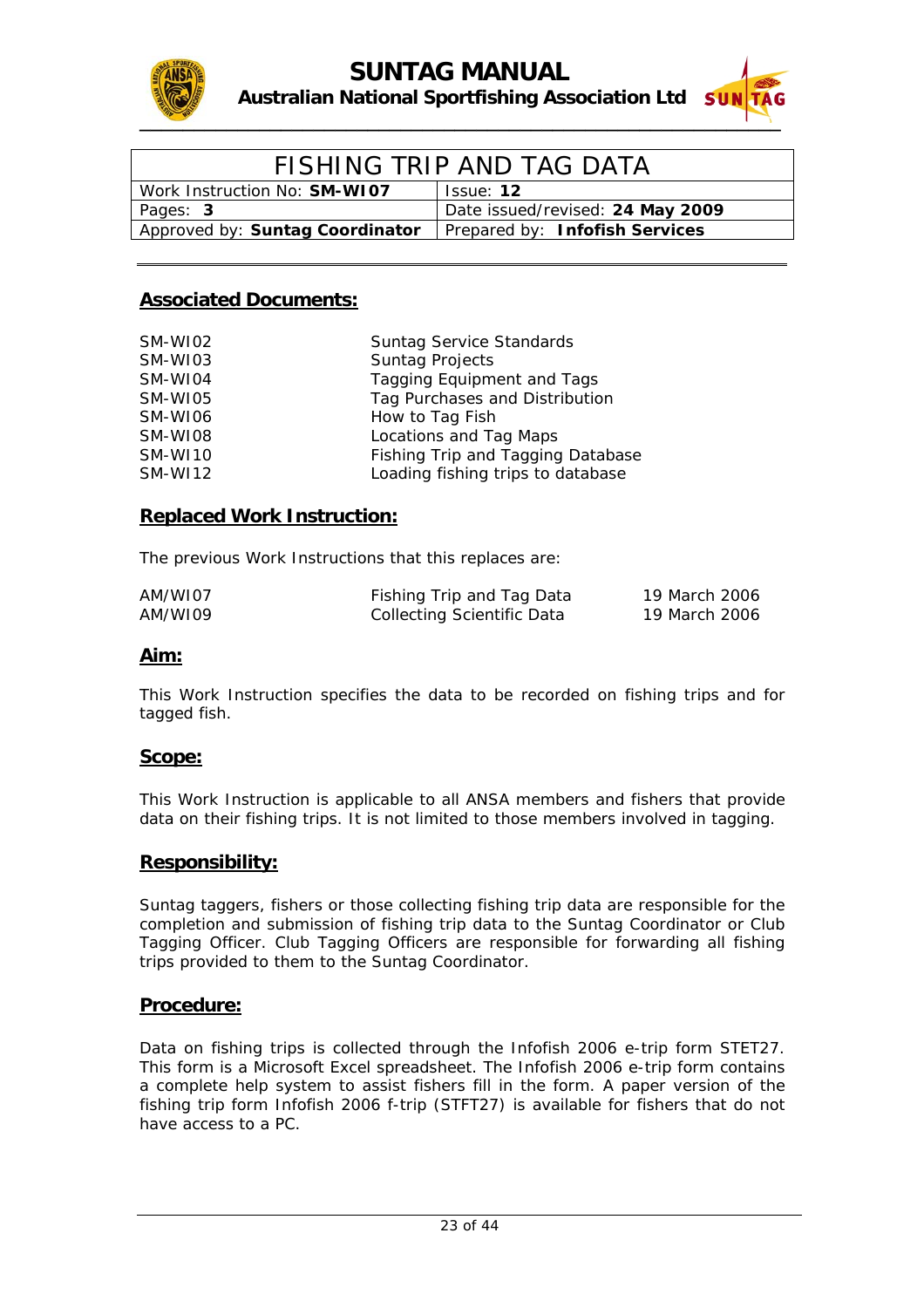



Fishers should complete the Infofish 2006 e-trip or f-trip form after each fishing trip and forward by email/fax/mail to the Suntag Coordinator or to their Club Tagging Coordinator, who in turn will forward to the Suntag Coordinator.

The Suntag Fishing Trip system is aimed at collecting details of members fishing trips. Data is collected on every fish caught as this provides the maximum value from the data collected. Infofish 2006 e-trip form.xls is available as a Microsoft manual form as shown in *figure 3* can be used.. Excel workbook for collecting of fishing trip information. The "Suntag Trip sheet" worksheet is the datasheet for recording the data. The worksheet can be printed out and filled in manually by those fishers without access to a computer or the

Data collection is in 2 parts. Suntag Fishing Trip data is required to be supplied by participating in research projects or are prepared to provide the data voluntarily. all fishers while Suntag Research data is only required to be filled in by those

#### **Da ta to be collected on a fishing trip**

Data required from all fishers in the yellow section of the e-trip form includes:

- $\Box$  Details of the duration of the fishing trip
- $\Box$  Details of the number of participants
- Details of all fish tagged, kept or released.

#### Data to be collected to assist research projects

Additional data can be collected to assist in specific research projects or can be supplied voluntarily. Only those sections required for a specific research project need to be completed. Research data is collected in the blue section of the e-trip form on the following:

- GPS location (not published or reported)
- □ Barotrauma
- $\Box$  Injury to fish
- $\Box$  Hook(s) used and hooking location
- $\Box$  Gear used to catch fish
- $\Box$  Other data of use in research such as chemical markers

#### **Help in filling out the data sheet**

Infofish 2006 e-trip form.xls includes a worksheet titled "Filling out the Sheet" that provides information on how to fill out the form and what information is required in each field. Also included is a worksheet titled "Sample Sheet filled out" that provides a sample of a filled out form.

#### **Records:**

to the Suntag Fishing Trip file/sheet. Waterproof paper or plastic is recommended for field sheets. Field sheets should be able to collect all the data required. Data may be collected on field sheets or in field books and then later transferred

Infofish 2006 e-trip form.xls contains form QF0026 for the recording of all Suntag data in worksheet "Suntag trip sheet". State or local versions of the data sheet with relevant logos are acceptable however data fields must not be altered.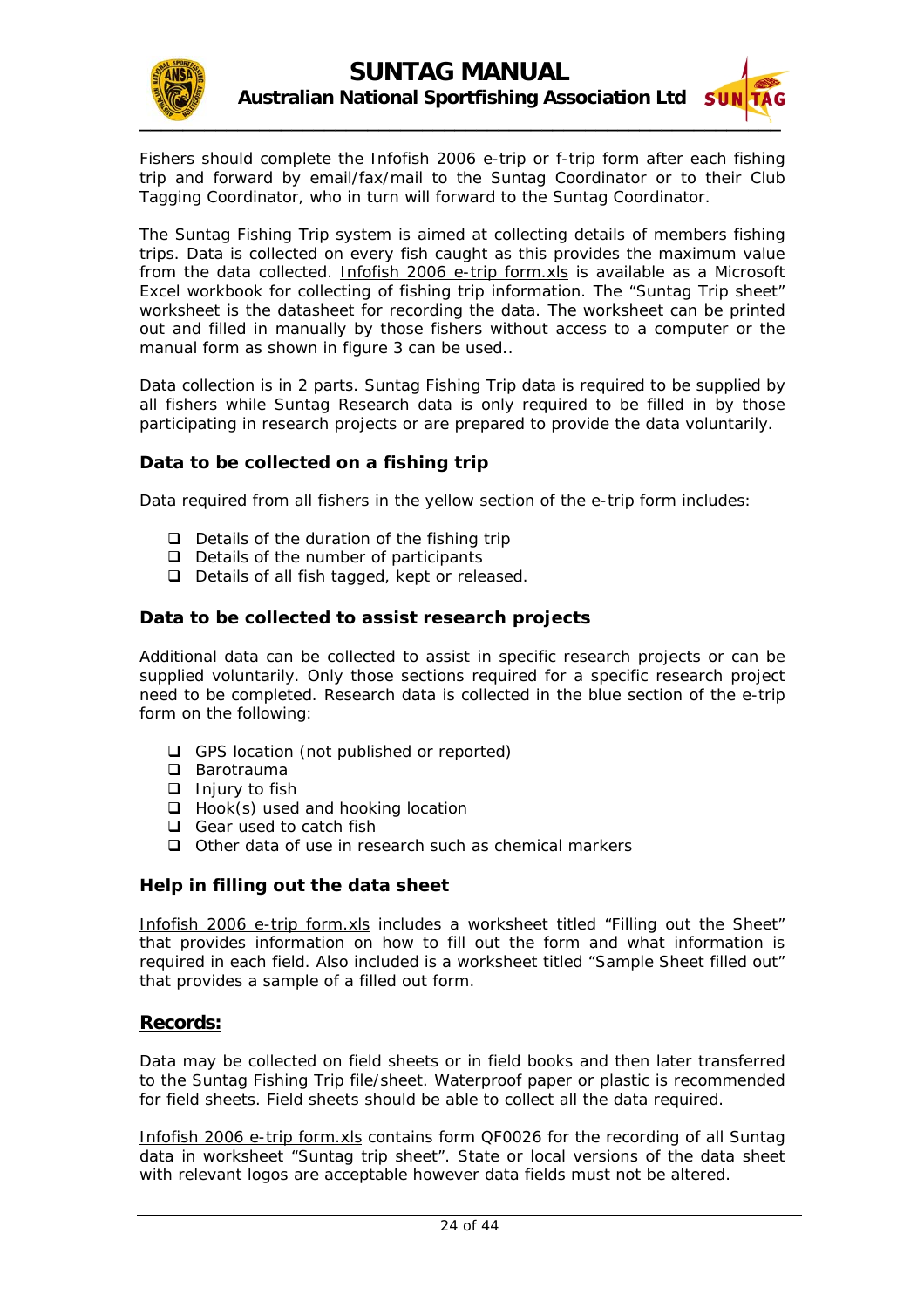



Suntag Fishing trip files/sheets should be forw arded to the Suntag Coordinator, or though the Club Tagging Officer, after each trip or at the end of each month. It is recommended that fishers retain a copy of all field and trip sheets in case data is lost in transit.

#### **esources: R**

Infofish 2006 e-trip form.xls file Field sheets Pencil or pen

| infofish<br>SUNTAG FISHING TRIP DATA FOR INFOFISH 2006 |                                                                                                                             |                                                                         |             |                        |                |          |     |          |                             |      |                                 |  |  |
|--------------------------------------------------------|-----------------------------------------------------------------------------------------------------------------------------|-------------------------------------------------------------------------|-------------|------------------------|----------------|----------|-----|----------|-----------------------------|------|---------------------------------|--|--|
|                                                        |                                                                                                                             | PLEASE RECORD DETAILS OF ALL FISH CAUGHT NOT JUST THOSE THAT ARE TAGGED |             |                        |                |          |     |          |                             |      |                                 |  |  |
|                                                        | ALL DATA ON THIS PART OF THE SHEET IS REQUIRED TO BE FILLED IN<br>Data in this section provides details of the fishing trip |                                                                         |             |                        |                |          |     |          |                             |      |                                 |  |  |
|                                                        |                                                                                                                             |                                                                         |             |                        |                |          |     |          |                             |      |                                 |  |  |
|                                                        |                                                                                                                             |                                                                         |             |                        |                |          |     |          | <b>Fishing Team</b>         |      |                                 |  |  |
|                                                        | <b>Trip Code</b>                                                                                                            |                                                                         |             | <b>Start Date</b>      |                |          |     | Fisher 1 |                             |      |                                 |  |  |
|                                                        | Project                                                                                                                     |                                                                         |             | Start time             |                |          |     | Fisher 2 |                             |      |                                 |  |  |
| <b>SUN TAG</b>                                         | <b>Boat Ramp</b>                                                                                                            |                                                                         |             | <b>Finish Date</b>     |                |          |     | Fisher 3 |                             |      |                                 |  |  |
|                                                        | Home Base                                                                                                                   |                                                                         |             | Finish time            |                |          |     | Fisher 4 |                             |      |                                 |  |  |
|                                                        | Number of fishers                                                                                                           |                                                                         |             | Trip or tag only       |                |          |     | Fisher 5 |                             |      |                                 |  |  |
| Data in this section provides details of the catch     |                                                                                                                             |                                                                         |             |                        |                |          |     |          |                             |      |                                 |  |  |
|                                                        | Submitted by                                                                                                                |                                                                         |             | Organisation           |                |          |     |          |                             |      |                                 |  |  |
| Tag 1                                                  | <b>Fisher</b>                                                                                                               | <b>Species</b>                                                          | <b>Date</b> | <b>Total</b><br>Length | Fork<br>Length | Location | Map | Grid     | Release<br><b>Condition</b> | Fate | <b>Fishing</b><br><b>Method</b> |  |  |
|                                                        |                                                                                                                             |                                                                         |             |                        |                |          |     |          |                             |      |                                 |  |  |
|                                                        |                                                                                                                             |                                                                         |             |                        |                |          |     |          |                             |      |                                 |  |  |
|                                                        |                                                                                                                             |                                                                         |             |                        |                |          |     |          |                             |      |                                 |  |  |
|                                                        |                                                                                                                             |                                                                         |             |                        |                |          |     |          |                             |      |                                 |  |  |
|                                                        |                                                                                                                             |                                                                         |             |                        |                |          |     |          |                             |      |                                 |  |  |
|                                                        |                                                                                                                             |                                                                         |             |                        |                |          |     |          |                             |      |                                 |  |  |
|                                                        |                                                                                                                             |                                                                         |             |                        |                |          |     |          |                             |      |                                 |  |  |
|                                                        |                                                                                                                             |                                                                         |             |                        |                |          |     |          |                             |      |                                 |  |  |
|                                                        |                                                                                                                             |                                                                         |             |                        |                |          |     |          |                             |      |                                 |  |  |
|                                                        |                                                                                                                             |                                                                         |             |                        |                |          |     |          |                             |      |                                 |  |  |
|                                                        |                                                                                                                             |                                                                         |             |                        |                |          |     |          |                             |      |                                 |  |  |
|                                                        |                                                                                                                             |                                                                         |             |                        |                |          |     |          |                             |      |                                 |  |  |
|                                                        |                                                                                                                             |                                                                         |             |                        |                |          |     |          |                             |      |                                 |  |  |
|                                                        |                                                                                                                             |                                                                         |             |                        |                |          |     |          |                             |      |                                 |  |  |
|                                                        |                                                                                                                             |                                                                         |             |                        |                |          |     |          |                             |      |                                 |  |  |
|                                                        |                                                                                                                             |                                                                         |             |                        |                |          |     |          |                             |      |                                 |  |  |
|                                                        |                                                                                                                             |                                                                         |             |                        |                |          |     |          |                             |      |                                 |  |  |
|                                                        |                                                                                                                             |                                                                         |             |                        |                |          |     |          |                             |      |                                 |  |  |
|                                                        |                                                                                                                             |                                                                         |             |                        |                |          |     |          |                             |      |                                 |  |  |
|                                                        |                                                                                                                             |                                                                         |             |                        |                |          |     |          |                             |      |                                 |  |  |
|                                                        |                                                                                                                             |                                                                         |             |                        |                |          |     |          |                             |      |                                 |  |  |
|                                                        |                                                                                                                             |                                                                         |             |                        |                |          |     |          |                             |      |                                 |  |  |
|                                                        |                                                                                                                             |                                                                         |             |                        |                |          |     |          |                             |      |                                 |  |  |
|                                                        |                                                                                                                             |                                                                         |             |                        |                |          |     |          |                             |      |                                 |  |  |
|                                                        |                                                                                                                             |                                                                         |             |                        |                |          |     |          |                             |      |                                 |  |  |
|                                                        |                                                                                                                             |                                                                         |             |                        |                |          |     |          |                             |      |                                 |  |  |
|                                                        |                                                                                                                             | If more rows required use "insert" - "row" on excel toolbar             |             |                        |                |          |     |          |                             |      |                                 |  |  |

Figure 1: Infofish 2006 e-trip form for details of fishing trip and tagged fish (compulsory to complete)

|                  | <b>SUNTAG RESEARCH DATA</b>                                                                                                                                                |                      |                             |                |                          |  |      |                             |              |              |                                     |  |  |                          |                              |              |                  |                                |       |               |         |
|------------------|----------------------------------------------------------------------------------------------------------------------------------------------------------------------------|----------------------|-----------------------------|----------------|--------------------------|--|------|-----------------------------|--------------|--------------|-------------------------------------|--|--|--------------------------|------------------------------|--------------|------------------|--------------------------------|-------|---------------|---------|
|                  | PLEASE RECORD THE FOLLOWING DATA IF YOU ARE INVOLVED IN A RESEARCH PROJECT                                                                                                 |                      |                             |                |                          |  |      |                             |              |              |                                     |  |  |                          |                              |              |                  |                                |       |               |         |
|                  | IF NOT INVOVLED IN A RESEARCH PROJECT FILLING IN DATA ON THIS PART OF THE SHEET IS VOLUNTARY BUT WILL IMPROVE THE USEFULNESS OF THE DATA                                   |                      |                             |                |                          |  |      |                             |              |              |                                     |  |  |                          |                              |              |                  |                                |       |               |         |
|                  |                                                                                                                                                                            |                      |                             |                |                          |  |      |                             |              |              |                                     |  |  |                          |                              |              |                  |                                |       |               |         |
|                  |                                                                                                                                                                            |                      |                             |                |                          |  |      |                             |              |              |                                     |  |  |                          |                              |              |                  |                                |       |               |         |
|                  | For help in filling out form hold pointer over red tagged cells or refer to "filling out the sheet" and "sample sheet filled out" for further help in filling out the form |                      |                             |                |                          |  |      |                             |              |              |                                     |  |  |                          |                              |              |                  |                                |       |               |         |
|                  | <b>LOCATION DATA</b><br><b>BAROTRAUMA DATA</b><br><b>HOOKING DATA</b><br><b>GEAR DATA</b><br><b>OTHER DATA</b><br>INJURY DATA                                              |                      |                             |                |                          |  |      |                             |              |              |                                     |  |  |                          |                              |              |                  |                                |       |               |         |
|                  |                                                                                                                                                                            | Swift                | Swift                       |                |                          |  |      |                             |              |              |                                     |  |  |                          |                              |              |                  |                                |       |               |         |
| <b>GPS South</b> | <b>GPS East</b>                                                                                                                                                            | Bladder<br>Condition | Bladder<br><b>Treatment</b> | Water<br>depth | Bleeding Injury location |  | Hook | <b>Hook left</b><br>in fish | Hook<br>type | Hook<br>size | Hook Description Hook Barb of hooks |  |  | Number Lure-Balt<br>size | <b>Lure-Balt Description</b> | Line<br>Type | Line<br>Strength | Tag 2 Injected Dosage Crab sex | Fish- | Water<br>Temp | Comment |
|                  |                                                                                                                                                                            |                      |                             |                |                          |  |      |                             |              |              |                                     |  |  |                          |                              |              |                  |                                |       |               |         |
|                  |                                                                                                                                                                            |                      |                             |                |                          |  |      |                             |              |              |                                     |  |  |                          |                              |              |                  |                                |       |               |         |
|                  |                                                                                                                                                                            |                      |                             |                |                          |  |      |                             |              |              |                                     |  |  |                          |                              |              |                  |                                |       |               |         |
|                  |                                                                                                                                                                            |                      |                             |                |                          |  |      |                             |              |              |                                     |  |  |                          |                              |              |                  |                                |       |               |         |
|                  |                                                                                                                                                                            |                      |                             |                |                          |  |      |                             |              |              |                                     |  |  |                          |                              |              |                  |                                |       |               |         |
|                  |                                                                                                                                                                            |                      |                             |                |                          |  |      |                             |              |              |                                     |  |  |                          |                              |              |                  |                                |       |               |         |
|                  |                                                                                                                                                                            |                      |                             |                |                          |  |      |                             |              |              |                                     |  |  |                          |                              |              |                  |                                |       |               |         |
|                  |                                                                                                                                                                            |                      |                             |                |                          |  |      |                             |              |              |                                     |  |  |                          |                              |              |                  |                                |       |               |         |
|                  |                                                                                                                                                                            |                      |                             |                |                          |  |      |                             |              |              |                                     |  |  |                          |                              |              |                  |                                |       |               |         |
|                  |                                                                                                                                                                            |                      |                             |                |                          |  |      |                             |              |              |                                     |  |  |                          |                              |              |                  |                                |       |               |         |
|                  |                                                                                                                                                                            |                      |                             |                |                          |  |      |                             |              |              |                                     |  |  |                          |                              |              |                  |                                |       |               |         |
|                  |                                                                                                                                                                            |                      |                             |                |                          |  |      |                             |              |              |                                     |  |  |                          |                              |              |                  |                                |       |               |         |
|                  |                                                                                                                                                                            |                      |                             |                |                          |  |      |                             |              |              |                                     |  |  |                          |                              |              |                  |                                |       |               |         |
|                  |                                                                                                                                                                            |                      |                             |                |                          |  |      |                             |              |              |                                     |  |  |                          |                              |              |                  |                                |       |               |         |
|                  |                                                                                                                                                                            |                      |                             |                |                          |  |      |                             |              |              |                                     |  |  |                          |                              |              |                  |                                |       |               |         |
|                  |                                                                                                                                                                            |                      |                             |                |                          |  |      |                             |              |              |                                     |  |  |                          |                              |              |                  |                                |       |               |         |
|                  |                                                                                                                                                                            |                      |                             |                |                          |  |      |                             |              |              |                                     |  |  |                          |                              |              |                  |                                |       |               |         |
|                  |                                                                                                                                                                            |                      |                             |                |                          |  |      |                             |              |              |                                     |  |  |                          |                              |              |                  |                                |       |               |         |
|                  |                                                                                                                                                                            |                      |                             |                |                          |  |      |                             |              |              |                                     |  |  |                          |                              |              |                  |                                |       |               |         |
|                  |                                                                                                                                                                            |                      |                             |                |                          |  |      |                             |              |              |                                     |  |  |                          |                              |              |                  |                                |       |               |         |
|                  |                                                                                                                                                                            |                      |                             |                |                          |  |      |                             |              |              |                                     |  |  |                          |                              |              |                  |                                |       |               |         |
|                  |                                                                                                                                                                            |                      |                             |                |                          |  |      |                             |              |              |                                     |  |  |                          |                              |              |                  |                                |       |               |         |
|                  |                                                                                                                                                                            |                      |                             |                |                          |  |      |                             |              |              |                                     |  |  |                          |                              |              |                  |                                |       |               |         |
|                  |                                                                                                                                                                            |                      |                             |                |                          |  |      |                             |              |              |                                     |  |  |                          |                              |              |                  |                                |       |               |         |
|                  |                                                                                                                                                                            |                      |                             |                |                          |  |      |                             |              |              |                                     |  |  |                          |                              |              |                  |                                |       |               |         |
|                  |                                                                                                                                                                            |                      |                             |                |                          |  |      |                             |              |              |                                     |  |  |                          |                              |              |                  |                                |       |               |         |

Figure 2: Infofish 2006 e-trip form for research details of fish (voluntary to complete)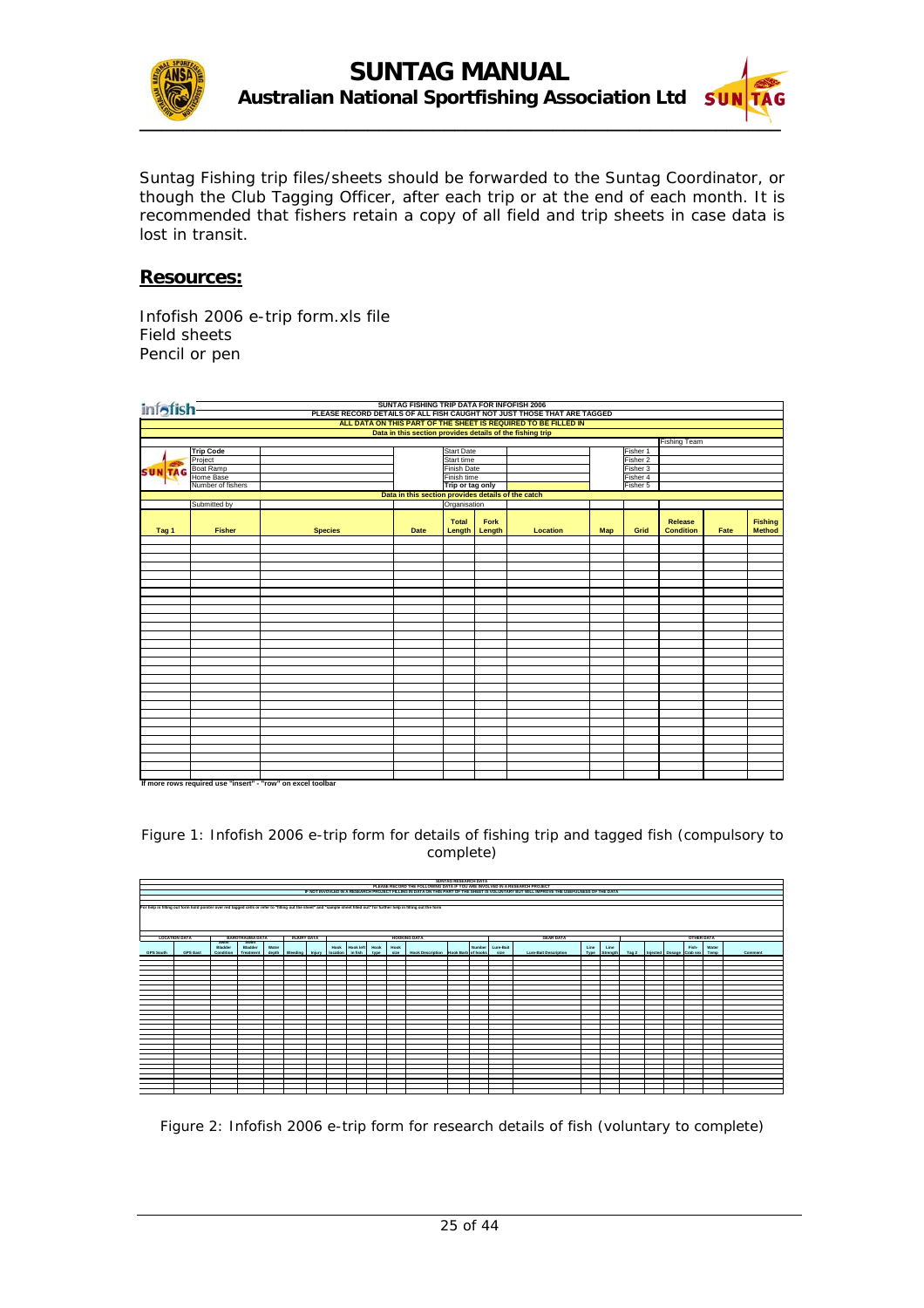

### **SUNTAG MANUAL**



|                         | Trip Id:                         |                                                                          | Tag Sheet No:         |                         |                        |                                                                                                                                                                 |                  |            | <b>FISHING TEAM</b>         |                 |                      |
|-------------------------|----------------------------------|--------------------------------------------------------------------------|-----------------------|-------------------------|------------------------|-----------------------------------------------------------------------------------------------------------------------------------------------------------------|------------------|------------|-----------------------------|-----------------|----------------------|
|                         | Date                             | <b>Start Time</b>                                                        |                       |                         | Finish Time            | Start time is time of arrival at boat ramp or water's edge to go fishing and finish time is time of leaving ramp or water's edge                                | <b>SUN</b>       | <b>TAG</b> |                             |                 |                      |
|                         | Submitted by                     | PLEASE RECORD DETAILS OF ALL FISH CAUGHT NOT JUST THOSE THAT ARE TAGGED. |                       | Club                    |                        |                                                                                                                                                                 |                  |            |                             |                 |                      |
| <b>Tag No</b>           | Angler                           | <b>Species</b>                                                           | Date                  | Total<br>Lenath<br>(mm) | Fork<br>Length<br>(mm) | Location                                                                                                                                                        | Map              | Grid       | Comments<br><b>Rel Cond</b> | Swim<br>Bladder | Bait (B)<br>Lure (L) |
| K78459                  | J Bloggs                         | Dusky Flathead                                                           | 15/8/98               | 465                     |                        | Maroochy Riv                                                                                                                                                    | SC21             | J19        | 1                           |                 | B                    |
| J04567                  | Fred Smith                       | Yellowfin Bream                                                          | 15/8/98               | 250                     | 230                    | Fudlo Ck                                                                                                                                                        | <b>SC21</b>      | K14        | 1                           |                 | B                    |
| K56878                  | <b>Bob Jones</b><br>07-3456-7890 | Dusky Flathead<br>14 Cranky St                                           | 15/8/98<br>Muckadilla | 380                     |                        | Maroochy Riv                                                                                                                                                    | SC <sub>21</sub> | J19        | Recapture<br>Released 1     |                 | Ł                    |
| $\overline{\mathsf{K}}$ | Joe Bloggs                       | Dusky Flathead                                                           | 15/8/98               | 650                     |                        | Maroochy Riv                                                                                                                                                    | SC <sub>21</sub> | O17        |                             |                 | L                    |
| Κ                       | <b>Bob Jones</b>                 | Sand Whiting                                                             | 15/8/98               | 280                     |                        | Maroochy Riv                                                                                                                                                    | <b>SC21</b>      | O17        |                             |                 | B                    |
| R                       | Fred Smith                       | Dusky Flathead                                                           | 15/8/98               | $\overline{0}$          |                        | Maroochy Riv                                                                                                                                                    | <b>SC21</b>      | J19        |                             |                 | L                    |
| $\overline{\mathsf{R}}$ | Bob Jones                        | Brown Stingray                                                           | 15/8/98               | 400                     | (width)                | Maroochy Riv                                                                                                                                                    | <b>SC21</b>      | J19        |                             |                 | $\overline{B}$       |
| R                       | Fred Smith                       | Tarwhine                                                                 | 15/8/98               | 230                     |                        | Maroochy Riv                                                                                                                                                    | <b>SC21</b>      | J19        |                             |                 | B                    |
| J04568                  | Fred Smith                       | Yellowfin Bream                                                          | 15/8/98               | 270                     |                        | Maroochy Riv                                                                                                                                                    | <b>SC21</b>      | N17        | 1                           |                 | L                    |
|                         |                                  |                                                                          |                       |                         |                        |                                                                                                                                                                 |                  |            |                             |                 |                      |
|                         |                                  |                                                                          |                       |                         |                        |                                                                                                                                                                 |                  |            |                             |                 |                      |
|                         |                                  |                                                                          |                       |                         |                        | Tag number * - (J01234) if fish tagged - K if fish kept - R if fish released without tag (eg undersized) - (J01234 Recap) if recapture of a fish already tagged |                  |            |                             |                 |                      |

Figure 3: Manual form for collecting data on fishing trips and tagged fish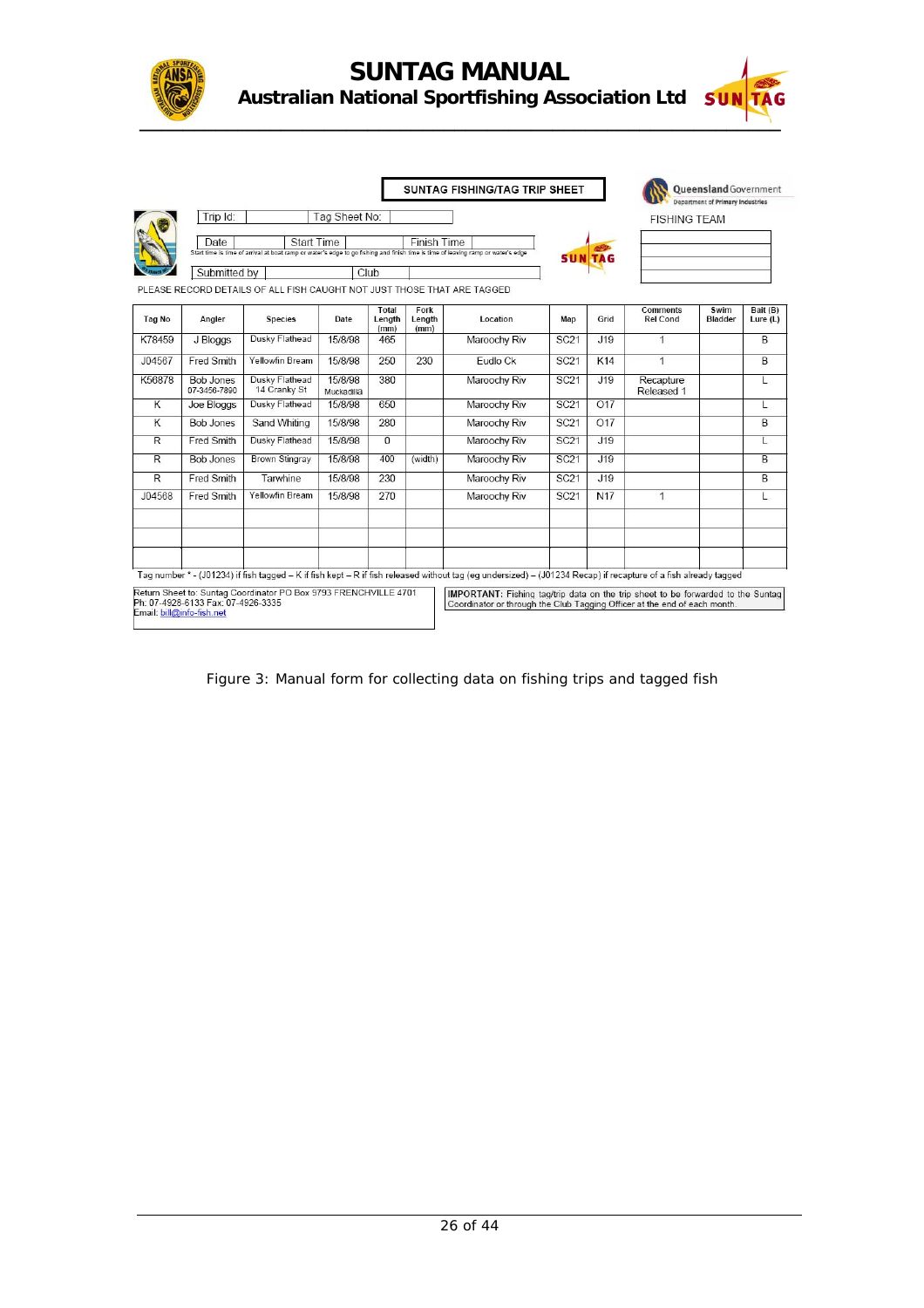



| LOCATIONS AND TAG MAPS              |                                   |  |  |  |
|-------------------------------------|-----------------------------------|--|--|--|
| Work Instruction No: <b>SM-WI08</b> | Is sue: 3                         |  |  |  |
| Pages: 3                            | Date issued/revised: 29 June 2003 |  |  |  |
| Approved by: R&D Director           | Prepared by: Austag Coordinator   |  |  |  |

| SM-WI06 | How to Tag Fish                   |
|---------|-----------------------------------|
| SM-WI07 | Fishing Trip and Tag Data         |
| SM-WI09 | Recaptured Tagged Fish            |
| SM-WI10 | Fishing Trip and Tagging Database |
| SM-WI12 | Loading fishing trips to database |

#### **Replaced Work Instruction:**

The previous Work Instruction that this replaces is:

| AM/WI08 | Locations and Tag Maps | 19 March 2006 |
|---------|------------------------|---------------|
|         |                        |               |

#### **Aim:**

The aim of this Work Instruction is to obtain information accurate to about 1km on locations where fish are tagged.

#### **Scope:**

This Work Instruction provides details of the use of map/grid or alternatives to record location details of where fish have been tagged.

#### **Responsibility:**

ANSA Austag Taggers are responsible for obtaining maps of the areas in which they undertake fishing/tag trips. The Suntag Coordinator is responsible for maintaining a set of tag grid maps and making them available to Club Tagging Officers and taggers.

#### **Procedure:**

#### **Suntag Tag Maps**

A standard set of grid maps are available for most locations where tagging projects are being undertaken. These maps are based on 1:250,000 standard topographical maps. Each map has been superimposed with a standard square grid that is 1km<sup>2</sup> although some maps may have a non-standard grid size. Figure *1* shows a sample map. Suntag maps are available from [www.info-fish.net](http://www.info-fish.net/) under Suntag Maps or a CD containing all the maps for Queensland can be purchased from the Infofish Store.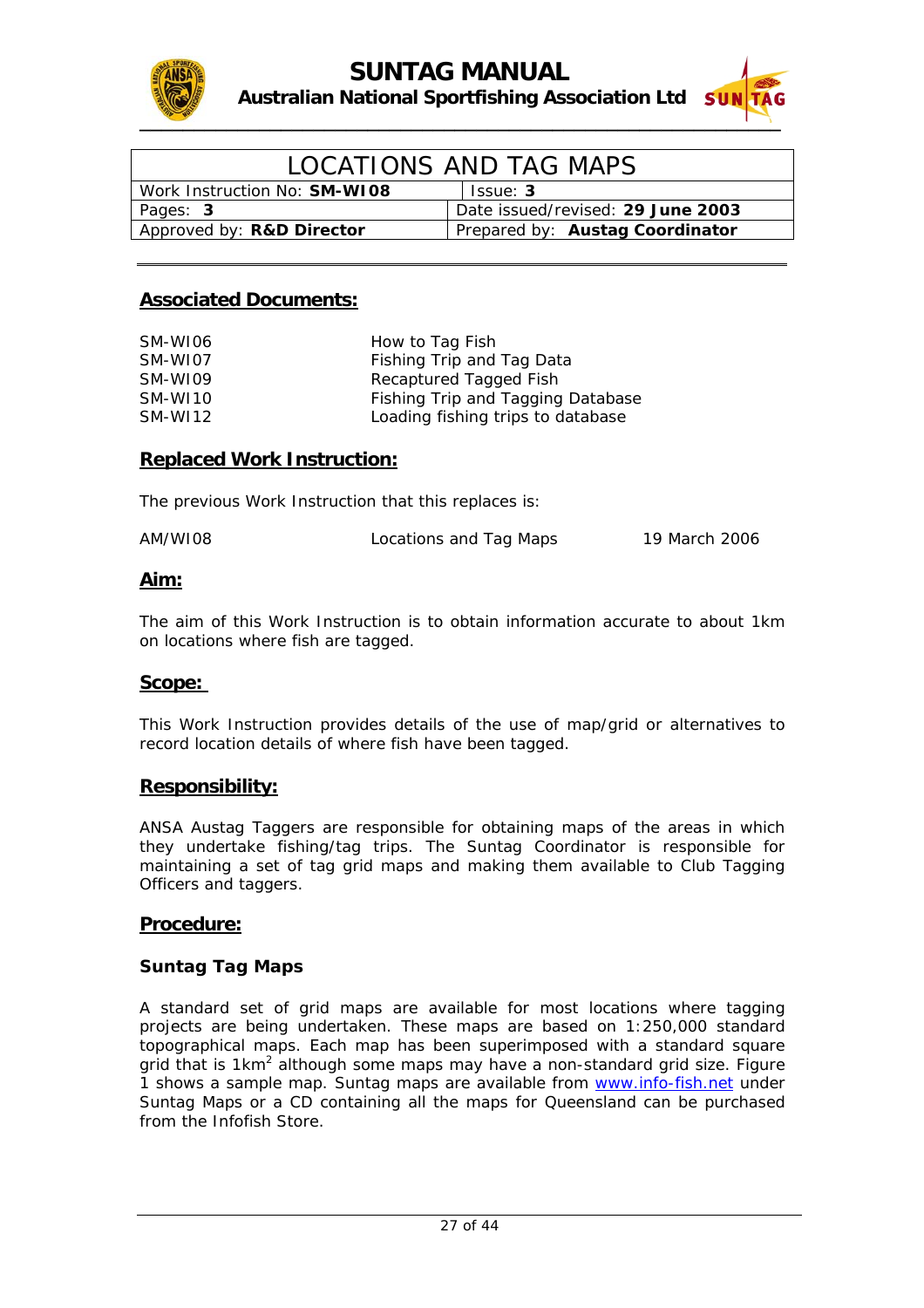



#### **Locations**

Three elements for locations are to be recorded on Fishing/Tag Trip Sheet (refer to SM-WI07). These are:

- $\square$  Location which is a description of the location where the fish was tagged, for rivers and creeks the name is sufficient eg Baffle Creek
- □ Map is the map code which is usually a 3 or 4 letter/number code eg BFF
- $\Box$  Grid is the specific grid square that identifies where the fish was tagged eg M12 for the junction of Baffle and Euleilah Creek

For locations where no tag grid map is available then a description of the location is required. In this case enough detail should be recorded to identify the location to within 1km eg Crystal Creek/3km from mouth.

For offshore locations the use of GPS coordinates is the most appropriate method for recording location. Where GPS coordinates are supplied these are only available to persons authorised to have access to the database and are not provided where there is public disclosure of tag information. GPS coordinates should be supplied in the standard GPS format:

Latitude 24.14.125S Longitude 153.35.402E

Internet mapping systems such as Google Earth can be used to determine latitude and longitude.



Figure 1: Sample tag grid map Baffle Creek BFF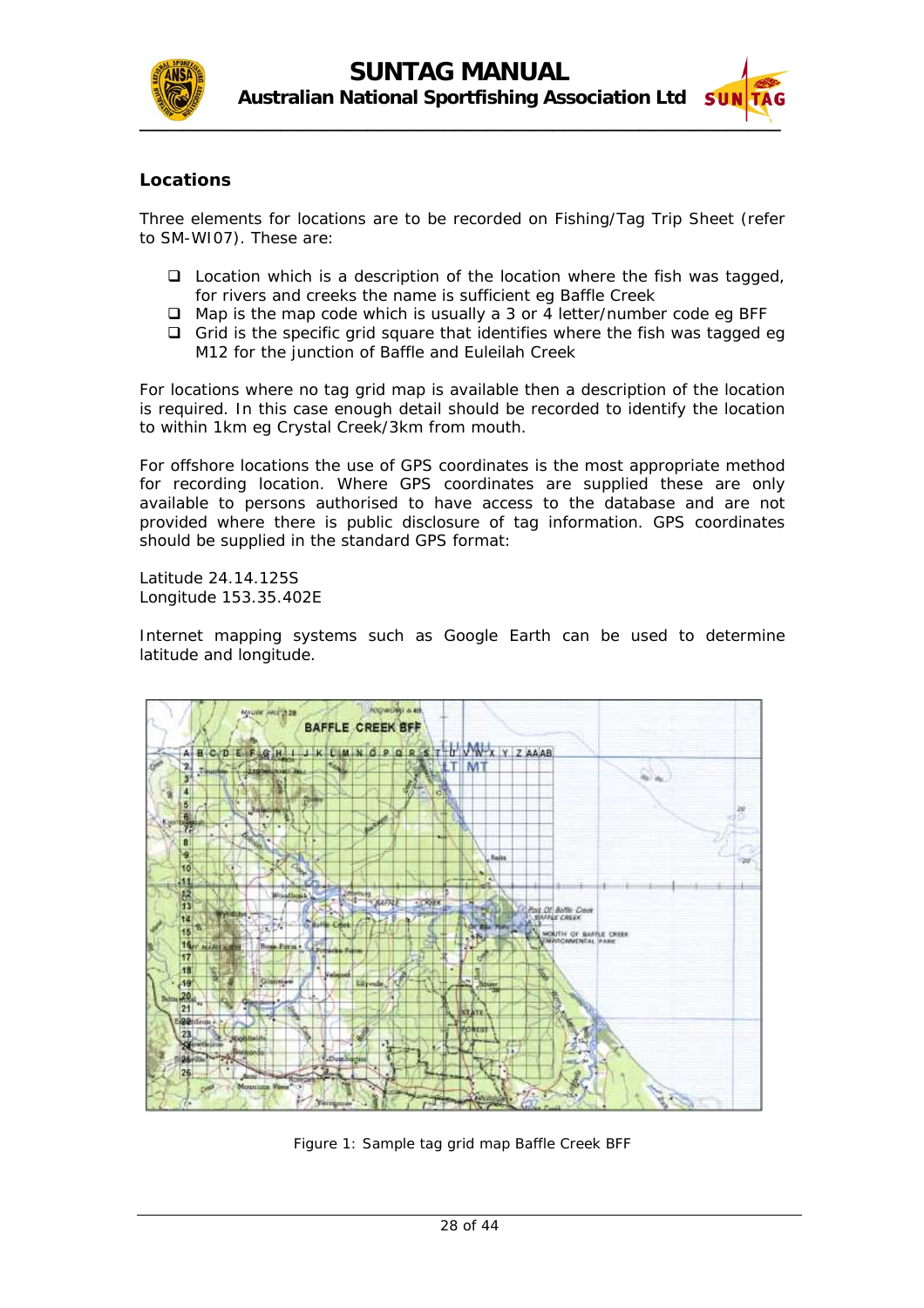

## $\frac{1}{2}$

#### **Records:**

Location details are recorded on Fishing/Tag Trip sheets.

#### **esources R :**

Suntag grid maps for Queensland can be downloaded from www.info-fish.net.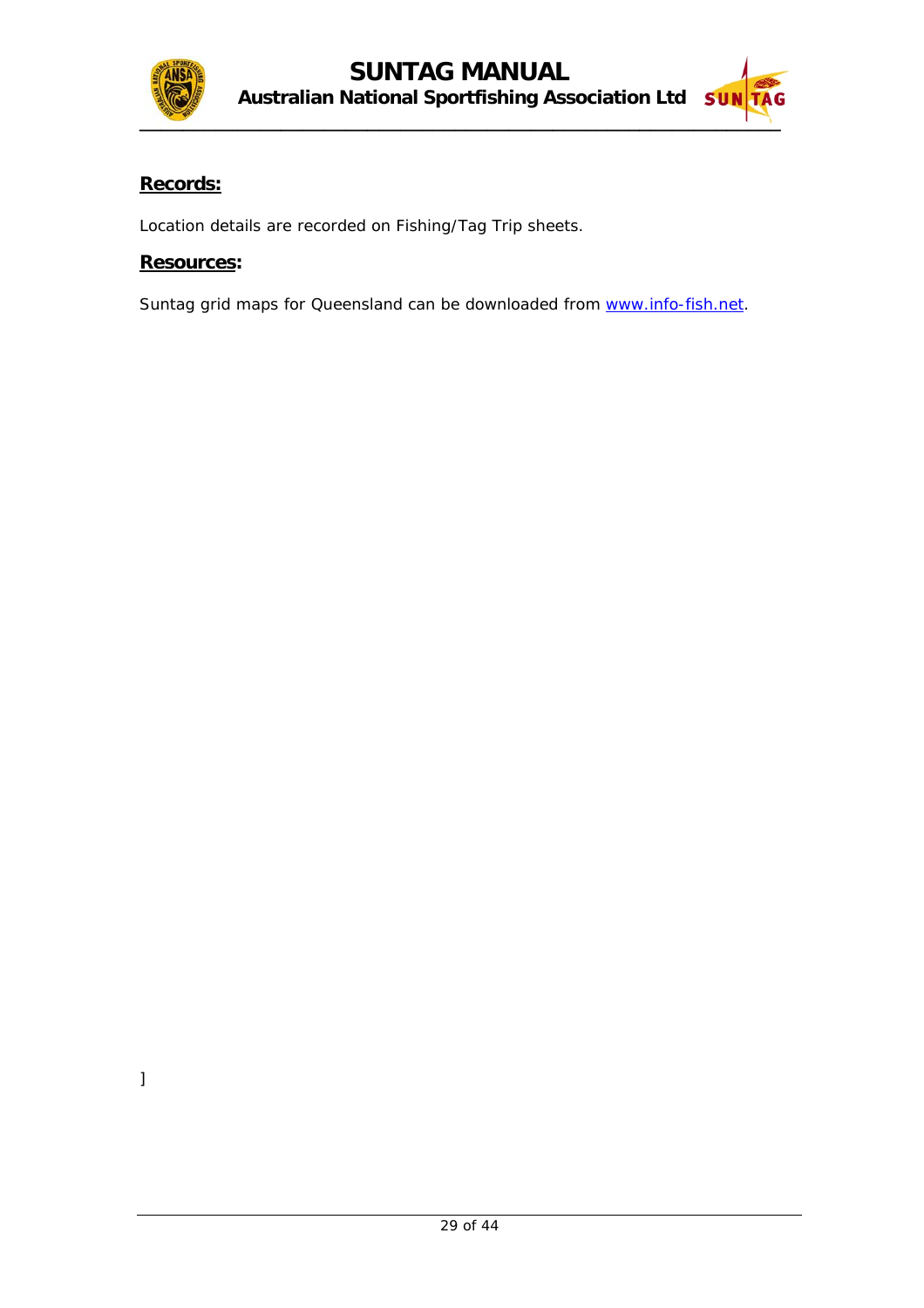



| RECAPTURED TAGGED FISH              |                                  |  |  |
|-------------------------------------|----------------------------------|--|--|
| Work Instruction No: <b>SM-WI09</b> | Issue: 6                         |  |  |
| Pages: 4                            | Date issued/revised: 24 May 2009 |  |  |
| Approved by: Suntag Coordinator     | Prepared by: Infofish Services   |  |  |

| SM-WI06 | How to Tag Fish                   |
|---------|-----------------------------------|
| SM-WI07 | Fishing Trip and Tag Data         |
| SM-WI08 | Locations and Tag Maps            |
| SM-WI10 | Fishing Trip and Tagging Database |
| SM-WI12 | Loading fishing trips to database |

#### **Replaced Work Instruction:**

The previous Work Instruction that this replaces is:

Recaptured Tagged Fish 19 March 2006 AM/WI09

#### **im: A**

of tagged fish is correctly collected, entered in the Infofish 2006 database and appropriate feedback is provided. The aim of this Work Instruction is to ensure that all information on the recapture

#### Scope:

of data on recaptured fish, entry of data to the Infofish 2006 database and the form of feedback to be provided on recaptured fish. This Work Instruction applies to the Suntag Coordinator and covers the collection

#### **esponsibility: R**

fish, entry of data to the Infofish 2006 database and providing feedback on recaptured fish. The Suntag Coordinator is responsible for the collection of data on recaptured

#### **rocedure: P**

#### **nformation Required on Recaptured Tagged Fish I**

The following information is required to be collected on tagged fish that have been recaptured:

- $\Box$  Tag number (or numbers if 2 tags in fish)
- $\Box$  Name, address and telephone number of person recapturing fish
- $\Box$  Whether recreational or commercial fisher or researcher
- **Q** Species
- □ Date recaptured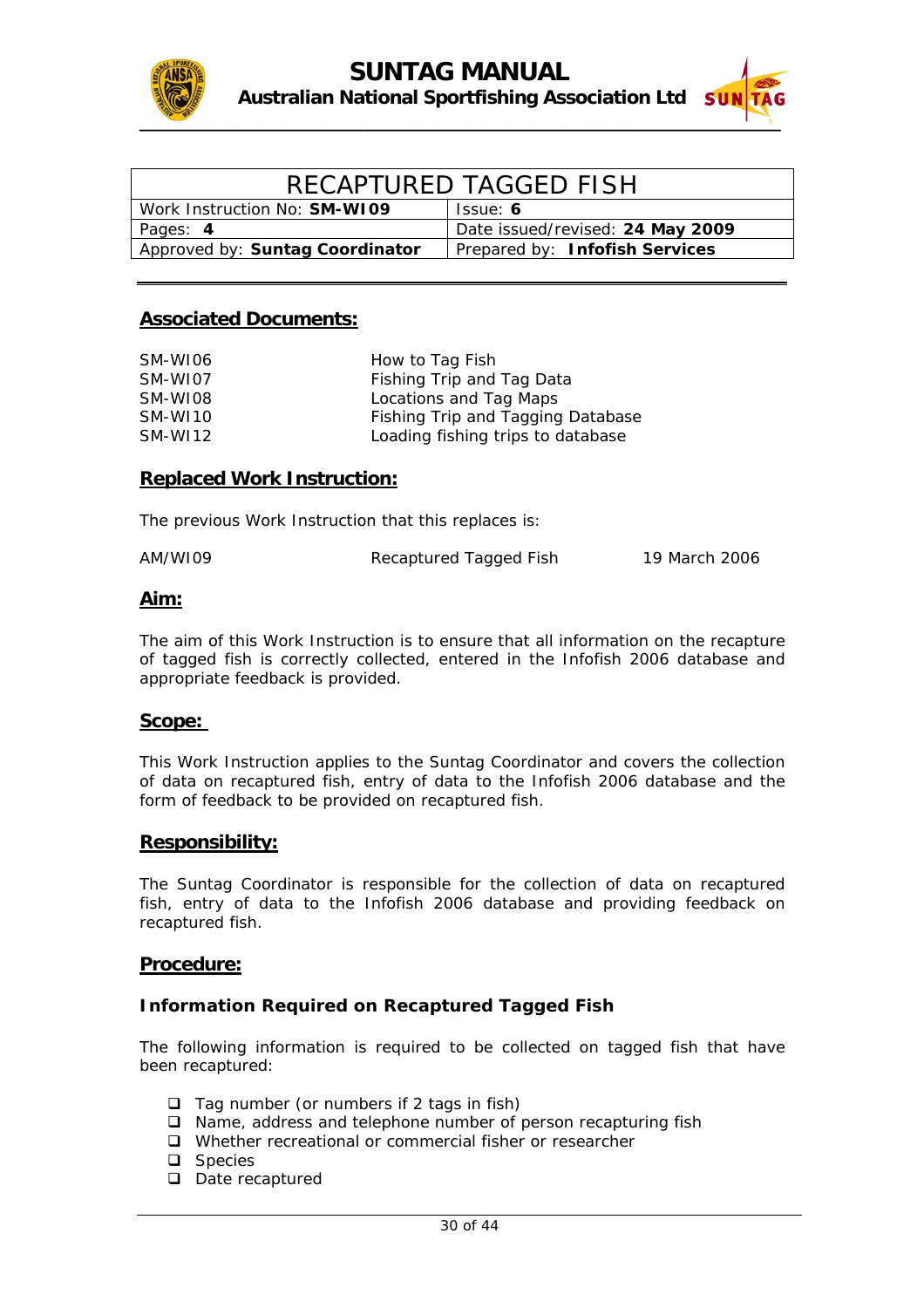

- Location recaptured with as much detail as possible (see SM-WI08)
- $\Box$  TL Total Length (tip of snout to furthest end of tail)
- □ FL Fork Length (tip of snout to inside fork of tail)
- $\Box$  Whether fish was kept or released and if released was tag removed
- $\Box$  Any comments on the fish/its condition eg ulcer around tag site
- $\Box$  If tag has "KEEP FRAME" on it was frame kept

recaptured fish. Local versions of the form are acceptable provided all data required is able to be collected. A standard form QF0020, which is the basis of the Recaptured Tagged Fish register, as shown in *figure 2* is provided on which to collect the details of

#### **eporting of Recaptures R**

reporting of recaptures. The service for collecting recapture data is maintained by the Suntag Coordinator. The number for Queensland is: Tags in use in Suntag have an 1800 toll free tag hotline number on them for the

Suntag toll free hotline 1800-077-001

recaptured tagged fish is collected and recorded in the Recaptured Tagged Fish register and entered into the Infotag database. When a call is received on the hotline the information required as above about a

should be avoided as much as possible due to the reluctance of many callers to respond to a recorded message. Where an answering machine is used to collect data the caller should be requested to leave a name and telephone number only and the caller should be contacted later to obtain the necessary details. The use of an answering machine

Not all recapture details are obtained through the toll free hotline number. Details of recaptured tagged fish can also be reported:

- Through the Infofish website www.info-fish.net
- $\Box$  Through the Infofish 2006 trip file
- **D** By email
- $\Box$  By letter or fax
- $\Box$  Through trip/tag sheets from ANSA members
- $\Box$  Through Fisheries Agencies
- □ Through Sport Stores

All details of recaptures of tagged fish should be entered into the Recaptured Tagged Fish register irrespective of the method by which the data is received.

#### **Feedback on Recaptures**

data on recaptured tagged fish. Feedback should be provided to both the person that recaptured the tagged fish and also to the person that tagged the fish. Providing feedback is the most important element of the process on collecting

When a call is received reporting a recapture it is possible to check that number and the tag details on the computer and provide that information to the caller. This is the optimum level of service that should be provided. This must be followed up with the fisher through a certificate containing all the details of the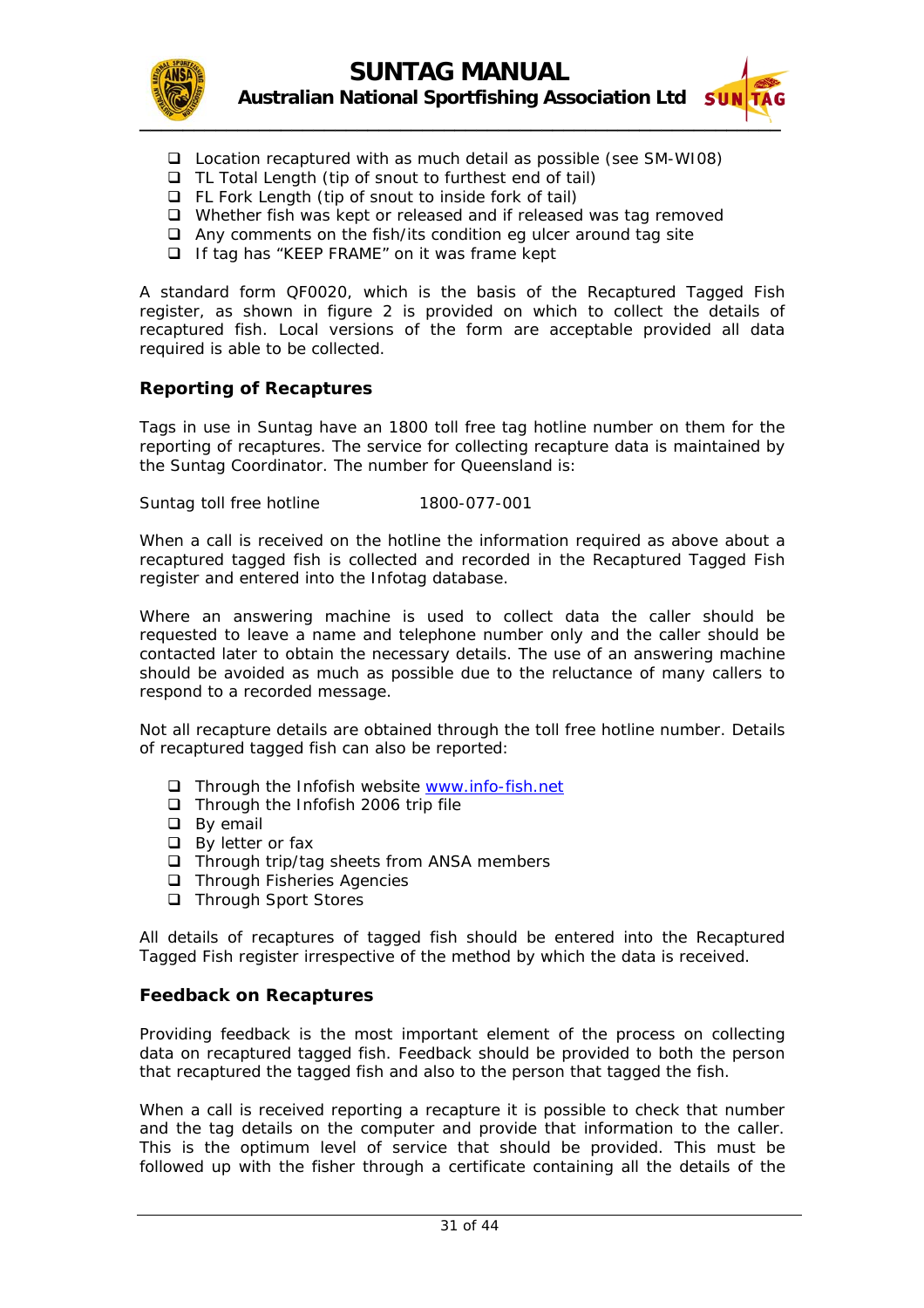



tagging and recapture of the fish with another certificate containing the same details going to the tagger of the fish. A sample certificate is in *figure 1*.

For members of the fishing public that catch a tagged fish the service standard for Suntag is that written feedback is to be provided within 10 working days (see Work Instruction SM-WI02) where the tag and recapture details are available. Where the tag details are not available it is necessary to trace that information as quickly as possible so that the certificate can be forwarded.

Certificates to ANSA taggers can be forwarded direct to the individual or through the relevant Club.

#### **Incentives for the Reporting Recaptures**

sometimes cash. Wherever a reward is provided it should be sent out with the certificate to the fisher. Rewards are most often used where there is the need for the fish frame to be retained. Some specific projects provide a reward for the reporting of recaptured tagged fish. Rewards may take the form of t-shirts, caps, badges, drink coolers and

#### **Keep Frame**

with ageing of the fish. In these cases the frame of the fish is required so that the otolith can be recovered for ageing. These fish have "KEEP FRAME" included on In some tagging projects fish have been injected with a chemical marker to assist the tag.

be kept frozen until it is collected. When these fish are reported it is important that arrangements should be made with the relevant researcher to have the frames collected as soon as possible. Such fish can be filleted as normal however the frame, including the head should

#### **Records:**

Details of recaptures of tagged fish are recorded by the Suntag Coordinator in the Recaptured Tagged Fish register and then entered in the Infofish database. Once the details of recaptured tagged fish are entered into the database certificates can be printed along with a covering letter explaining the program and the recapture. If the person recapturing the fish or the tagger has an email address the details of the recapture can be forwarded by email direct from the database.

#### **Resources:**

1800 toll free hotline number, Recaptured Tagged Fish form QF0020 and register, computer, Infofish 2006 database and blank Austag Tag and Recapture certificates.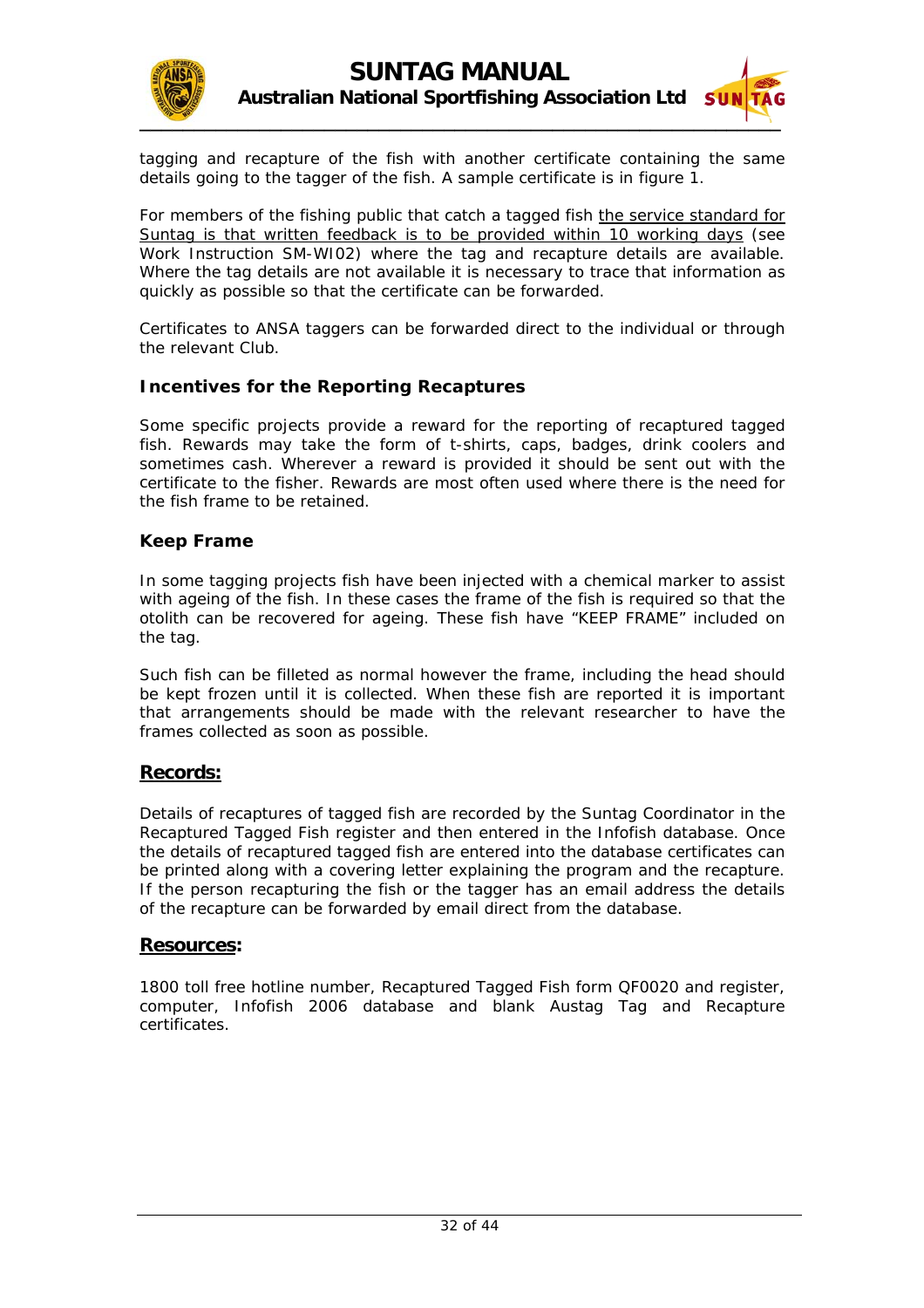

|              |                                |                                     |                     |            |               |          |                          |                                                                                           |               |     |                 | Tag and Recapture Certificate |     |            |
|--------------|--------------------------------|-------------------------------------|---------------------|------------|---------------|----------|--------------------------|-------------------------------------------------------------------------------------------|---------------|-----|-----------------|-------------------------------|-----|------------|
|              |                                |                                     |                     |            |               |          |                          |                                                                                           |               |     |                 |                               |     |            |
|              |                                |                                     |                     |            |               |          |                          | THIS CERTEICATE IS AWARDED FOR THE CONTRIBUTION TO OUR KNOWLEDGE OF FISH IN AUSTRALIA, TO |               |     |                 |                               |     |            |
|              |                                |                                     |                     |            |               |          |                          | <b>JAMES BALOG</b>                                                                        |               |     |                 |                               |     |            |
|              |                                |                                     |                     |            |               |          |                          |                                                                                           |               |     |                 |                               |     |            |
|              | <b>TAG DETAILS:</b><br>Tag No. |                                     | Species             |            |               |          | Tagger                   | Date.                                                                                     | Total         |     | Fork            | Tag                           | Map | Grid       |
|              | R50124                         |                                     | GOLDSPOTTED ROCKCOD |            |               |          | <b>BALOG</b>             | 26/12/2006                                                                                | Length<br>300 |     | Length          | Location<br>MOSSMAN RIVER     | MSS | 029        |
|              |                                |                                     |                     |            |               |          |                          |                                                                                           |               |     |                 |                               |     |            |
|              |                                |                                     |                     |            |               | Growth   | Fork<br>Growth<br>Length | Recapture Location                                                                        |               | Map | Grid            | Movement                      |     | Released   |
| Recap        |                                | <b>RECAPTURE DETAILS:</b><br>Angler | Date.               | Days.      | Total:        |          |                          |                                                                                           |               |     |                 |                               |     |            |
| No.<br>$-1$  |                                | STEVENSEN S                         | 6/01/2007           | Out<br>11. | Length<br>300 | $\alpha$ |                          | <b>MOSSMAN RIVER</b>                                                                      |               | MSS | O <sub>29</sub> | OKM RECAPTURED SAME AREA      |     | Yes.       |
| 2.           |                                | <b>STEVENSEN S</b>                  | 4/03/2007           | 57         | 320           | 20       |                          | <b>MOSSMAN RIVER</b>                                                                      |               | MSS | 029             | OKM RECAPTURED SAME AREA      |     | <b>Yet</b> |
| $\mathbf{3}$ |                                | <b>FITZGERALD T</b>                 | 3/12/2007           | 274        | 365           | 45       |                          | <b>MOSSMAN RIVER</b>                                                                      |               | MSS | 029             | OKM RECAPTURED SAME AREA      |     | Yes        |
| $\Delta$     |                                | SIMPSON S                           | 8/12/2007           | 5          | 360           | $-5$     |                          | <b>MOSSMAN RIVER</b>                                                                      |               | MSS | O29             | OKM RECAPTURED SAME AREA      |     | Yes        |

Figure 1: Austag Tag and Recapture Certificate provided to Fisher and Tagger

|               | <b>SUNTAG</b>  |         |                |             | <b>SUNTAG</b><br><b>RECAPTURE SHEET</b> |                 | <b>Queensland</b> Government<br><b>Department of Primary Industries and Fisheries</b> |                |                           |
|---------------|----------------|---------|----------------|-------------|-----------------------------------------|-----------------|---------------------------------------------------------------------------------------|----------------|---------------------------|
|               |                |         |                |             | TAG RETURN CHECK SHEET NO:              |                 |                                                                                       |                |                           |
| <b>TAG NO</b> | <b>ANGLER</b>  |         | <b>SPECIES</b> | <b>DATE</b> | <b>LOA/LCF</b>                          | <b>LOCATION</b> | <b>ADDRESS/PHONE</b><br><b>NO/COMMENTS</b>                                            |                |                           |
|               | $\,$ R         | S       |                |             | E                                       |                 |                                                                                       | $\overline{K}$ | $\overline{\mathrm{F}}$   |
|               | C              | $\circ$ |                |             | M                                       |                 |                                                                                       | $\mathbb{R}$   | $\mathbf C$               |
|               | $\mathbb R$    | S       |                |             | Ε                                       |                 |                                                                                       | $\rm K$        | F                         |
|               | C              | $\circ$ |                |             | M                                       |                 |                                                                                       | $\mathbb R$    | $\mathbf C$               |
|               | $\mathbb{R}$   | S       |                |             | E                                       |                 |                                                                                       | K              | F                         |
|               | с              | $\circ$ |                |             | M                                       |                 |                                                                                       | R              | C                         |
|               | $\overline{R}$ | S       |                |             | E                                       |                 |                                                                                       | $\rm K$        | F                         |
|               | С              | $\circ$ |                |             | M                                       |                 |                                                                                       | R              |                           |
|               | $\mathbb R$    | S       |                |             | Ε                                       |                 |                                                                                       | K              |                           |
|               | $\mathsf{C}$   | $\circ$ |                |             | M                                       |                 |                                                                                       | $\mathbb{R}$   |                           |
|               | $\mathbb{R}$   | S       |                |             | E                                       |                 |                                                                                       | K              |                           |
|               | с              | $\circ$ |                |             | M                                       |                 |                                                                                       | R              |                           |
|               | $\mathbb{R}$   | S       |                |             | E                                       |                 |                                                                                       | K              | $\overline{F}$            |
|               | C              | $\circ$ |                |             | M                                       |                 |                                                                                       | $\mathbb{R}$   |                           |
|               | $\overline{R}$ | S       |                |             | Ε                                       |                 |                                                                                       | K              | F                         |
|               | C              | $\circ$ |                |             | M                                       |                 |                                                                                       | $\mathbb{R}$   |                           |
|               | $\mathbb R$    | S       |                |             | E                                       |                 |                                                                                       | K              | $\boldsymbol{\mathrm{F}}$ |
|               | $\mathbf C$    | $\circ$ |                |             | M                                       |                 |                                                                                       | $\mathbb R$    |                           |

Figure 2: Suntag Recapture Sheet for Recording in the Recapture Register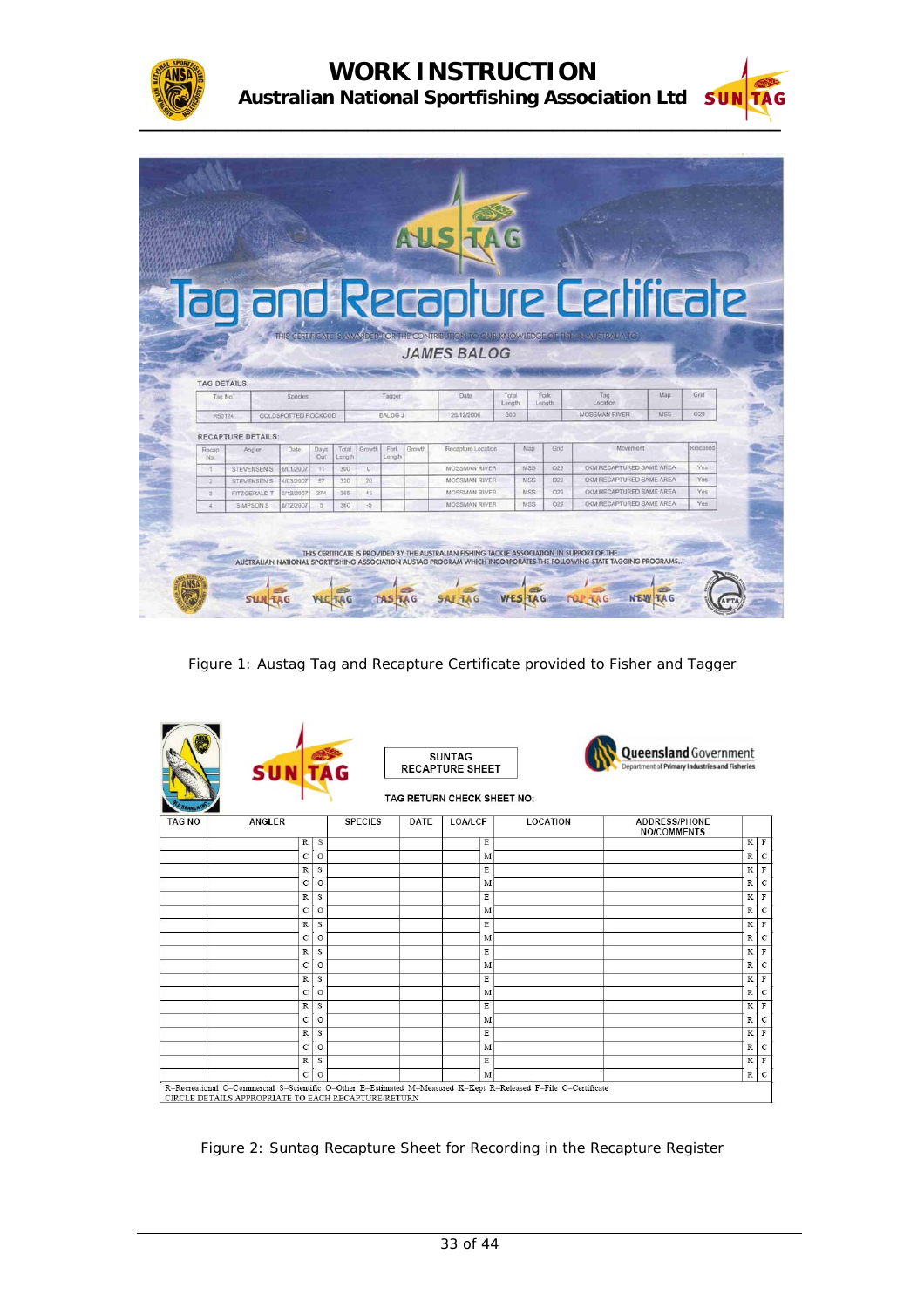



|                                     | FISHING TRIP AND TAGGING DATABASE |
|-------------------------------------|-----------------------------------|
| Work Instruction No: <b>SM-WI10</b> | Issue: 6                          |
| Pages: 3                            | Date issued/revised: 24 May 2009  |
| Approved by: Suntag Coordinator     | Prepared by: Infofish Services    |

| SM-WI01        | Suntag Management                 |
|----------------|-----------------------------------|
| SM-WI02        | <b>Suntag Service Standards</b>   |
| SM-WI03        | <b>Suntag Projects</b>            |
| SM-WI04        | Tagging Equipment and Tags        |
| SM-WI05        | Tag Purchases and Distribution    |
| SM-WI07        | Fishing Trip and Tag Data         |
| SM-WI08        | Locations and Tag Maps            |
| SM-WI09        | Recaptured Tagged Fish            |
| <b>SM-WI11</b> | Suntag Awards                     |
| SM-WI12        | Loading fishing trips to database |

#### **Replaced Work Instruction:**

The previous Work Instruction that this replaces is:

AM/WI10 Fishing Trip and Tagging Database 19 March 2006

#### **Aim:**

This Work Instruction provides details of the Infofish 2006 database that is the standard database used to collect tag and fishing trip details in Suntag.

#### **Scope:**

This Work Instruction applies to State Tagging, Club Tagging Coordinators and individual taggers who are collecting data for entry to the Infofish 2006 database.

#### **Responsibility:**

The Suntag Coordinator is responsible for maintaining data and managing the Infofish 2006 database.

#### **Procedure:**

#### **Minimum Hardware/Software Requirements**

The minimum requirements to access Infofish 2006 are:

- **Q** Windows based PC
- Windows 2000 or Windows XP
- □ Access to the Internet via ADSL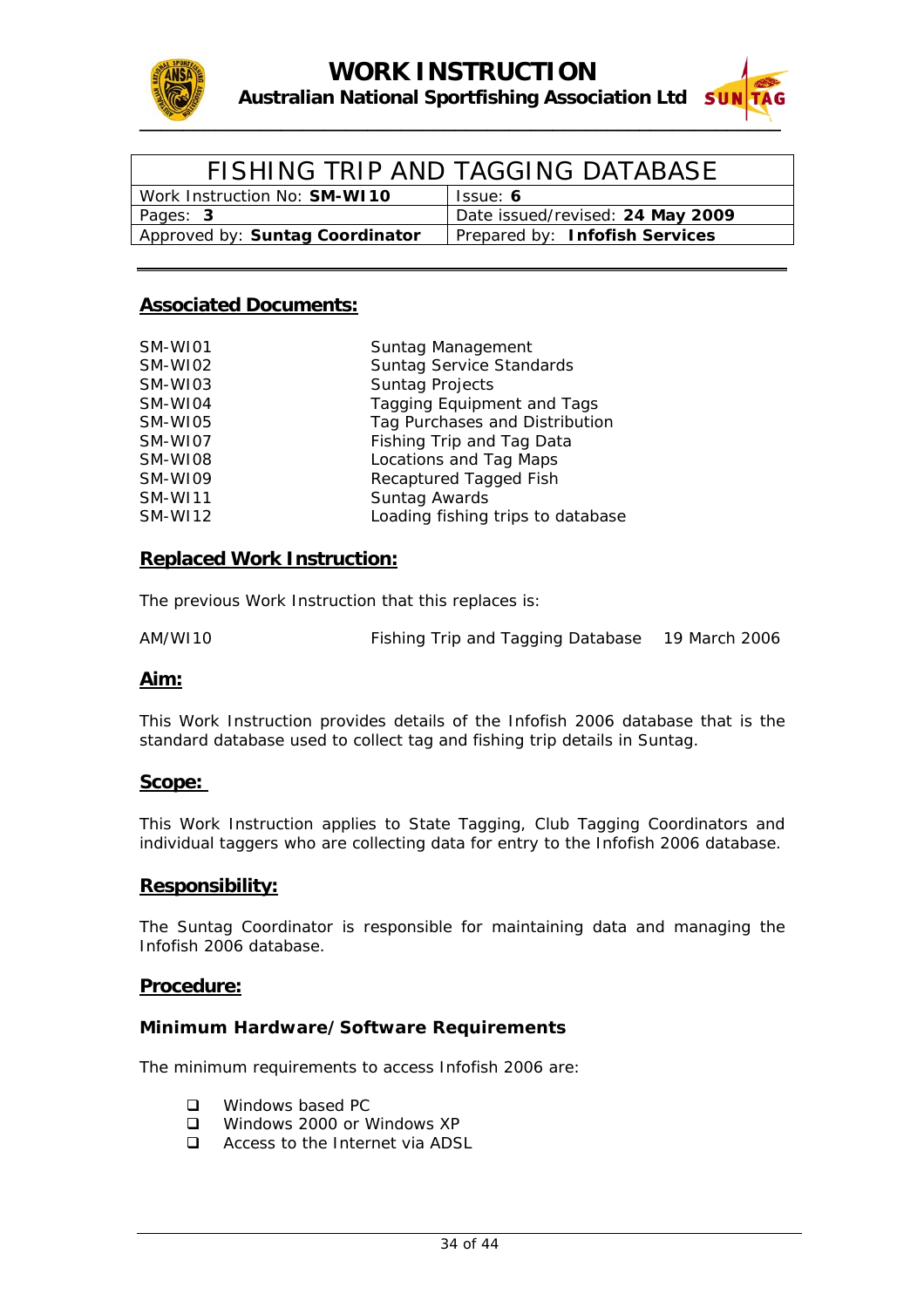



#### **Authorised Access to Infofish 2006**

Access to Infofish 2006 is limited to those users that have an approved login and password. To obtain a login contact the Suntag Coordinator at [bill@info-fish.net.](mailto:bii@info-fish.net)

Access is limited to read only and also limited to specific sections of the database depending in the level of authorisation provided.

#### **Virus Protection**

Virus scanning software with current virus detection files should be in use on all PCs accessing Infofish 2006 to minimise the possibility of damage to the database from virus infection.

#### **Data Collected in Infofish 2006**

Four levels of data are collected through Infofish 2006:

- $\Box$  Data on tags issued and used (see SM-WI05)
- $\Box$  Data on tagged fish (see SM-WI07)
- Fishing trip catch and effort data (see SM-WI07)
- $\Box$  Recapture data for tagged fish (see SM-WI09)

#### **Fish Trip Sheet**

An electronic fishing trip sheet Infofish 2006 e-trip (see SM-WI07) is available to record all details of a fishing trip for entry to Infofish 2006. All data is collected on this form for upload to Infofish 2006.

Each Infofish 2006 e-trip is stored on hard disk and as a paper copy to provide a permanent record of each fishing trip. Paper records of Infofish 2006 trip sheets are maintained in individual fisher files and archived after 3 years.

#### **Fish Species Names**

Fish species names recorded in Infofish 2006 are in accordance with Standard Fish Names in Australia located at http://www.marine.csiro.au/caabsearch/caab\_search.fish\_names\_list.

#### **Importing Data from Infotag Database**

Data from the superseded database Infotag 2000 has been transferred to the Infofish 2006 database. Data in the previous Infotag 2000 database is no longer maintained however the database is still available should reference to the database be required.

#### **Importing Data from Other Database Systems**

While data is preferred to be collected through Infofish 2006 e-trip it can be collected in a range of database or spreadsheet programs. Provided the data conforms to the standards required by Suntag it can be transferred to the Infofish 2006 e-trip for uploading to Infofish 2006.

Any club or individual proposing to collect data in a non standard database should check with the Suntag Coordinator for the minimum requirements for data entry.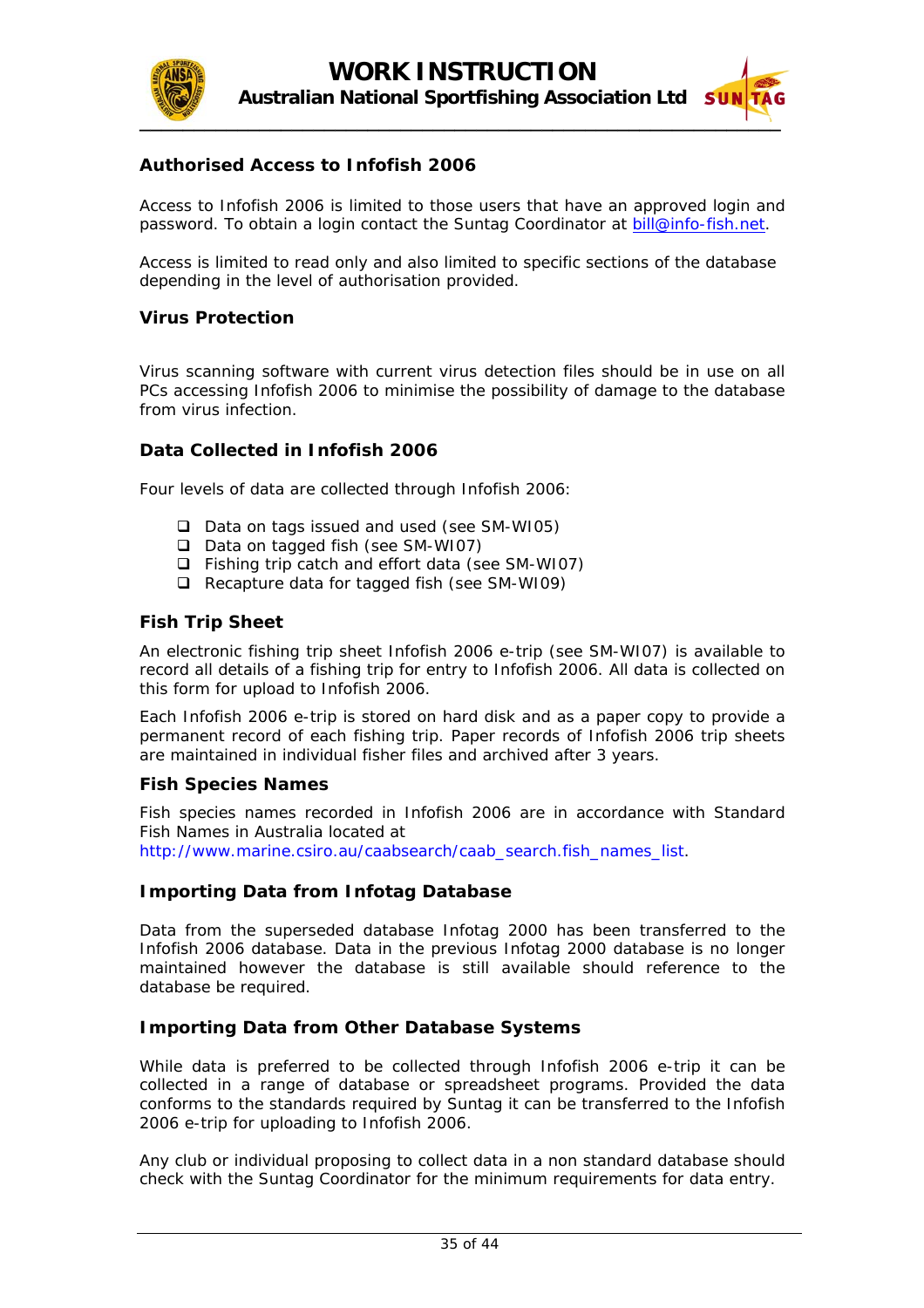



#### **Records:**

Infofish 2006 database stores all data collected as part of Suntag and other programs such as CapReef. A standard process is maintained for daily backup of the database.

#### **Resources:**

Infofish 2006 database Infotag 2000 database (superseded)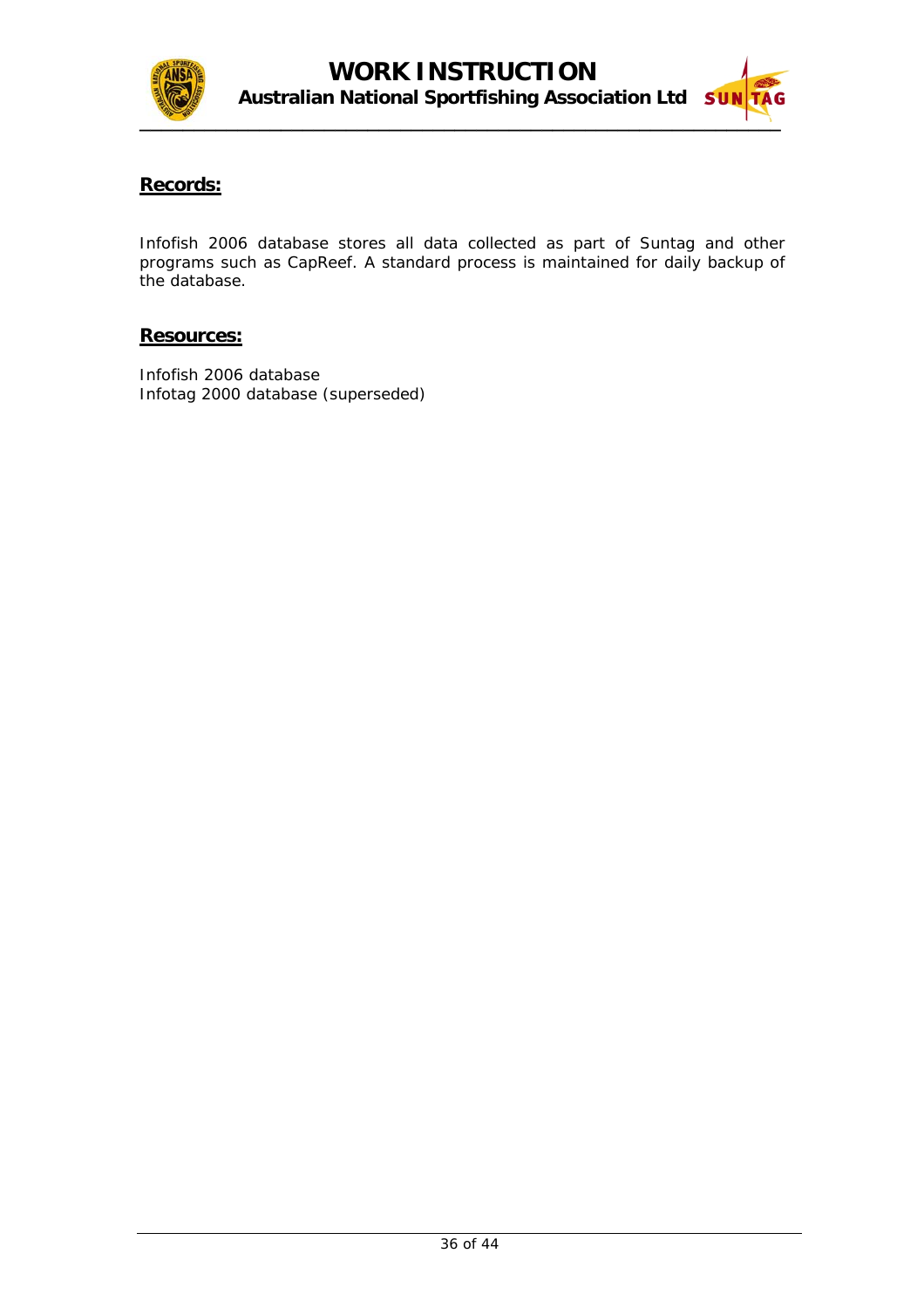



| <b>SUNTAG AWARDS</b>                |                                  |  |
|-------------------------------------|----------------------------------|--|
| Work Instruction No: <b>SM-WI11</b> | Issue: 5                         |  |
| Pages: 4                            | Date issued/revised: 25 May 2009 |  |
| Approved by: Suntag Coordinator     | Prepared by: Infofish Services   |  |

| SM-WI01 | Suntag Management                 |
|---------|-----------------------------------|
| SM-WI02 | Suntag Service Standards          |
| SM-WI03 | <b>Suntag Projects</b>            |
| SM-WI04 | <b>Tagging Equipment and Tags</b> |
| SM-WI05 | Tag Purchases and Distribution    |
| SM-WI06 | How to Tag Fish                   |
| SM-WI07 | Fishing Trip and Tag Data         |
| SM-WI08 | Locations and Tag Maps            |
| SM-WI09 | Recaptured Tagged Fish            |
| SM-WI10 | Fishing Trip and Tagging Database |
| SM-WI11 | Suntag Awards                     |
| SM-WI12 | Loading fishing trips to database |

#### **Replaced Work Instruction:**

The previous Work Instruction that this replaces is:

AM/WI11 Austag Awards 19 March 2006

#### **Aim:**

The aim of this Work Instruction is to provide information on the requirements and processing of Suntag awards.

#### **Scope:**

This Work Instruction is applicable to all projects being undertaken in Suntag.

#### **Responsibility:**

The Suntag Coordinator is responsible for processing all awards.

#### **Procedure:**

#### **Available Awards**

There are 4 Suntag awards that are available:

- **Tagging Master Award**
- □ Tagging Achievement Award
- □ Tagging Excellence award
- **Example 1** Frequent Tagger Award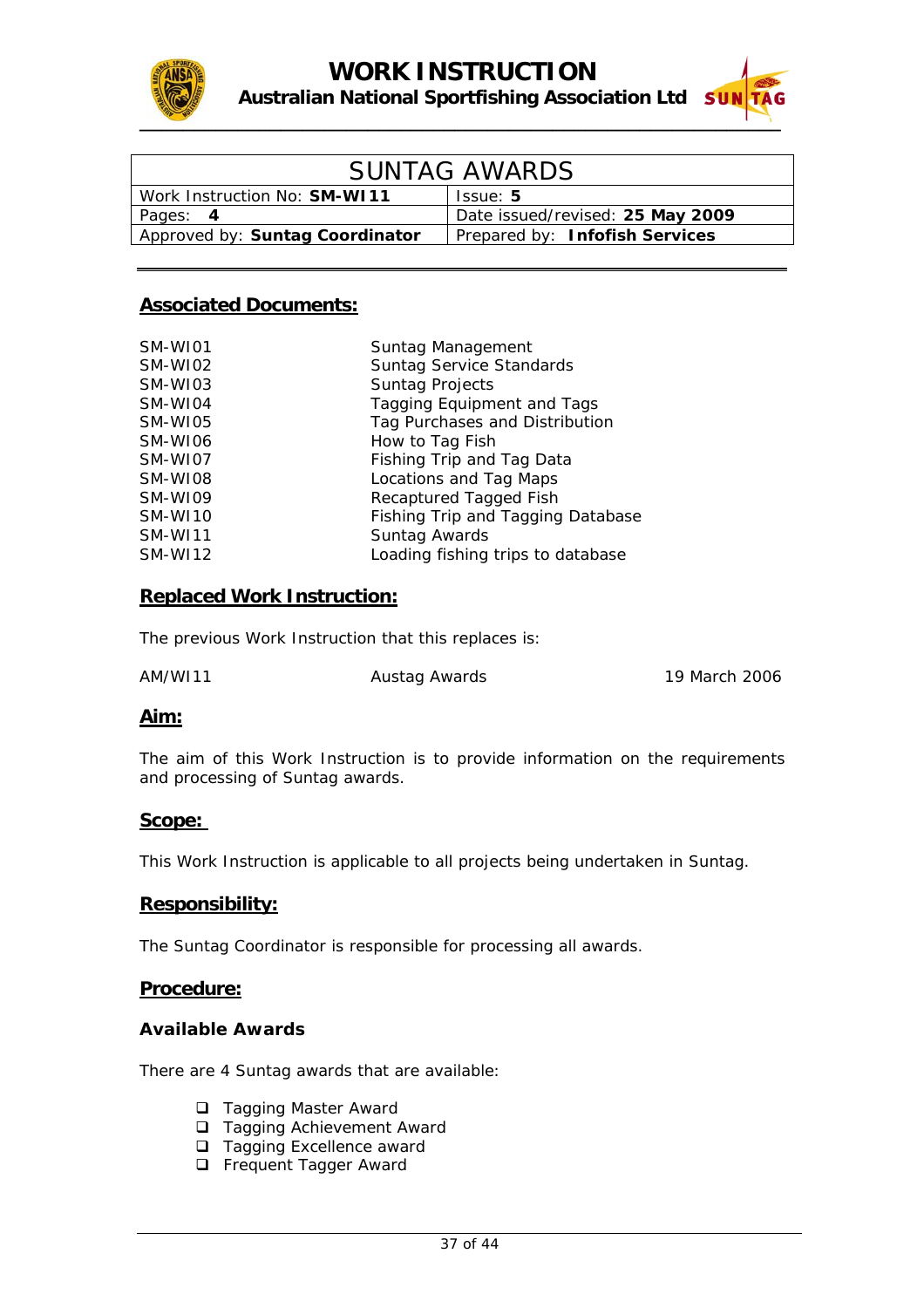



#### **Tagging Achievement Award**

The Tagging Achievement Award (TAA) is determined once a year and requires no application. The Suntag Coordinator will determine after 31 August each year the number of taggers that have achieved the award in the preceding financial year.

The award requires achieving 200 points for each species based on the number of fish tagged and the points rating for each species. The number of fish tagged of each species required to qualify for the award is maintained on form QF0019 (*figure 2*).

The determination of the award will be based on the total number of fish tagged of each species from 1/1/1993 to 30 June in the current year. A list of all award recipients is maintained under Suntag Awards on the Infofish website at [www.info-fish.net.](http://www.info-fish.net/)

The award will be in the form of a Tagging Achievement Award certificate (*figure 1*) which is forwarded to recipients each year by 30 October.

#### **Tagging Excellence Award**

The Tagging Excellence Award (TEA) is the same as the TAA however a total of 2,000 tagging points are required to qualify eg in Suntag for Barramundi a total of 670 fish are required to be tagged. This award commenced on 1/7/2001. The process for determination of the award is the same as for the TAA.

The award will be in the form of a Tagging Excellence Award certificate which is forwarded to recipients each year by 30 October.

#### **Frequent Tagger Award**

This award recognises taggers that gain a minimum of 1,000 points. Each fish is worth 1 point regardless of the species. All species on the Tagging Species or Project list in a particular state are eligible. This award commenced on 1/11/2000 and fish tagged after 1/1/1985 are eligible and points can be accumulated over any time period.

The form of the award is:

- □ Certificate of recognition as a Frequent Tagger
- Personal copy of the Austag Sportfish Tagging Report (or equivalent annual report)
- □ Personal service direct from the relevant State Tagging Coordinator for tags and tagging certificates
- $\Box$  Priority for the issue of tags
- □ Can obtain up to 200 tags at a time from the relevant State Tagging Coordinator
- Presentation package in recognition of reaching Frequent Tagger status.

No application for this award is required. The State Tagging Coordinator will check the tagging database quarterly to determine taggers that qualify. A letter will be sent to each tagger that attains that status.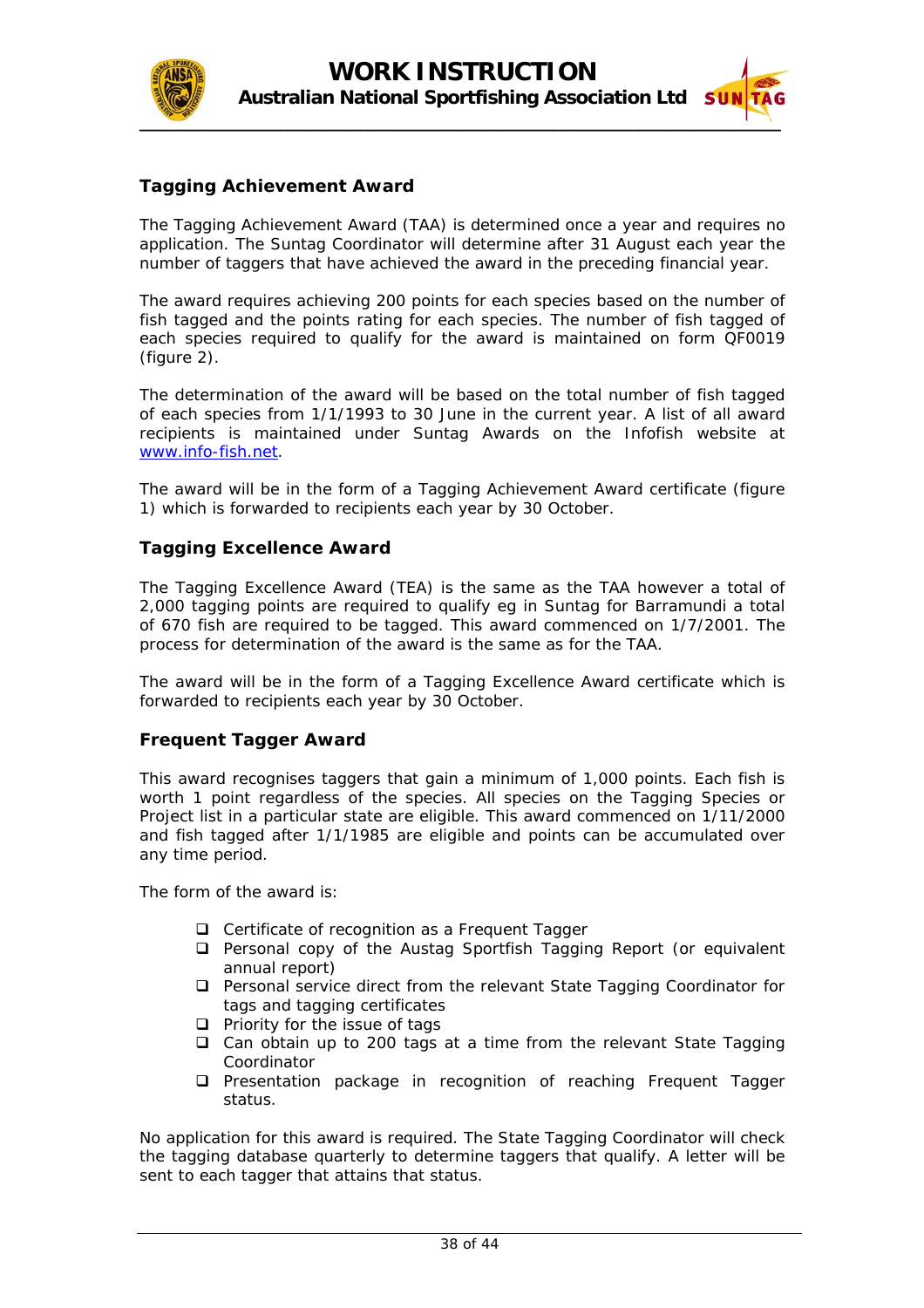



#### **Records:**

Details of fish tagged in each of the Austag programs are maintained in each of the State tagging databases.

#### **Resources:**

Austag databases, inbuilt reports in the database are available to calculate the TAA and TEA.



Figure 1: Sample Tagging Achievement Award Certificate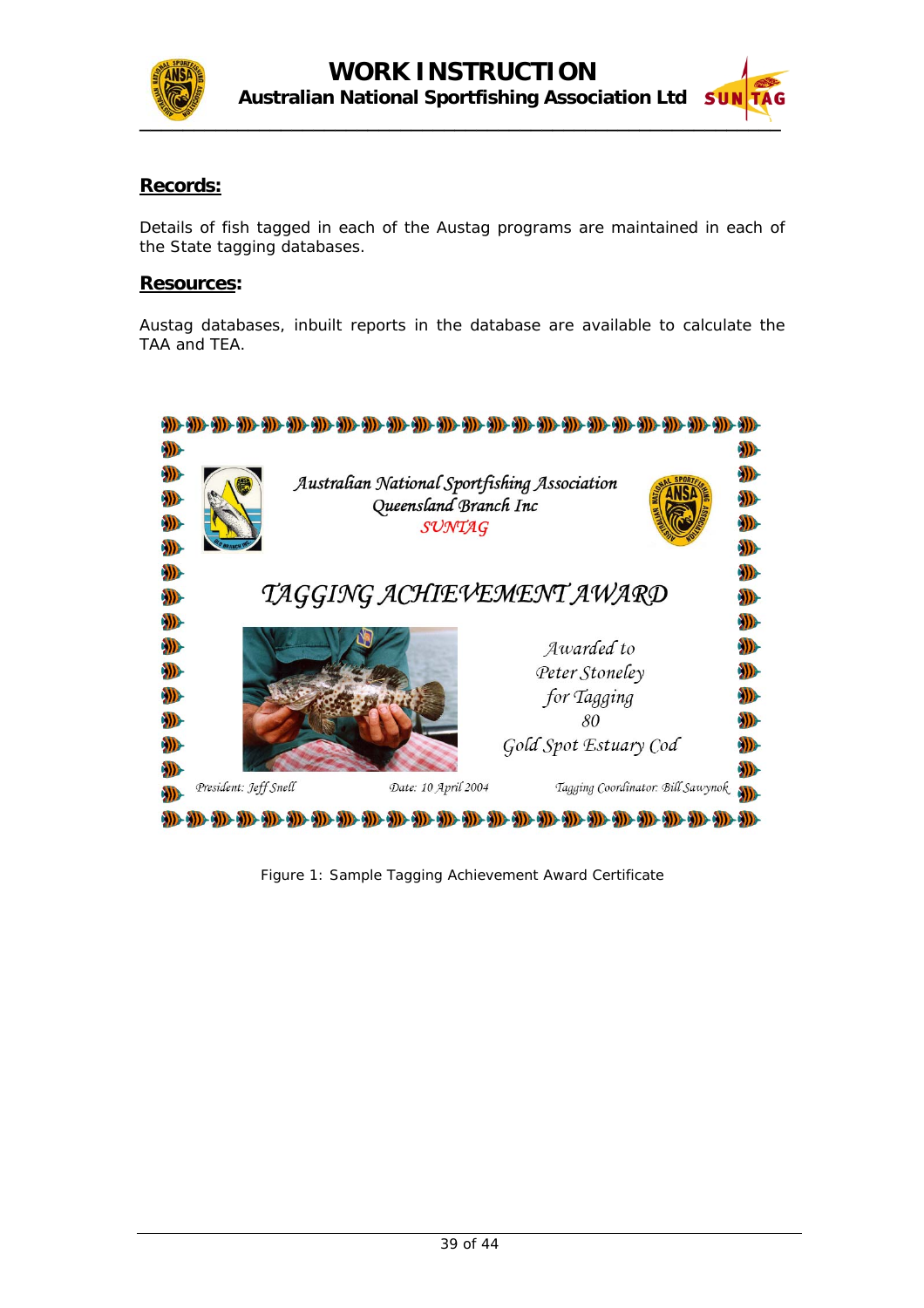



The following table provides a summary of points required and the number of fish to be tagged as part of approved Suntag projects to be eligible for a Suntag Tagging Excellence Award (TEA) or Tagging Achievement Award (TAA). This is **NOT** a Tagging Species List for details of Tagging Species refer to Suntag projects. Details of awards are contained in Work Instruction SM-WI11.

| <b>ELIGIBLE SPECIES</b>                                                                                                                                                                                                                | <b>PTS</b>     | <b>TAA</b> | <b>TEA</b> |  |
|----------------------------------------------------------------------------------------------------------------------------------------------------------------------------------------------------------------------------------------|----------------|------------|------------|--|
| Barramundi                                                                                                                                                                                                                             | 3              | 67         | 670        |  |
| Bass - Australian                                                                                                                                                                                                                      | 3              | 67         | 670        |  |
| Bream - Pikey                                                                                                                                                                                                                          | 3              | 67         | 670        |  |
| Bream - Yellowfin                                                                                                                                                                                                                      | 2              | 100        | 1000       |  |
| Cod - Murray                                                                                                                                                                                                                           | 6              | 34         | 340        |  |
| Coral Trout - Barcheek                                                                                                                                                                                                                 | 3              | 67         | 670        |  |
| Coral Trout - Common                                                                                                                                                                                                                   | 3              | 67         | 670        |  |
| Emperor - Grass                                                                                                                                                                                                                        | 4              | 50         | 500        |  |
| Emperor - Red                                                                                                                                                                                                                          | 6              | 34         | 340        |  |
| Emperor - Redthroat                                                                                                                                                                                                                    | 4              | 50         | 500        |  |
| Emperor - Spangled                                                                                                                                                                                                                     | 6              | 34         | 340        |  |
| Flathead - Dusky                                                                                                                                                                                                                       | $\overline{2}$ | 100        | 1000       |  |
| Javelin - Barred                                                                                                                                                                                                                       | $\overline{2}$ | 100        | 1000       |  |
| Javelin - Speckled                                                                                                                                                                                                                     | 4              | 50         | 500        |  |
| Jewfish - Black                                                                                                                                                                                                                        | 6              | 34         | 340        |  |
| Jewfish - Mulloway                                                                                                                                                                                                                     | 6              | 34         | 340        |  |
| Mangrove Jack                                                                                                                                                                                                                          | 6              | 34         | 340        |  |
| Perch - Golden                                                                                                                                                                                                                         | 3              | 67         | 670        |  |
| Perch - Pearl                                                                                                                                                                                                                          | 6              | 34         | 340        |  |
| Queenfish                                                                                                                                                                                                                              | 4              | 50         | 500        |  |
| Rockcod - Blackspotted                                                                                                                                                                                                                 | 3              | 67         | 670        |  |
| Rockcod - Goldspotted                                                                                                                                                                                                                  | 3              | 67         | 670        |  |
| Snapper - Golden (Fingermark)                                                                                                                                                                                                          | 6              | 34         | 670        |  |
| Snapper - Crimson                                                                                                                                                                                                                      | 6              | 34         | 340        |  |
| Snapper - Saddletail                                                                                                                                                                                                                   | 6              | 34         | 340        |  |
| Snapper                                                                                                                                                                                                                                | 3              | 67         | 670        |  |
| Threadfin - Blue                                                                                                                                                                                                                       | 3              | 67         | 670        |  |
| Threadfin - King                                                                                                                                                                                                                       | 3              | 67         | 670        |  |
| Trevally - Giant                                                                                                                                                                                                                       | 3              | 67         | 670        |  |
| PTS = Points for species to calculate Award numbers - minimum of 200 points<br>TAA = Fish to be tagged for Tagging Achievement Award (Qld) after 1/9/1987<br>TEA = Fish to be tagged for Tagging Excellence Award (Qld) after 1/1/1987 |                |            |            |  |

#### **SUNTAG TAGGING AWARDS**

This form is part of the Suntag Manual which is available from www.info-fish.net.

Last updated: 28 April 2009 QF0019/1 15 Jan 2002

Figure 2: Number of fish required to be tagged for Achievement Awards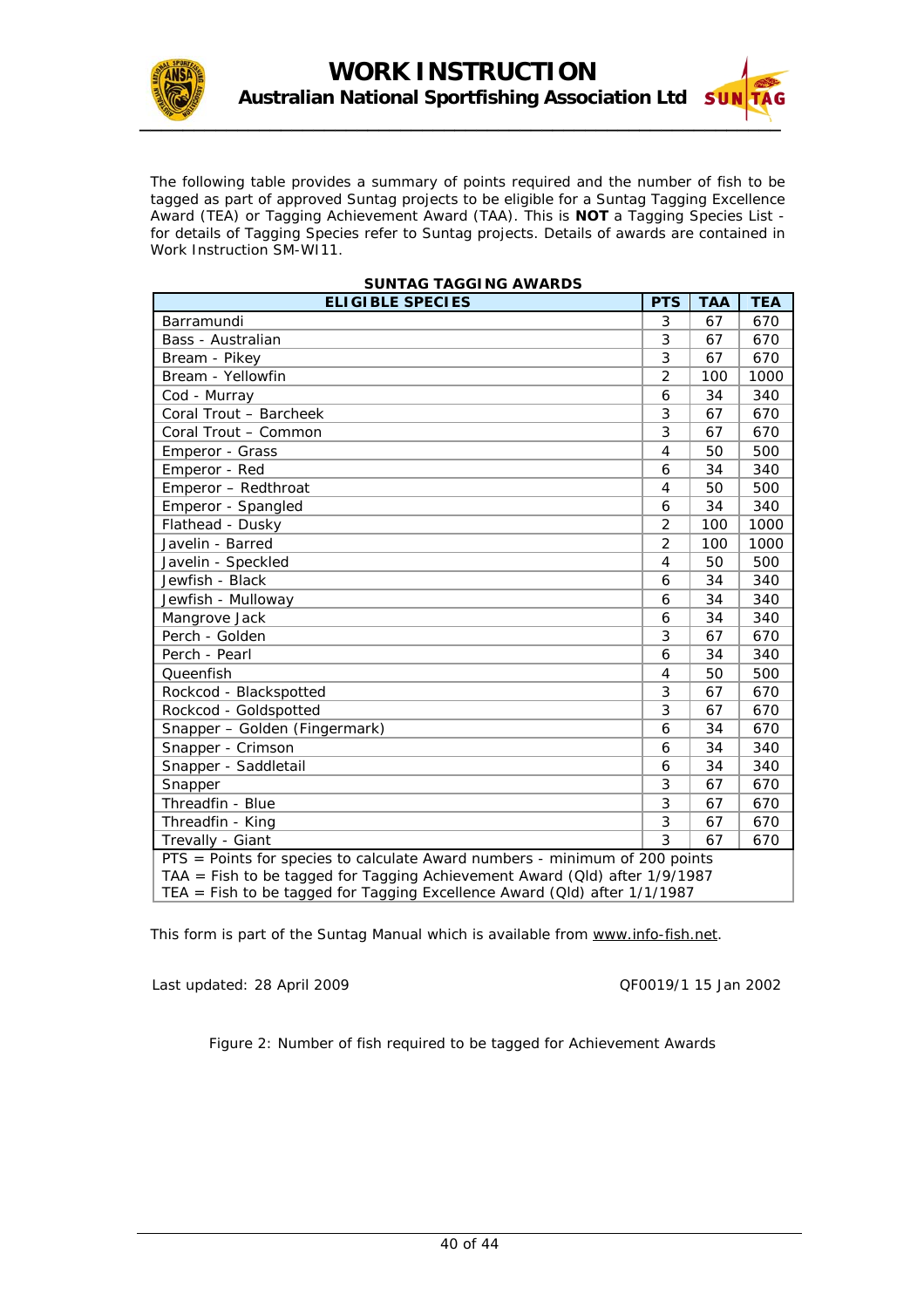



| LOADING FISHING TRIPS TO DATABASE   |                                  |  |
|-------------------------------------|----------------------------------|--|
| Work Instruction No: <b>SM-WI12</b> | Issue: 2                         |  |
| Pages: 2                            | Date issued/revised: 25 May 2009 |  |
| Approved by: Bill Sawynok           | Prepared by: Infofish Services   |  |

| SM-WI01 | Suntag Management                 |
|---------|-----------------------------------|
| SM-WI02 | Suntag Service Standards          |
| SM-WI03 | <b>Suntag Projects</b>            |
| SM-WI04 | Tagging Equipment and Tags        |
| SM-WI05 | Tag Purchases and Distribution    |
| SM-WI06 | How to Tag Fish                   |
| SM-WI07 | Fishing Trip and Tag Data         |
| SM-WI08 | Locations and Tag Maps            |
| SM-WI09 | Recaptured Tagged Fish            |
| SM-WI10 | Fishing Trip and Tagging Database |
| SM-WI11 | Suntag Awards                     |
| SM-WI12 | Loading fishing trips to database |

#### **Replaced Work Instruction:**

The previous Work Instruction that this replaces is:

| INF/W002 | Infofish Loading Fishing Trips to Database |
|----------|--------------------------------------------|
|          | 23 October 2007                            |

#### **Aim:**

To enable fishing trips recorded on Infofish 2006 e-trip forms to be loaded to the Infofish 2006 database.

#### **Scope:**

This Work Instruction covers the process of transferring data collected on Infofish 2006 e-trip forms (STET27) to the Infofish database.

#### **Responsibility:**

Only persons that are authorised by Infofish Services to load data to the Infofish 2006 database are permitted to use this Work Instruction.

#### **Procedure:**

Fishing trips recorded on Infofish 2000 e-trip forms are stored on the Infofish network in a directory accessible over the local area network. Trips records are stored on R drive (data on 'infofish-file') in a directory that covers data collected each year based on a financial year eg Suntag 2007-08. Trips records are stored in this directory on the following basis: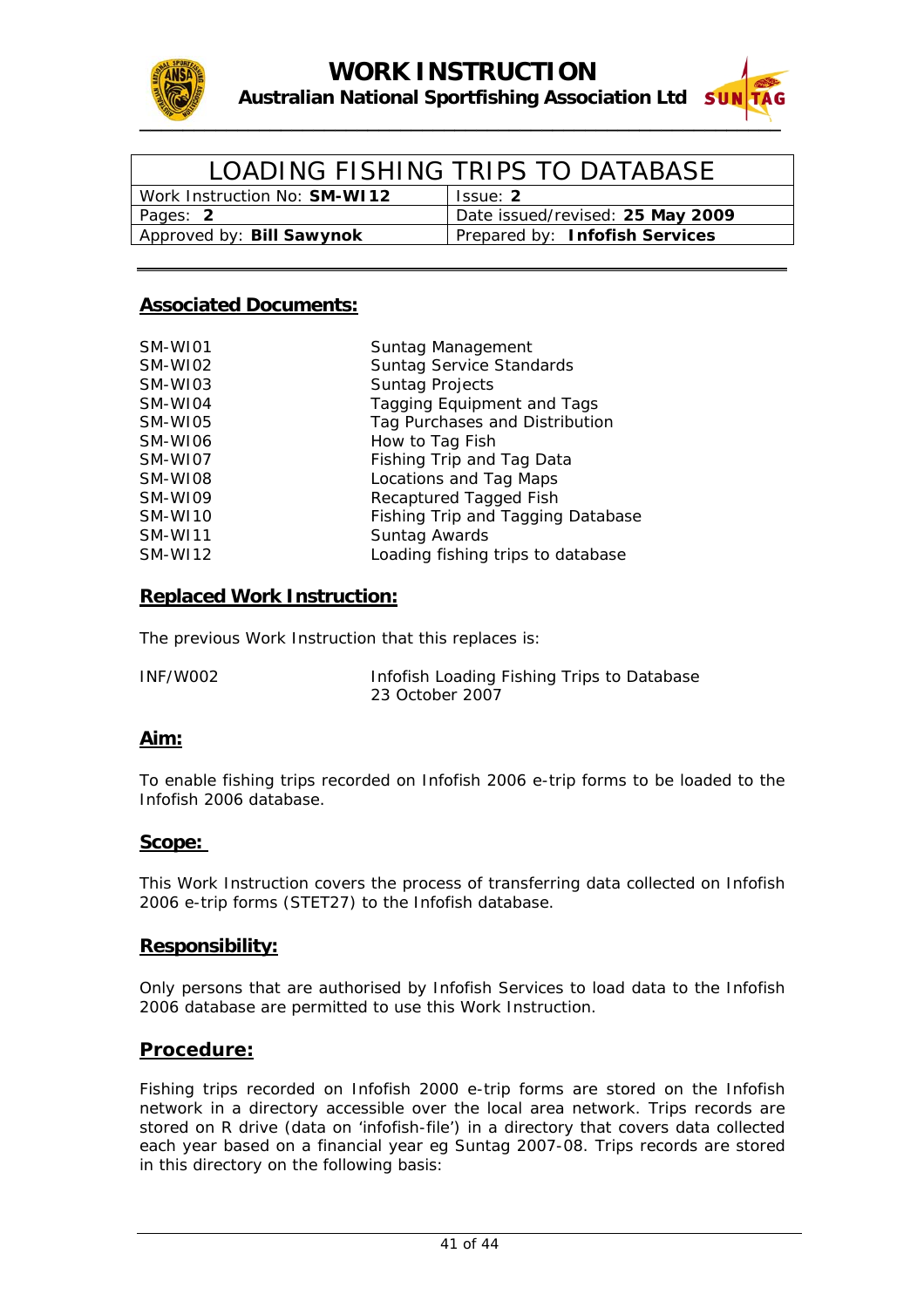



- 1. Club, organisation or event name eg Brisbane or CapReef/Boat Ramp **Surveys**
- 2. Individual name of person supplying trip records eg Michael Dohnt or Date of Boat Ramp Survey
- 3. Some records are grouped by event or activity eg Rocky Barra Bounty

For each individual or event there is a manual record maintained as well as the electronic record. Paper records are stored in a document wallet for each individual or event. There records are maintained in the Infofish filing system.

Validate e-trip form data before loading to Infofish 2006 database.

- 1. Locate document wallet for individual or event
- 2. Locate electronic copy of e-trip form to be loaded to the database and open with Microsoft Excel
- 3. Check all data on e-trip form to ensure if conforms to the data standards (included with e-trip form)
- 4. Save the e-trip form to the correct directory
- 5. Check that the trip code is correct and that it is sequentially numbered
- 6. Print a copy of the trip sheet and attach to the field record if there is one
- 7. Store the paper record in the document wallet for that individual or event and then store the document wallet in filing system

Load e-trip form to database

- 1. Log onto database at [www.database.info-fish.net](http://www.database.info-fish.net/) using your authorised login and password (provided by Infofish Services)
- 2. Select trip sheets from the menu bar on the left side of the screen
- 3. In the trip code field type the trip code sequence for the trip to be loaded – type the code plus the trip number and click on the search button so that it brings up the last 10 records eg CTWS08 will bring up all records from CTWS080-089
- 4. Select add trip sheet and browse to locate the trip to be loaded to the database eg CTWS085
- 5. In the Upload Sheet window under Tag Sheet Name type the full code for the trip - this is the same name as the trip file name eg CTWS085
- 6. Click on the save button to load the trip a loading trips dialogue box will indicate progress in loading the trip
- 7. Click on search again to check that the trip now appears in the list if the trip does not appear then it is likely that the trip code was incorrectly entered
- 8. If everything is OK the trip is ready to be loaded to the database
- 9. For the trip to be loaded under Action click on Maintain and then save in the dialogue box – this will transfer the data from the trip sheet to the database
- 10. To check to see that the data has been correctly transferred to the database select trip details on the menu on the left of the screen if a full trip with effort details
- 11. Under trip code type the code plus the trip number and click on the search button so that it brings up the last 10 records eg CTWS08 will bring up all records from CTWS080-089
- 12. Go to the trip eg CTWS085 that was loaded and select view to review the details and add other details such as location and map
- 13.Click on save to save the record and then back to get to the list of trips clink on search again to check that the data has been saved